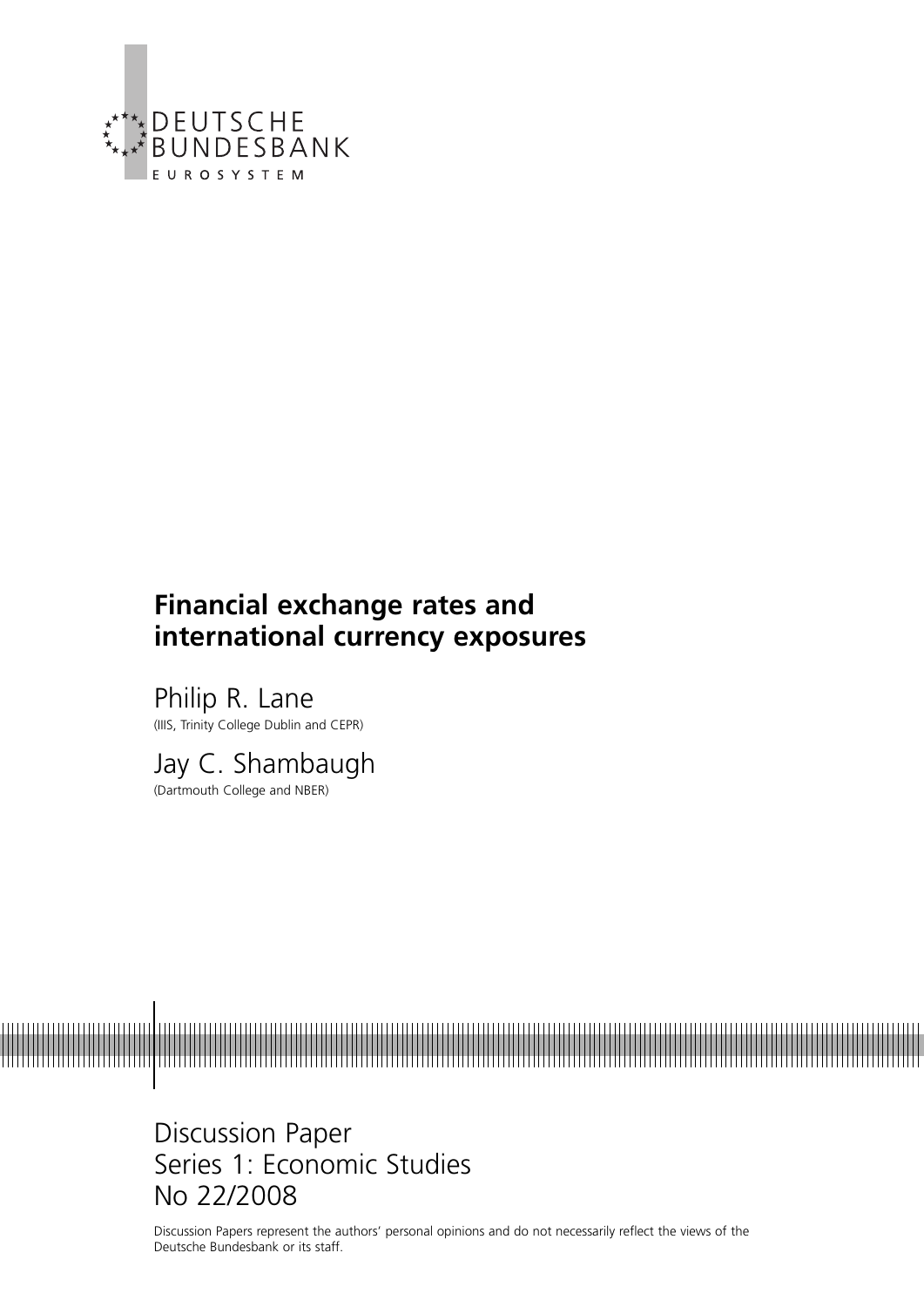**Editorial Board:** Heinz Herrmann

 Thilo Liebig Karl-Heinz Tödter

Deutsche Bundesbank, Wilhelm-Epstein-Strasse 14, 60431 Frankfurt am Main, Postfach 10 06 02, 60006 Frankfurt am Main

Tel +49 69 9566-0 Telex within Germany 41227, telex from abroad 414431

Please address all orders in writing to: Deutsche Bundesbank, Press and Public Relations Division, at the above address or via fax +49 69 9566-3077

Internet http://www.bundesbank.de

Reproduction permitted only if source is stated.

ISBN 978-3–86558–458–8 (Printversion) ISBN 978-3–86558–459–5 (Internetversion)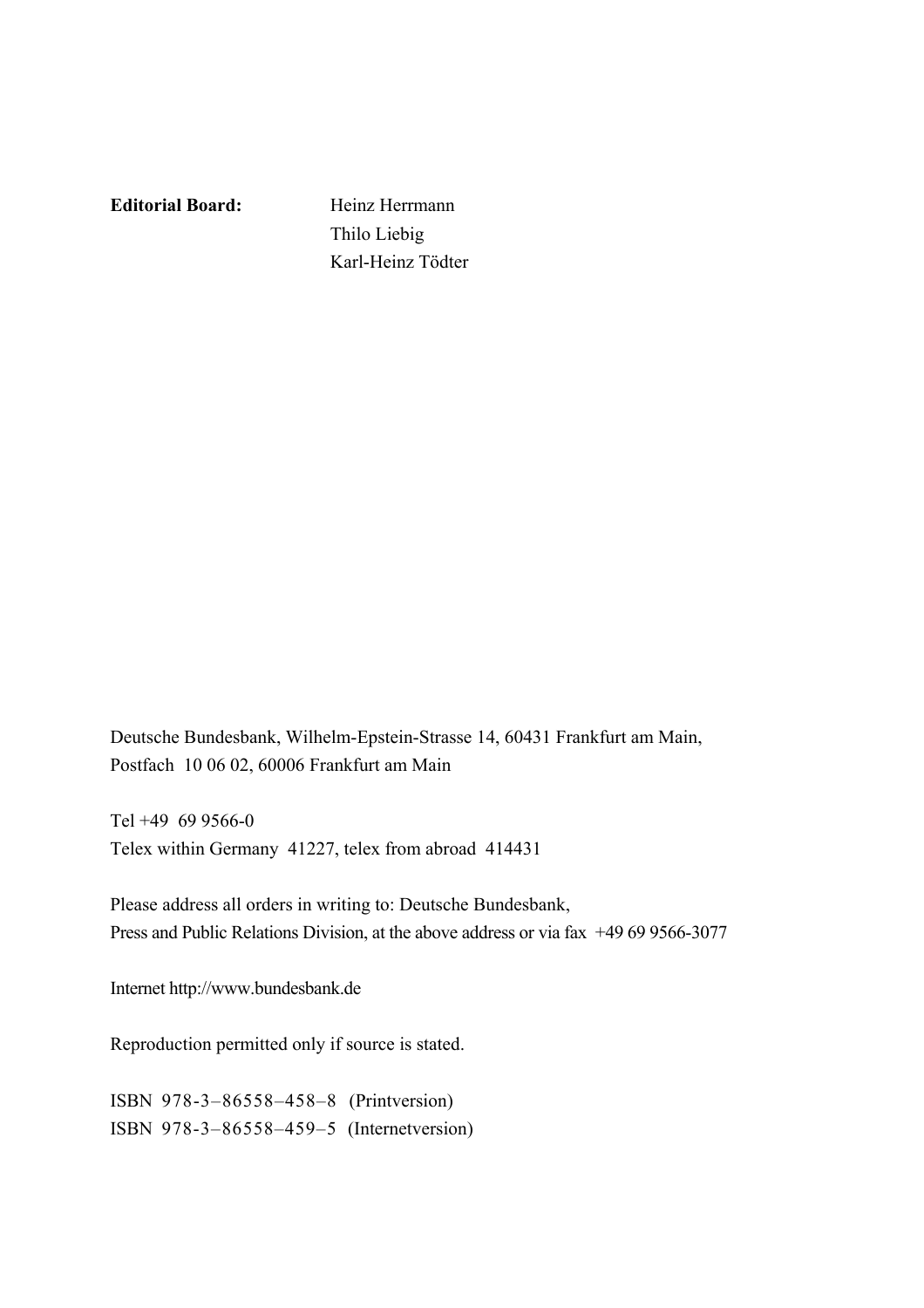This paper was presented at the 10th Bundesbank spring conference (May 2008) on "Central Banks and Globalisation". The views expressed in the paper are those of the authors and not necessarily those of the Bundesbank.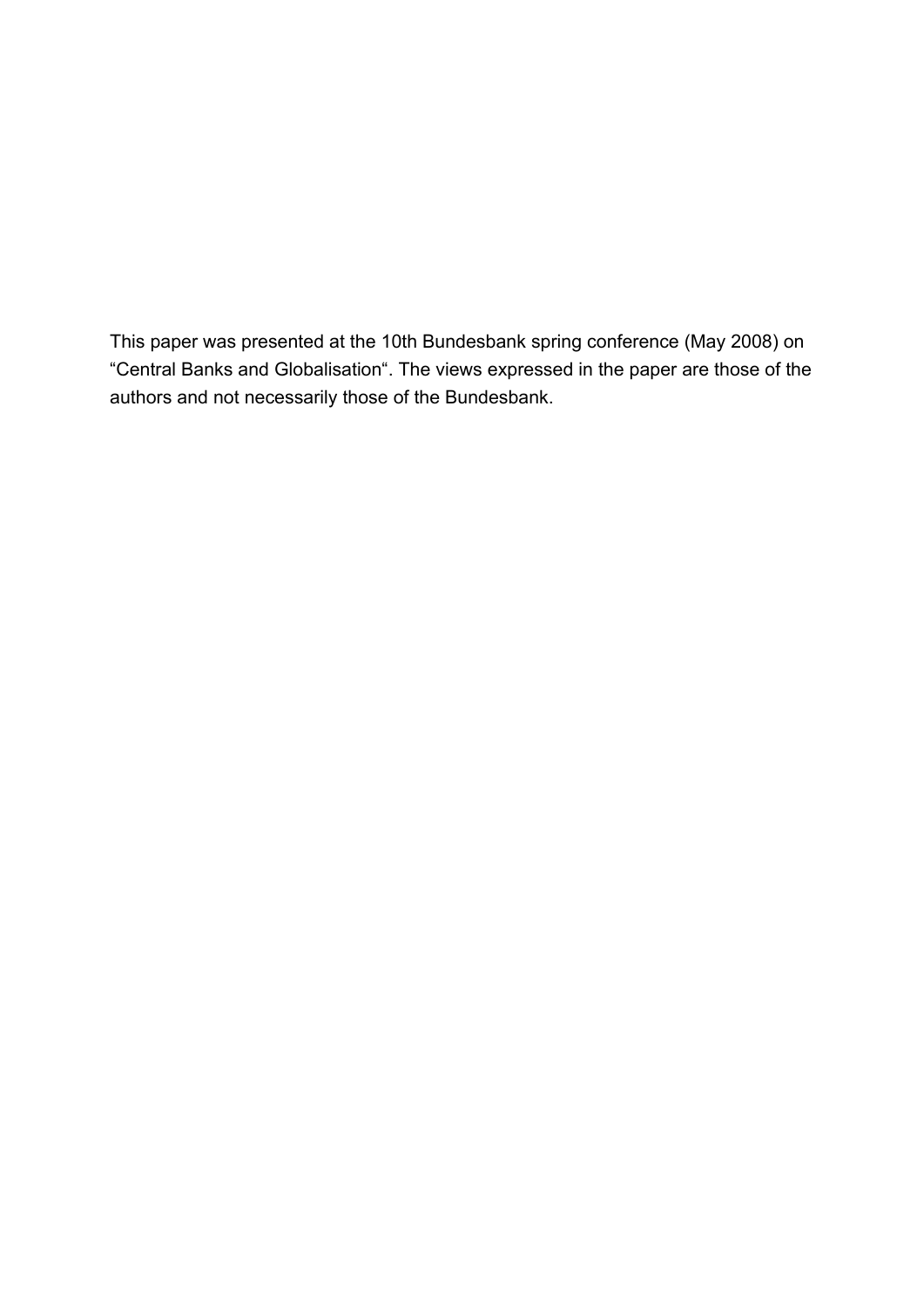



# **Central Banks and Globalisation**

10th Bundesbank Spring Conference (in cooperation with the IMFS)

22-23 May 2008

## Thursday, 22 May 2008

| $9.00 - 9.30$   | <b>Introduction</b> |                                                                                                                   |  |  |  |
|-----------------|---------------------|-------------------------------------------------------------------------------------------------------------------|--|--|--|
|                 |                     | Axel Weber (Deutsche Bundesbank)                                                                                  |  |  |  |
|                 | Chair:              | Axel Weber (Deutsche Bundesbank)                                                                                  |  |  |  |
| $9.30 - 10.30$  |                     | Global business cycles: convergence or decoupling?                                                                |  |  |  |
|                 | Speaker:            | Ayhan Kose (IMF)<br>Christopher Otrok (IMF)<br>Esward Prasad (IMF)                                                |  |  |  |
|                 |                     | Discussant: Massimiliano Marcellino (Bocconi University)                                                          |  |  |  |
| $10.30 - 10.45$ | <b>Coffee break</b> |                                                                                                                   |  |  |  |
| $10.45 - 11.45$ |                     | Absorbing German immigration: wages and employment                                                                |  |  |  |
|                 | Speaker:            | Gabriel Felbermayer (University of Tübingen)<br>Wido Geis (ifo)<br><b>Wilhelm Kohler (University of Tübingen)</b> |  |  |  |
|                 |                     | Discussant: Michael Burda (Humboldt University)                                                                   |  |  |  |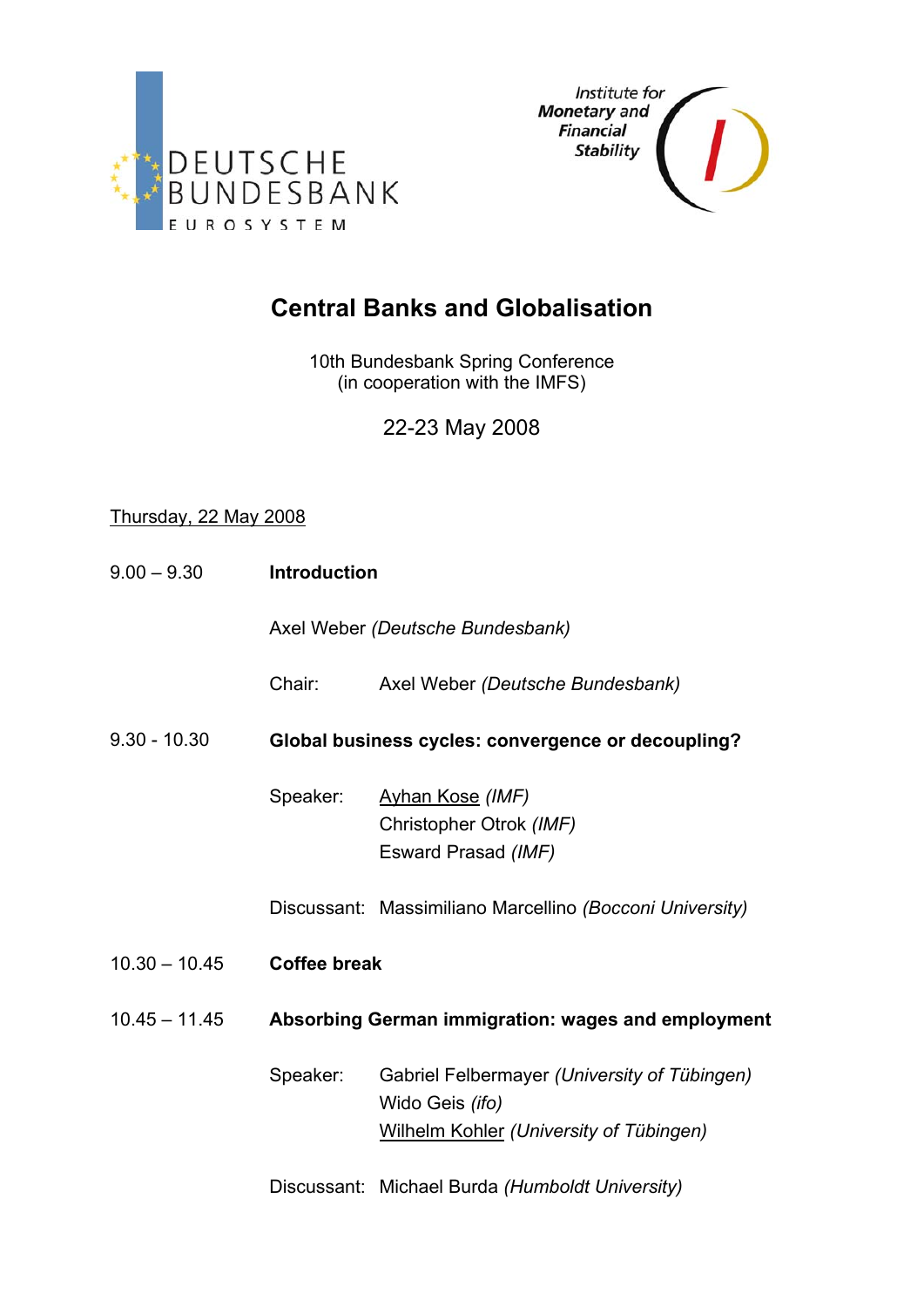| $11.45 - 13.15$ | Lunch               |                                                                                                                                           |
|-----------------|---------------------|-------------------------------------------------------------------------------------------------------------------------------------------|
|                 | Chair:              | Stefan Gerlach (IMFS)                                                                                                                     |
| $13.15 - 14.15$ |                     | Financial exchange rates and international currency                                                                                       |
|                 | Speaker:            | <b>Philip Lane (Trinity College Dublin)</b><br>Jay Shambrough (Dartmouth College)                                                         |
|                 |                     | Discussant: Frank Warnock (University of Virginia)                                                                                        |
| $14.15 - 14.30$ | <b>Coffee break</b> |                                                                                                                                           |
| $14.30 - 15.30$ |                     | <b>International Portfolios and Current Account Dynamics:</b><br>The Role of Capital Accumulation                                         |
|                 | Speaker:            | Robert Kollmann (ECARES, Universite Libre de<br>Bruxelles, University Paris XII and CEPR)<br>Nicolas Coeurdacier (London Business School) |
|                 |                     | Discussant: Mathias Hoffmann (University Zurich)                                                                                          |
| $15.30 - 15.45$ | <b>Coffee break</b> |                                                                                                                                           |
| $15.45 - 16.45$ |                     | <b>Financial globalisation and monetary policy</b>                                                                                        |
|                 | Speaker:            | <b>Michael Devereux (University of British Columbia)</b><br>Alan Sutherland (University of St Andrews)                                    |
|                 |                     | Discussant: John Rogers (Federal Reserve Board)                                                                                           |
| $16.45 - 17.00$ | <b>Coffee break</b> |                                                                                                                                           |
| $17.00 - 18.00$ |                     | Globalization and inflation - evidence from factor augmented<br><b>Phillips curve regressions</b>                                         |
|                 | Speaker:            | Sandra Eickmeier (Deutsche Bundesbank)<br>Katharina Moll (Frankfurt University)                                                           |

Discussant: Matteo Ciccarelli (ECB)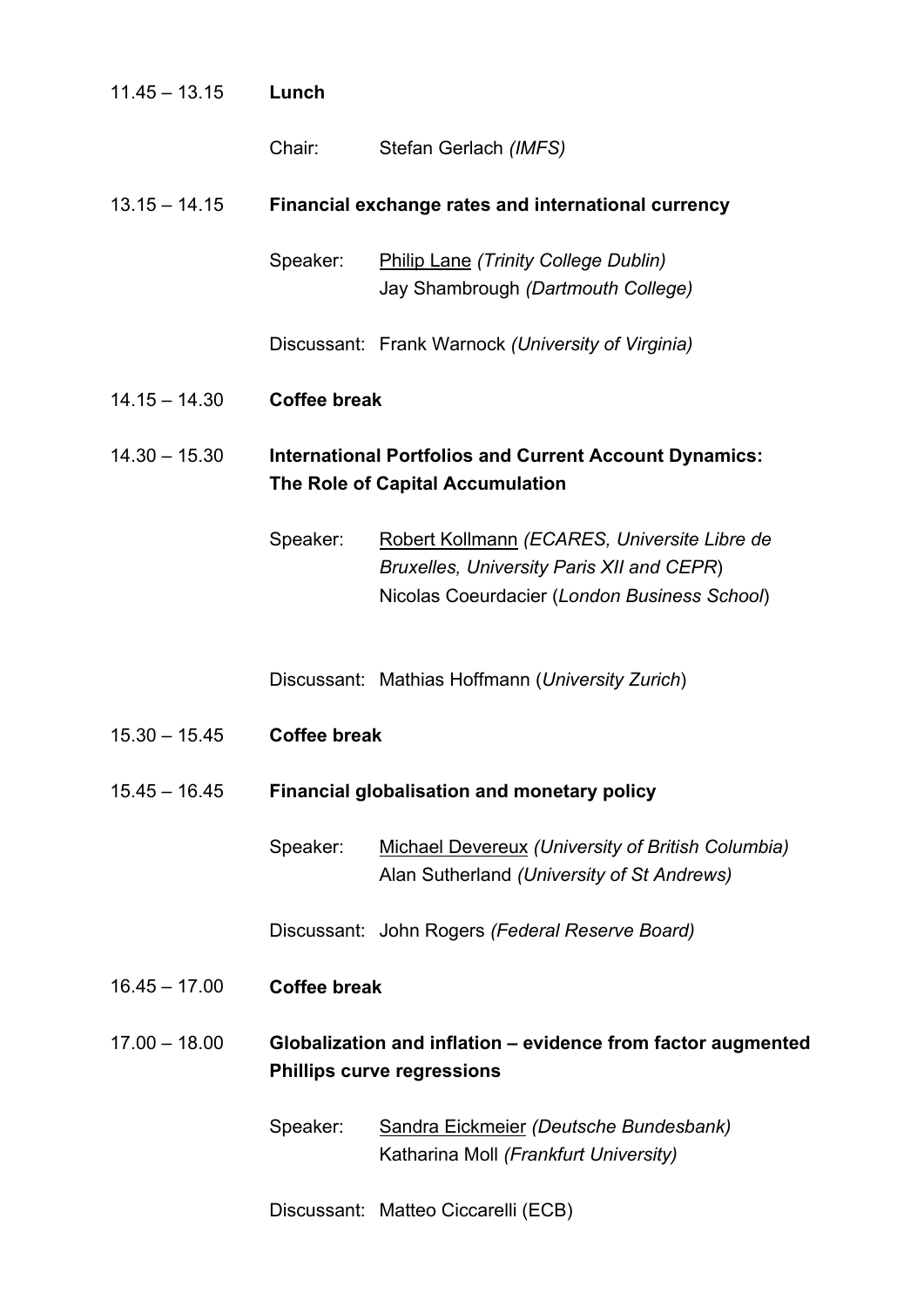| 19.30                      | <b>Dinner</b>       |                                                                                                                  |
|----------------------------|---------------------|------------------------------------------------------------------------------------------------------------------|
|                            | Speaker:            | Harold James (Princeton University)                                                                              |
| <u>Friday, 23 May 2008</u> |                     |                                                                                                                  |
|                            | Chair:              | Lars Jonung (European Commission)                                                                                |
| $10.00 - 11.00$            | policy              | Globalisation of banking and the effectiveness of monetary                                                       |
|                            | Speaker:            | <b>Linda Goldberg (Federal Reserve Bank of New York)</b><br>Nicolla Cetorelli (Federal Reserve Bank of New York) |
|                            |                     | Discussant: Claudia Buch (University of Tübingen)                                                                |
| $11.00 - 11.15$            | <b>Coffee break</b> |                                                                                                                  |
| $11.15 - 12.15$            | globalisation       | Foreign capital and economic growth in the first era of                                                          |
|                            | Speaker:            | <b>Michael Bordo (Rutgers University)</b><br>Chris Meissner (University of Cambridge)                            |
|                            |                     | Discussant: Albrecht Ritschl (London School of Economics)                                                        |
| $12.15 - 14.00$            | Lunch               |                                                                                                                  |
|                            | Chair:              | Beatrice Weder di Mauro (University Mainz)                                                                       |
| $14.00 - 15.00$            |                     | Money, liquidity and financial stability                                                                         |
|                            | Speaker:            | Franklin Allen (University of Pennsylvania)<br>Elena Carletti (Frankfurt University)                             |
|                            |                     | Discussant: Wolf Wagner (Tilburg University)                                                                     |
| $15.00 - 15.15$            | <b>Coffee break</b> |                                                                                                                  |
| $15.15 - 16.15$            |                     | International linkages and financial fragility                                                                   |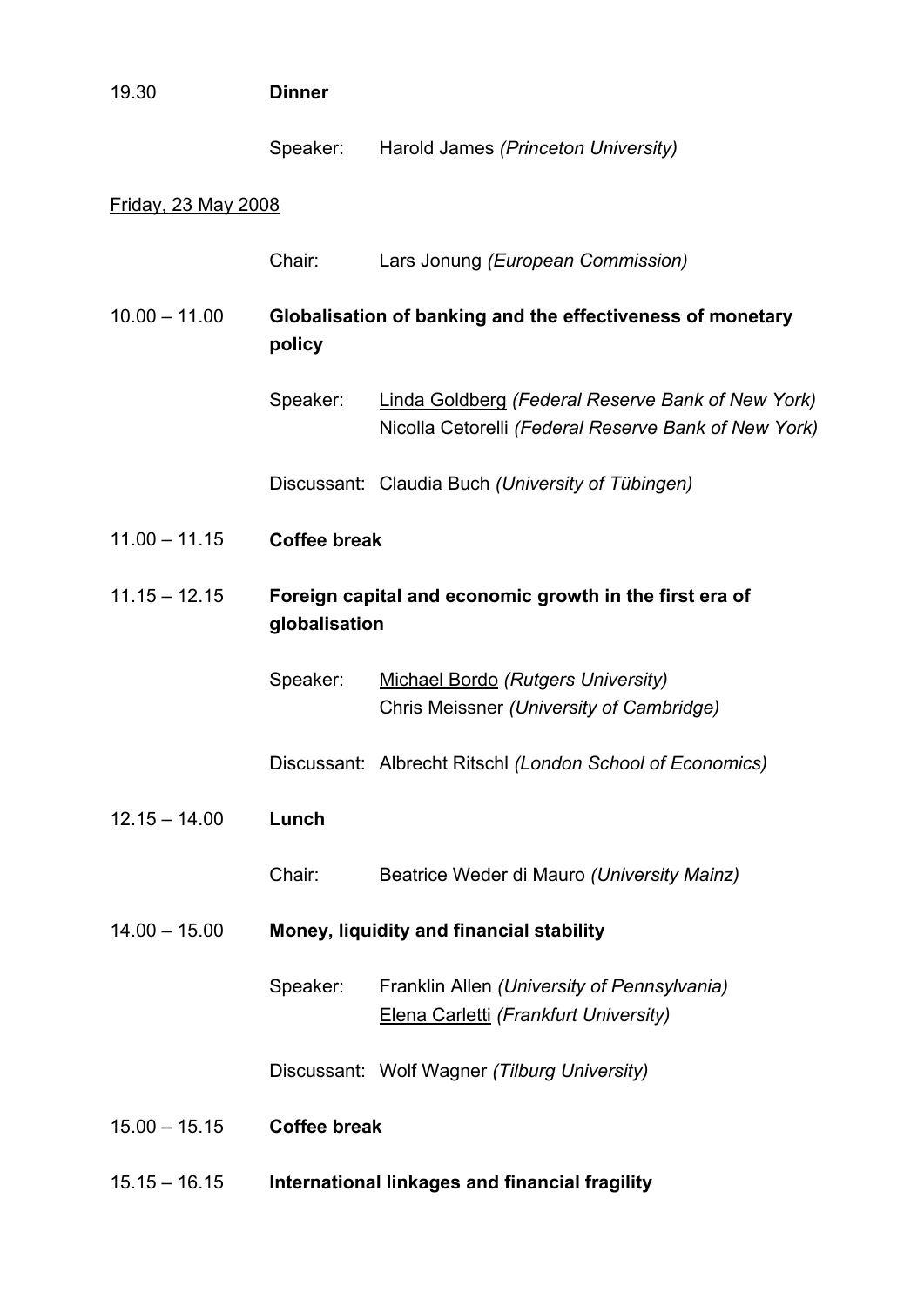| Speaker: | Falko Fecht (Deutsche Bundesbank)          |
|----------|--------------------------------------------|
|          | Hans Peter Grüner (University of Mannheim) |
|          | Phillip Hartmann (ECB)                     |

Discussant: Roman Inderst *(Frankfurt University & IMFS)* 

| $16.15 - 16.30$ | Coffee break                                  |                                                   |  |  |  |
|-----------------|-----------------------------------------------|---------------------------------------------------|--|--|--|
|                 | Chair                                         | Heinz Herrmann (Deutsche Bundesbank)              |  |  |  |
| $16.30 - 17.30$ | <b>Financial globalisation and regulation</b> |                                                   |  |  |  |
|                 | Speaker:                                      | Xavier Freixas (Pompeu Fabra)                     |  |  |  |
|                 |                                               | Discussant: Arnoud Boot (University of Amsterdam) |  |  |  |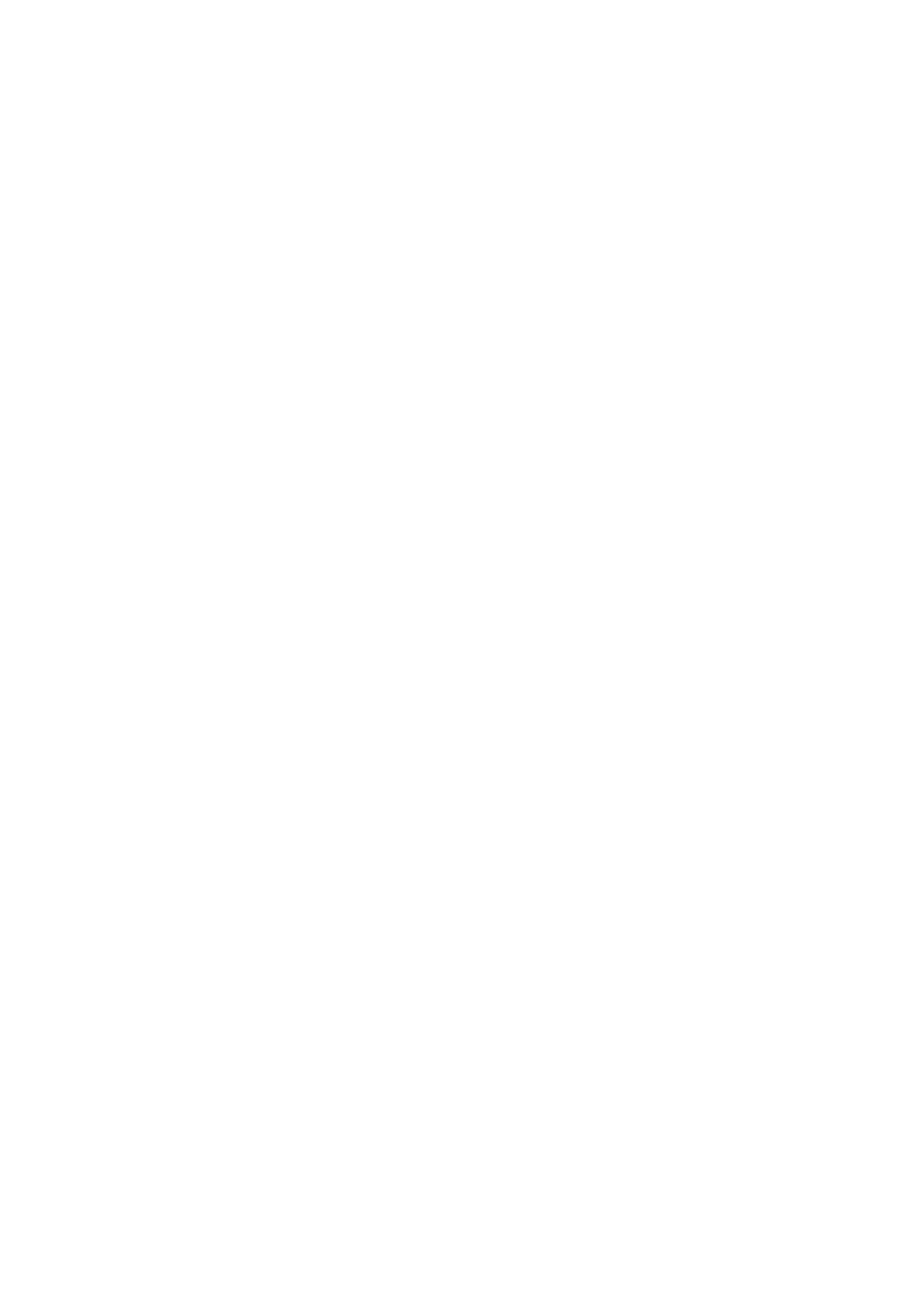## Financial Exchange Rates and International Currency Exposures

Philip R. Lane IIIS, Trinity College Dublin and CEPR

Jay C. Shambaugh Dartmouth College and NBER

September 2008

#### Abstract

Our goal in this project is to gain a better empirical understanding of the international financial implications of currency movements. To this end, we construct a database of international currency exposures for a large panel of countries over 1990-2004. We show that trade-weighted exchange rate indices are insufficient to understand the financial impact of currency movements. We show that our currency measure has high explanatory power for the valuation term in net foreign asset dynamics: exchange rate valuation shocks are sizable, not quickly reversed and may entail substantial wealth redistributions. Further, we demonstrate that many developing countries hold short foreign-currency positions, leaving them open to negative valuation effects when the domestic currency depreciates. However, we also show that many of these countries have substantially reduced their foreign currency exposure over the last decade.

JEL Classification Numbers: F31, F32

Keywords: Financial integration, capital flows, external assets and liabilities

<sup>W</sup>We thank the participants in the Bundesbank Annual Research Conference, especially our discussant Frank Warnock. In addition, we thank the journal referees, Patrick Honohan, Philippe Martin, Roberto Rigobon, Ted Truman, Pinar Yesin and the participants in conferences and seminars including CGFS-BIS, CEPR, NBER IFM Lunch Group, Bank of England, Dartmouth College, ECB, Federal Reserve Board, Georgetown, Pompeu Fabra, MIT, NBER IFM, UC Davis, UC Santa Cruz, Siena and Wisconsin. We are grateful to Philippe Mesny and Dennis Petre for the provision of data from the BIS and Ted Truman for generously sharing his data on reserves. Agustín Bénétrix, Vahagn Galstyan and Barbara Pels provided excellent research assistance. Lane's work on this paper is supported by the HEA-PRTLI grant to the IIIS. This work began while Shambaugh was a visiting scholar at the IIIS and his work on this paper is supported by the Rockefeller Center at Dartmouth. plane@tcd.ie; Jay.C.Shambaugh@dartmouth.edu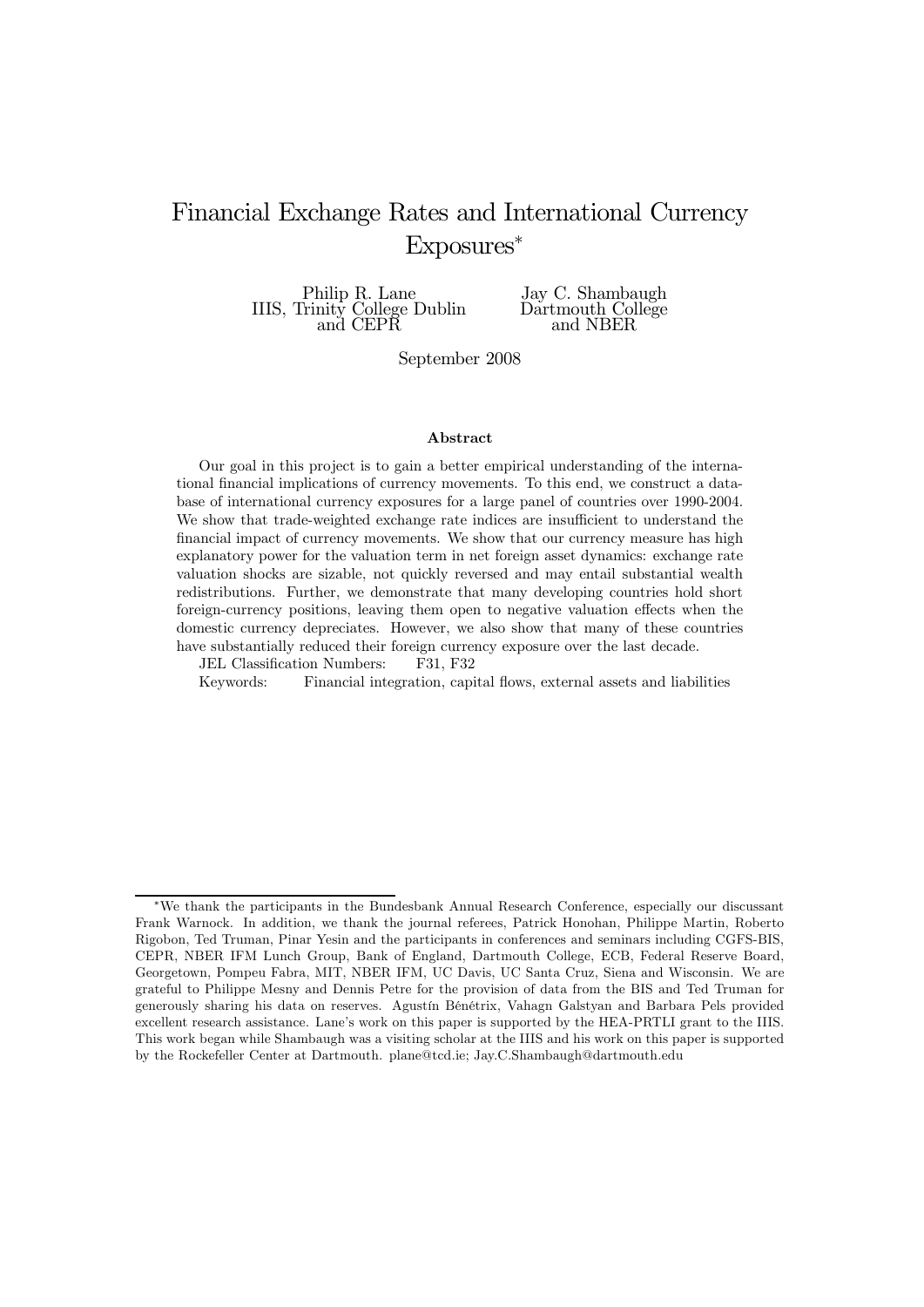### **Non-technical summary**

It has been shown that the foreign liabilities of the United States are mostly denominated in dollars whereas there is a substantial non-dollar component in its foreign assets. Accordingly, unanticipated dollar depreciation improves the net international investment position of the United States by increasing the dollar value of its foreign assets relative to its foreign liabilities. In contrast, many emerging countries have historically issued significant amounts of foreign-currency debt. Remarkably little is known about the currency composition of foreign assets and liabilities of most countries. A major contribution of our project is to address this data deficit by building an empirical profile of the international currency exposure of a large number of countries. We then exploit the estimated currency positions to create financially-weighted exchange rate indices (instead of tradeweighted) and capture the valuation impact of currency movements on net foreign asset positions. We show that trade-weighted exchange rate indices are insufficient to understand the financial impact of currency movements. Our financially-weighted indices have high explanatory power for the valuation term in net foreign asset dynamics: exchange rate valuation shocks are sizeable, not quickly reversed and may entail substantial wealth redistributions. Many developing countries hold short foreigncurrency positions, leaving them open to negative valuation effects when the domestic currency depreciates. However, we also show that many of these countries have substantially reduced their foreign currency exposure over the last decade. Shifts to equity-type liabilities and large increases in reserves play a more important role than changes in the currency denomination of external debt.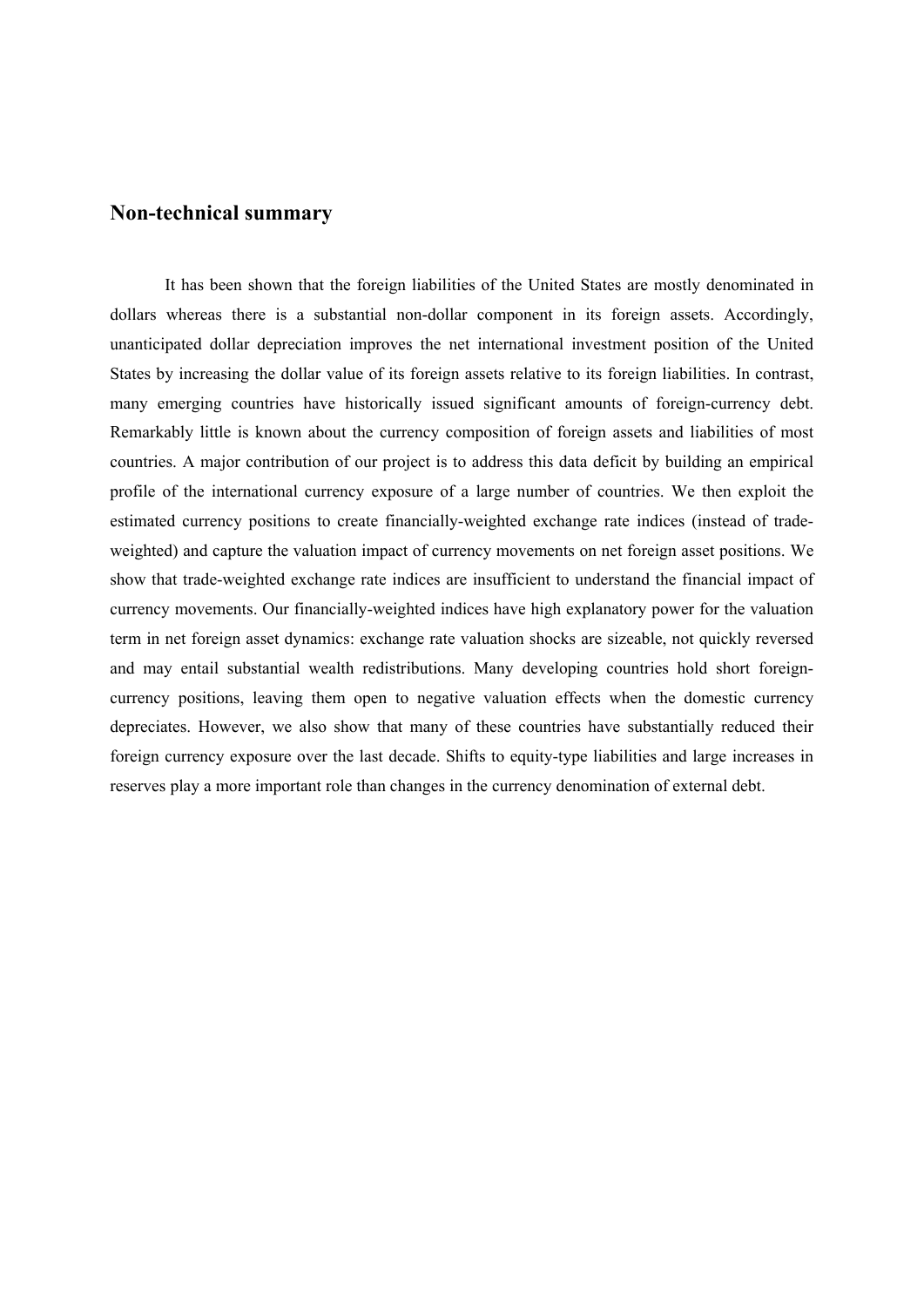### **Nichttechnische Zusammenfassung**

Es ist früher gezeigt worden, dass die Auslandsverbindlichkeiten der USA meist in Dollar denominiert sind während ihre Auslandsaktiva zu einem erheblichen Teil aus Anlagen in anderen Währungen bestehen. Dementsprechend verbessert eine unvorhergesehene Dollarabwertung die Auslandsposition der USA, wenn man in Dollar rechnet. Im Gegensatz dazu haben sich viele Entwicklungsländer in der Vergangenheit in hohem Umfang in Fremdwährung verschuldet. Für viele Länder ist erstaunlich wenig darüber bekannt, in welchen Währungen ihre Auslandsforderungen und Verbindlichkeiten denominiert sind. Ein wichtiger Beitrag unseres Projektes besteht darin, dieses Defizit zu beseitigen, indem wir für eine große Zahl von Ländern ein Profil ihrer Währungszusammensetzung erstellen. Diese Schätzungen verwenden wir dann um "finanzgewichtete" Indizes (statt handelsgewichtete) zu erstellen und so die Bewertungseffekte von Wechselkursbewegungen auf die Nettowährungspositionen eines Landes zu ermitteln. Wir zeigen, dass handelsgewichtete Indizes die Effekte von Wechselkursveränderungen nur ungenügend widergeben. Unsere finanzgewichtete Indizes haben einen hohen Erklärungswert für die Dynamik der Nettoauslandsposition: die Bewertungseffekte von Wechselkursschocks sind beachtlich, sie kehren sich nicht schnell um und können die Vermögenspositionen zwischen den Ländern erheblich verschieben. Viele Entwicklungsländer sind per Saldo in fremder Währung verschuldet, was sie verletzlich macht, wenn ihre Währung abwertet. Wir zeigen aber auch, dass viele dieser Länder in der letzten Dekade ihre Verschuldung in Auslandswährung deutlich verringert haben. Dabei spielen Verschiebungen zu aktienähnlichen Verschuldungsarten und der Aufbau von Währungsreserven eine wichtigere Rolle als Veränderungen in der Währungszusammensetzung ihrer Auslandsverschuldung selbst.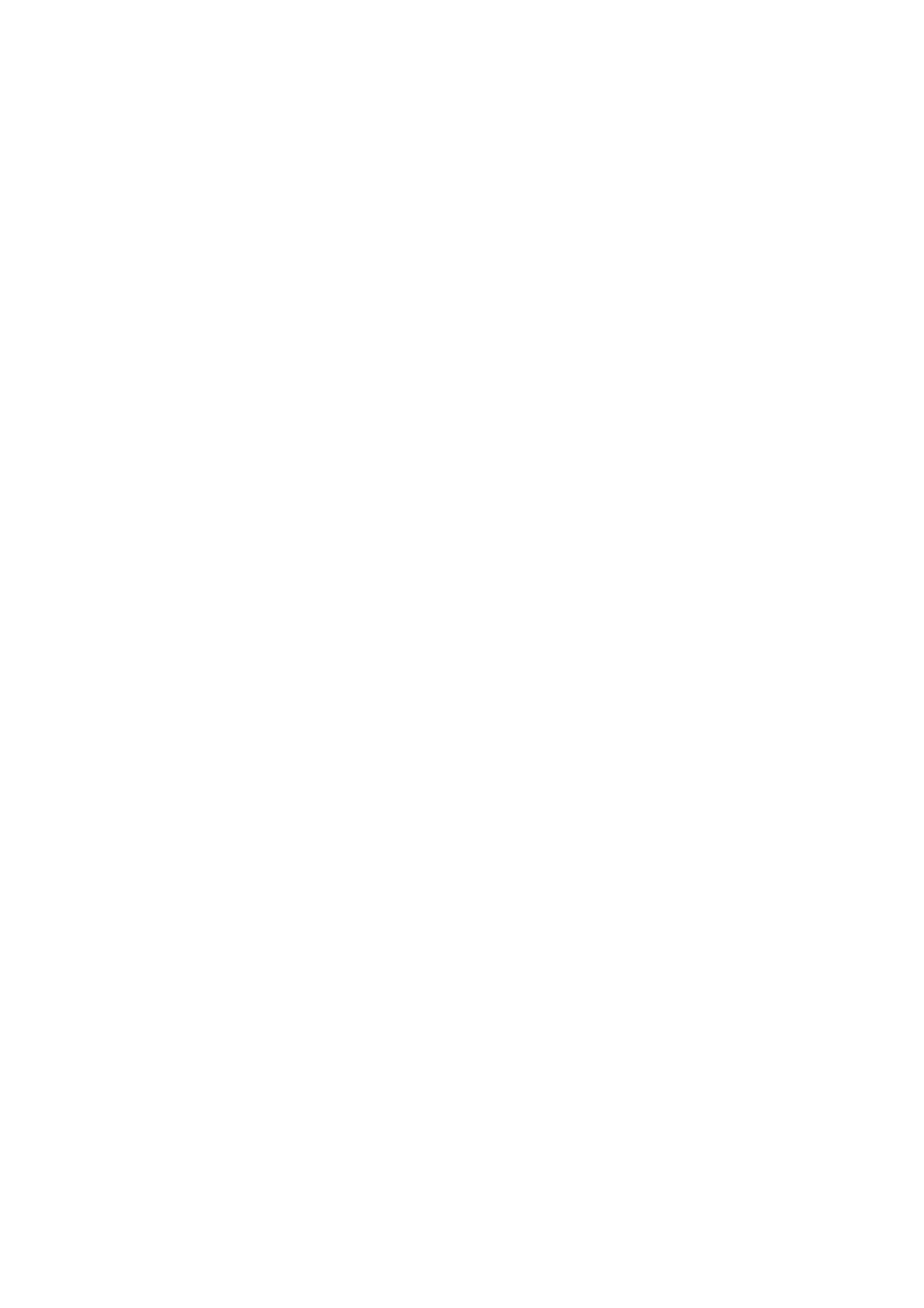### 1 Introduction

A recent wave of research has emphasized that exchange rate movements operate through a valuation channel, in addition to their traditional impact on real variables such as the trade balance. The valuation channel refers to the impact of capital gains and losses on the international balance sheet. While such valuation effects have always been present, their quantitative significance has grown in recent years in line with the rapid growth in the scale of cross-border financial holdings (Lane and Milesi-Ferretti 2007a). Since currency movements are an important contributor to capital gains and losses on foreign assets and liabilities, the goal of our project is to gain a better empirical understanding of the international financial impact of shifts in exchange rates.<sup>1</sup>

This effect varies across countries based on the scale of the international balance sheet, the net value of the position and the currency composition of foreign assets and liabilities. For instance, authors such as Tille (2003), Gourinchas and Rey (2007a, 2007b) and Lane and Milesi-Ferretti (2005, 2007b) have highlighted that the foreign liabilities of the United States are mostly denominated in dollars while there is a substantial non-dollar component in its foreign assets. Accordingly, unanticipated dollar depreciation improves the net international investment position of the United States by increasing the dollar value of its foreign assets relative to its foreign liabilities. In contrast, many emerging markets have historically issued significant amounts of foreign-currency debt — for these countries, an extensive literature has highlighted that currency depreciation has induced adverse balance sheet effects. $2^2$ 

Remarkably little is known about the currency composition of the foreign assets and liabilities of most countries: a major contribution of our project is to address this data deficit by building an empirical profile of the international currency exposures of a large number of countries. We then exploit the estimated currency positions to create financially-weighted exchange rate indices, while the interaction of the financial exchange rate indices and the gross scale of the international balance sheet allows us to capture the valuation impact of currency movements on net foreign asset positions. In addition, the currency exposure data may be useful in evaluating the new wave of global macroeconomic models that endogenize the composition of international portfolios and analyzing the 'wealth' channel of monetary policy in open economies. Accordingly, the analysis of currency exposure data may provide new insights on the interaction between financial globalization and macroeconomic behavior.

Our analysis yields three important findings. First, we compare asset- and liabilityweighted exchange rate indices to the conventional trade-weighted exchange rate index. While we find that there are on average high correlations across the indices, we also highlight that these indices can diverge in important ways. This is especially true for the liability-weighted index, in view of the importance of domestic-currency liabilities which are extensive for advanced economies and growing rapidly for developing and emerging economies.

Second, we combine the asset- and liability-weighted indices to create a net financial

<sup>&</sup>lt;sup>1</sup>Gourinchas and Rey (2007a, 2007b) and Tille (2003) have made studies of the valuation channel for the United States, while Lane and Milesi-Ferretti (2001, 2005, 2007a, 2007b) have examined valuation effects for a large panel of countries in a variety of settings.

<sup>&</sup>lt;sup>2</sup>See the contributions to Eichengreen and Hausmann (2005) and Devereux, Lane and Xu (2006).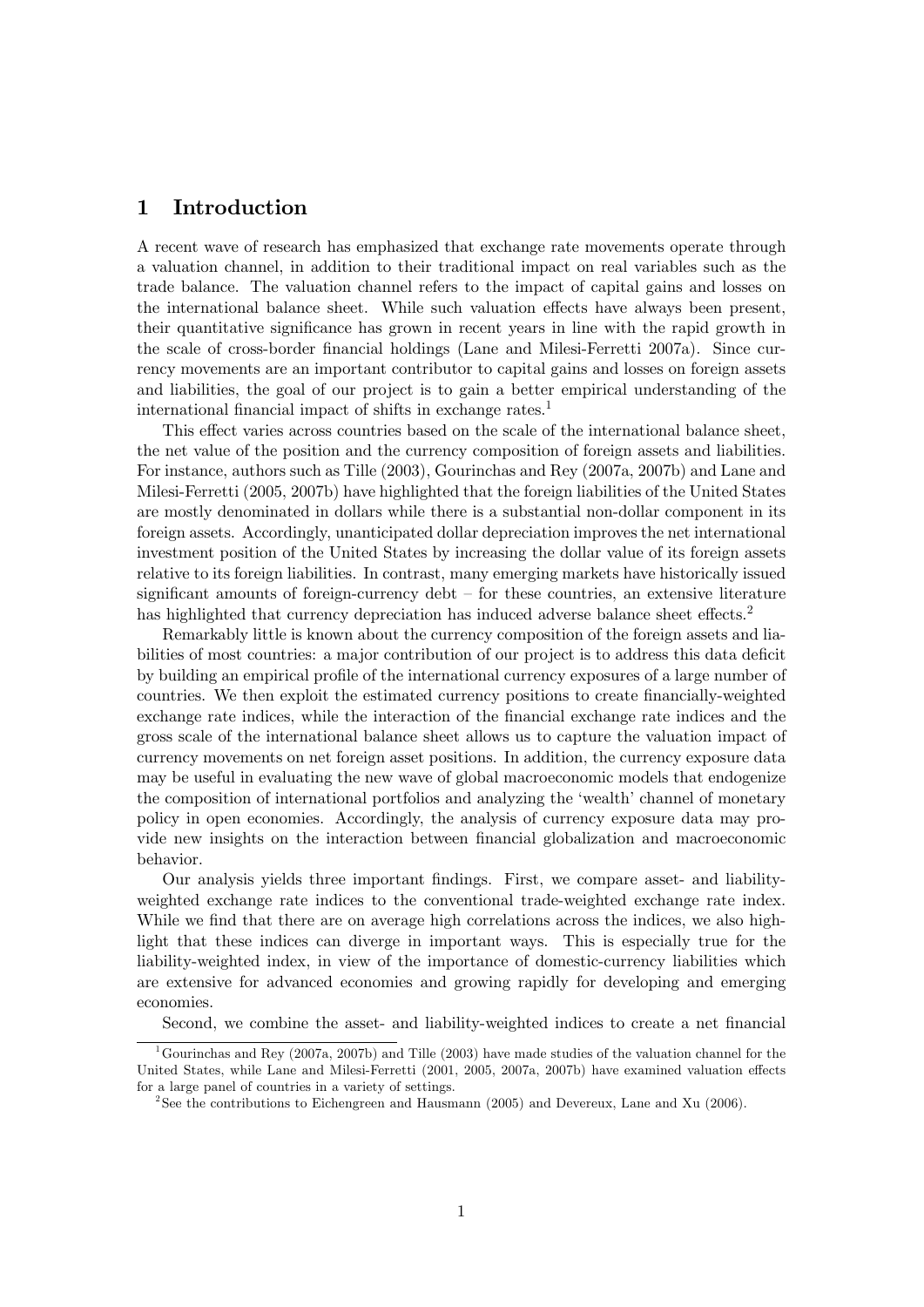index that attaches a positive weight to currencies in which a country holds a long position and a negative weight to currencies in which it is short. Accordingly, the net financial index captures the directional exposure of a country's international balance sheet to exchange rate movements. We find that there is tremendous heterogeneity in the comovement between the trade-weighted index and the net financial index. While 20 percent of countries have a strong positive correlation (above  $0.7$ ) most countries (63 percent) show a negative correlation: for these countries, depreciation of the trade-weighted index may boost net exports but is associated with a decline in the net financial index that damages the external balance sheet through a negative valuation effect. Moreover, we quantify the scale of these currency-induced valuation shocks and find that these shocks can be substantial, are not quickly reversed and explain a significant fraction of aggregate valuation shocks, especially for developing countries.

Third, we construct a summary measure of aggregate foreign currency exposure that captures the sensitivity of the external balance sheet to a uniform exchange rate movement against all foreign currencies. We find that the majority of countries have a net negative exposure, where they have more foreign currency liabilities than foreign currency assets. These net negative positions are quite large in many cases and leave countries exposed to substantial valuation losses in the event of a uniform depreciation. However, we also find that, over the last decade, many countries have shifted their exposure to foreign currencies in a positive direction, with a shift to equity-type liabilities and large increases in reserves playing a more important role than any change in the currency denomination of external debt.

Our analysis is partial equilibrium in nature, since we effectively treat exchange rate movements as exogenous. That said, the empirical insights in the paper have implications for the design of dynamic stochastic general equilibrium models that feature endogenouslydetermined international portfolios and seek to incorporate the wealth effects of exchange rate changes that feed back into the economy. Understanding why the exchange rate changes does not affect the positive aspects of our work - the examination of the wealth effects - but it does have implications in terms of the optimal composition of international portfolios.<sup>3</sup>

Our work is related to several previous empirical contributions on international currency exposures. Along one strand, Eichengreen, Hausmann and Panizza (2003) compiled data on the currency composition of the external debts of developing countries, while Goldstein and Turner (2004) extend their analysis by constructing estimates of net foreign-currency debt assets. However, these contributions did not take into account the portfolio equity and FDI components of the international balance sheet. Tille (2003) calculates the foreign currency composition of the international balance sheet of the United States, while Lane and Milesi-Ferretti (2007b) calculate dollar exposures for China, Japan and a set of European countries. Relative to these contributions, we provide greatly-expanded coverage for a large number of countries and estimate the full currency composition of the international balance sheet.

While our work represents a dramatic improvement relative to the status quo, it is im-

<sup>3</sup>There has been a flurry of recent theoretical work that seeks to calculate optimal international portfolios within the framework of dynamic stochastic general equilibrium macroeconomic models (including Engel and Matsumoto 2005, Devereux and Saito 2006, Devereux and Sutherland 2006, Tille and van Wincoop 2007).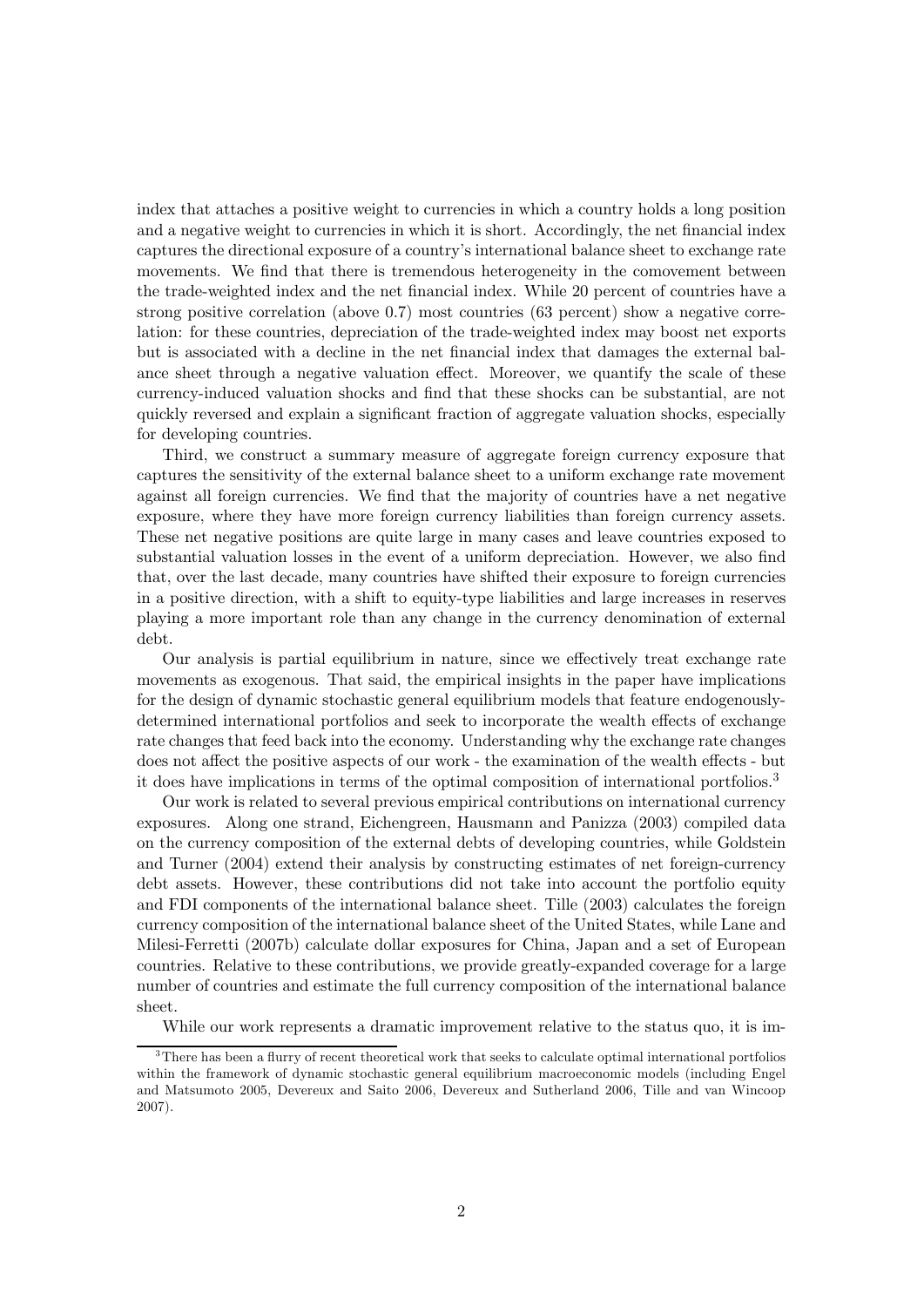portant to be clear about its limitations. In particular, we have made many assumptions in constructing our estimated international currency exposures. Moreover, in some cases, we infer values for missing data by modelling the relation between known country characteristics and international financial holdings. Obviously, estimated data will not be perfectly accurate, nor will every assumption made fit every country perfectly. We make every effort to cross-check our data where possible and we detail and defend the choices made in the appendix describing our data methods.

After describing the conceptual basis of the valuation channel in the next section, Section 3 provides a brief outline of the methods employed to construct the currency position data; the online appendix provides a detailed description of the methods by which we construct our data set on currency exposures and a discussion of our key assumptions, the empirical model that generates values where data are missing and the robustness of these estimates. We turn in Section 4 to the construction of financial exchange rate indices. Section 5 reports the main results of our empirical analysis. Some conclusions are offered in Section 6.

### 2 Conceptual Framework

Traditionally, the main focus of attention in analyzing the role of the exchange rate in the international adjustment process has been its impact on variables such as the trade balance. However, in recent years, there has been a resurgence in interest in the balance sheet impact of currency movements. While this valuation channel was recognized in the portfolio balance literature that developed during the 1970s, the increase in the scale of gross holding of foreign assets and liabilities means that its quantitative importance has grown.

At a general level, the role of the valuation channel in the dynamics of the external position can be expressed using the following accounting framework. The change in the net foreign asset position between periods  $t - 1$  and t can be written as

$$
NFA_t - NFA_{t-1} = CA_t + VAL_t \tag{1}
$$

where  $CA_t$  is the current account surplus and  $VAL<sub>t</sub>$  is net capital gain on the existing holdings of foreign assets and liabilities. Although the relation between currency movements and the current account has been much studied, there is less empirical evidence on the role of the exchange rate in influencing net capital gains. To make such calculations, it is necessary to establish the currency composition of both sides of the international balance sheet. While the literature cited above has emphasized the split between domestic- and foreign-currency in the international balance sheet, very little is known in terms of the composition of the foreign-currency element across the different currencies. In particular, Tille (2003) and Lane and Milesi-Ferretti (2007b) have emphasized that the 'finance' currency weights for the United States are quite different to the 'trade' currency weights, with European currencies much more heavily represented in the former. Accordingly, we seek to gain a more comprehensive understanding of the distribution of currency exposures for a large set of countries.

To create these currency composition weights, we combine a number of data sets, augmented by model-generated imputed data. The details of these procedures are reported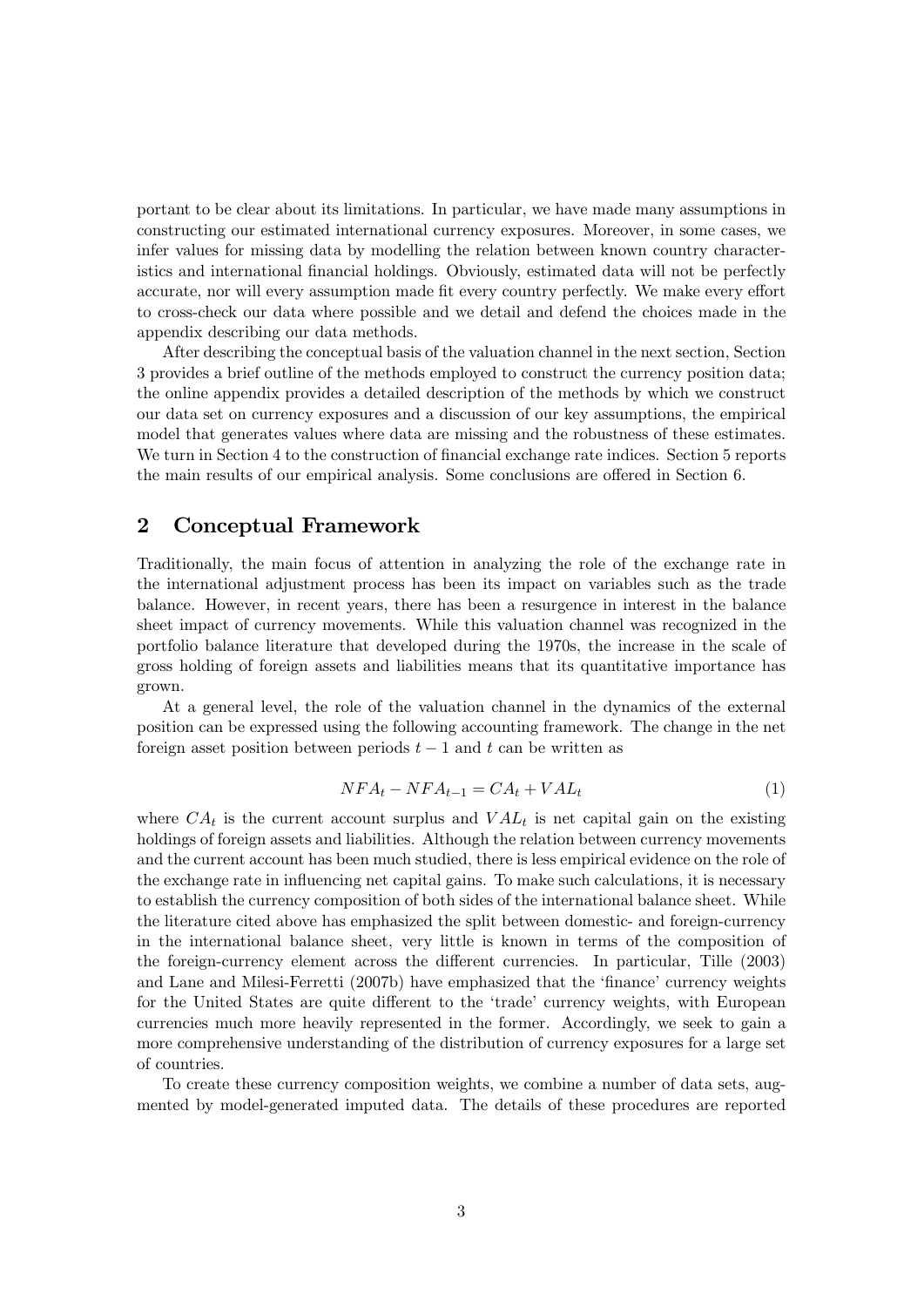below. Before we address the details, we consider two broad concerns regarding whether currency weights based on the currency denomination of foreign assets and liabilities accurately represent the currency risk exposure a country faces.

First, local-currency asset prices or the interest/dividend payments on these assets could be negatively correlated with the exchange rate, such that investor-currency returns might be insulated from currency movements. To see this, we can also write the change in the net foreign asset position as

$$
NFA_t - NFA_{t-1} = TB_t + FC_t = TB_t + NETINVINC_t + VAL_t^{MV} + VAL_t^{XR}
$$
 (2)

where  $TB_t$  is the trade balance and  $FC_t$  is the aggregate net financial return on the external investment position (since, ignoring transfers and cross-border labor income, the current account is just the sum of the trade balance and net investment income). In turn, the  $FC_t$ term is the sum of net investment income  $(NETINVINC_t)$ , the component of net capital gains that relates to shifts in local-currency asset prices  $(VAL_N^{\text{MV}})$  and the component of net capital gains that relates to currency movements  $(VAL<sub>t</sub><sup>XR</sup>)$ . Accordingly, an increase in  $VAL<sub>t</sub><sup>XR</sup>$  may have no impact on the overall net financial return, if it is offset by a decline in local-currency asset prices or a decline in net investment income. Indeed, if all foreign assets were single-period foreign-currency bonds and all foreign liabilities were single-period domestic-currency bonds, uncovered interest rate parity would mean that all predictable movements in exchange rates would be exactly offset by shifts in net investment income. However, the general failure of uncovered interest parity, plus the fact that most countries have few domestic-currency foreign debt liabilities, means that this polar case is not empirically relevant.

More generally, there is a wealth of evidence suggesting that currency movements do matter for investor-currency returns (Lane and Milesi-Ferretti 2005). For instance, the failure of uncovered interest parity and success of financial trades such as the carry trade shows that returns do not counter exchange rate movements in bond markets but instead often reinforce them (Burnside et al 2006). In relation to portfolio equity and FDI positions, a depreciation of the foreign currency could be accompanied by an improvement in export performance, boosting the local-currency returns on holdings in export-orientated firms. However, in the other direction, a depreciation is also frequently accompanied by a slowing of the economy, such that local-currency returns on domestically-orientated assets are negatively affected. These conflicting forces may result in a weak average correlation between currency movements and local-currency returns on portfolio equity and FDI. In related fashion, Pavlova and Rigobon (2007) show that the co-movement between asset prices and exchange rates depends on the relative importance of productivity shocks versus demand shocks: in their model, a positive productivity shock boosts the domestic stock market and induces exchange rate depreciation, while a positive demand shock also boosts equity returns but leads to exchange rate appreciation.

Furthermore, bank loans and deposits, reserves, and other assets or liabilities that are not marked to market do not have price valuation effects, only currency-based valuation effects, so there is no offset for these asset classes. In summary, while one would expect exchange rate returns and local-currency asset returns to cancel one another out in some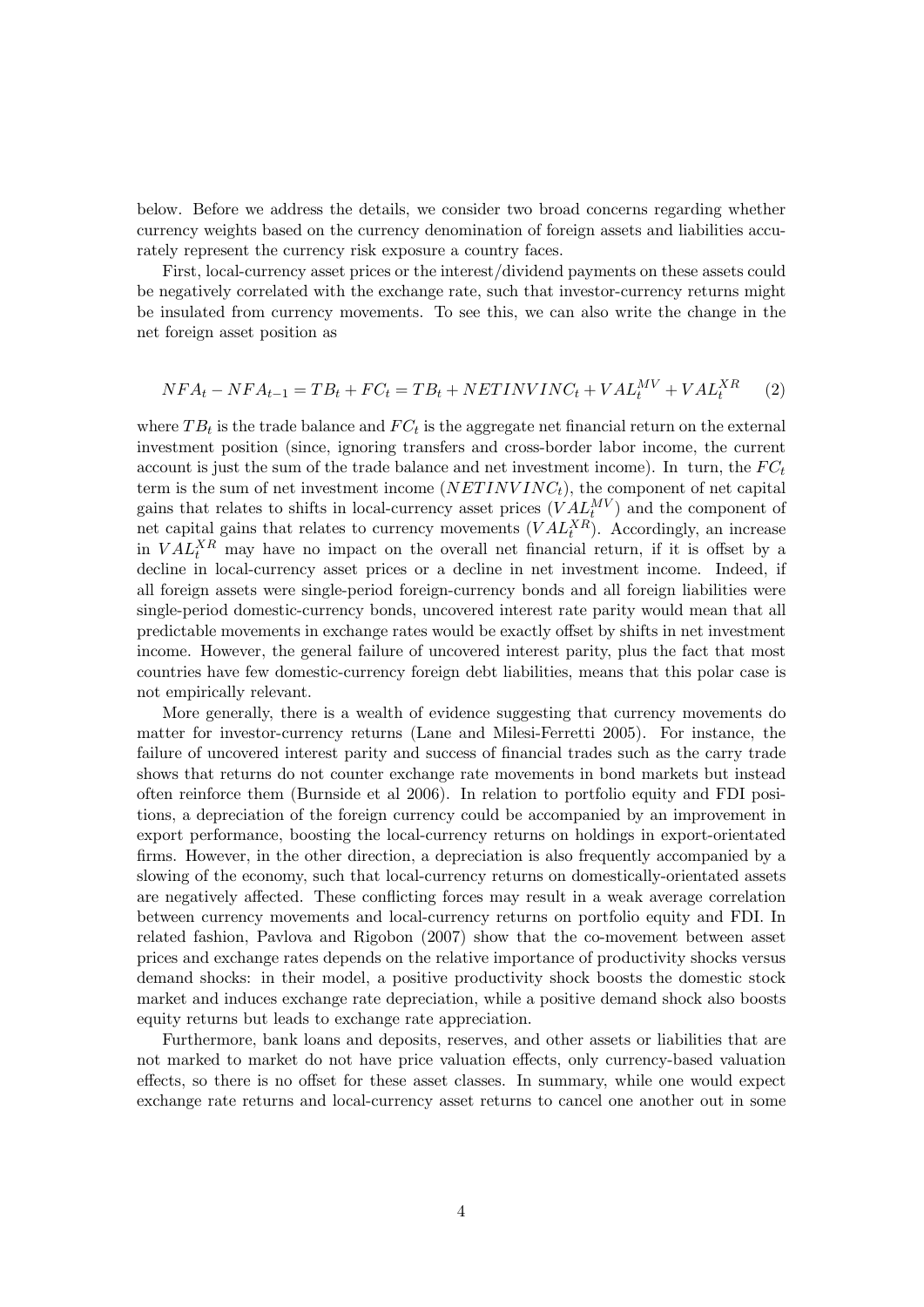ways, in practice there is considerable 'pass through' from exchange rate movements to investor-currency returns. While there is some evidence that exchange rate and equity returns negatively covary at high frequencies for industrial countries (Hau and Rey 2006), there is no evidence of this correlation in annual data such that a depreciation of the foreign currency reduces the home currency value of an equity investment in the foreign country (Lane and Milesi-Ferretti 2005). We return to these issues in the analysis section, where we find that  $VAL^{XR}$  is positively correlated with  $VAL$  and has a significant impact on the direction of  $VAL$  as well as on the aggregate net financial return on the external investment position.

Second, if domestic agents hedge all currency exposure by buying insurance from foreign agents, they will receive offsetting gains on their derivative positions against any spot exchange rate losses. Lack of data means that the extent of cross-border currency hedging is difficult to assess; while the volume of currency-related derivative trade is very large, much of this is between domestic residents, which does not alter the aggregate net exposure of the economy.<sup>4 5</sup> Hau and Rey (2006) estimate that only 10 percent of foreign equity positions are hedged, often due to institutional restrictions on the use of derivative contracts. Furthermore, as noted above, if the counterparty in derivative contract is another domestic resident, the currency risk still resides within the same country. In addition, any hedging that comes through balancing of assets and liability exposure (e.g. simultaneously holding dollar assets and liabilities) is captured in our weights: it is only the more complex derivative contracts that will be missed. Finally, it is not clear that an optimizing agent would hedge out all currency risk, depending on the correlation of particular currencies with the entire portfolio of assets and liabilities and consumption growth in the investor's country (see Campbell et al 2006 for a discussion).

### 3 Data

We follow a two-step procedure in estimating currency positions. First, we determine the currency composition of assets and liabilities within individual categories, using a variety of methods and data sources. Second, we weight the categories by their shares in the international balance sheet in order to construct aggregate currency exposures. Since there are considerable data gaps for some countries, the construction of currency composition weights is not entirely mechanical — inference procedures are required to interpolate some of the missing data. We then rely on recent advances in the modelling of the geographical distribution of international financial portfolios to generate predictions for asset holdings that allow us to fill in missing observations (Lane and Milesi-Ferretti 2008).

Our sample includes 117 countries and we generate estimated currency positions for the years 1990 to 2004. In constructing financially-weighted exchange rate indices, we eliminate hyperinflation episodes due to their status as outliers, and start a country's data after the conclusion of a hyperinflation (countries with hyperinflations late in the sample are

<sup>&</sup>lt;sup>4</sup>However, see Becker and Fabbro (2006) for an extensive study of hedging in Australia that shows that Australia is a net purchaser of currency insurance from foreign investors.

<sup>&</sup>lt;sup>5</sup>In some cases, cross-border hedging can exacerbate overall exposures. In particular, suppose that hedging is mostly carried out by holders of foreign-currency liabilities. For countries such as the United States that are net long in foreign currencies, this form of hedging raises the aggregate net currency position.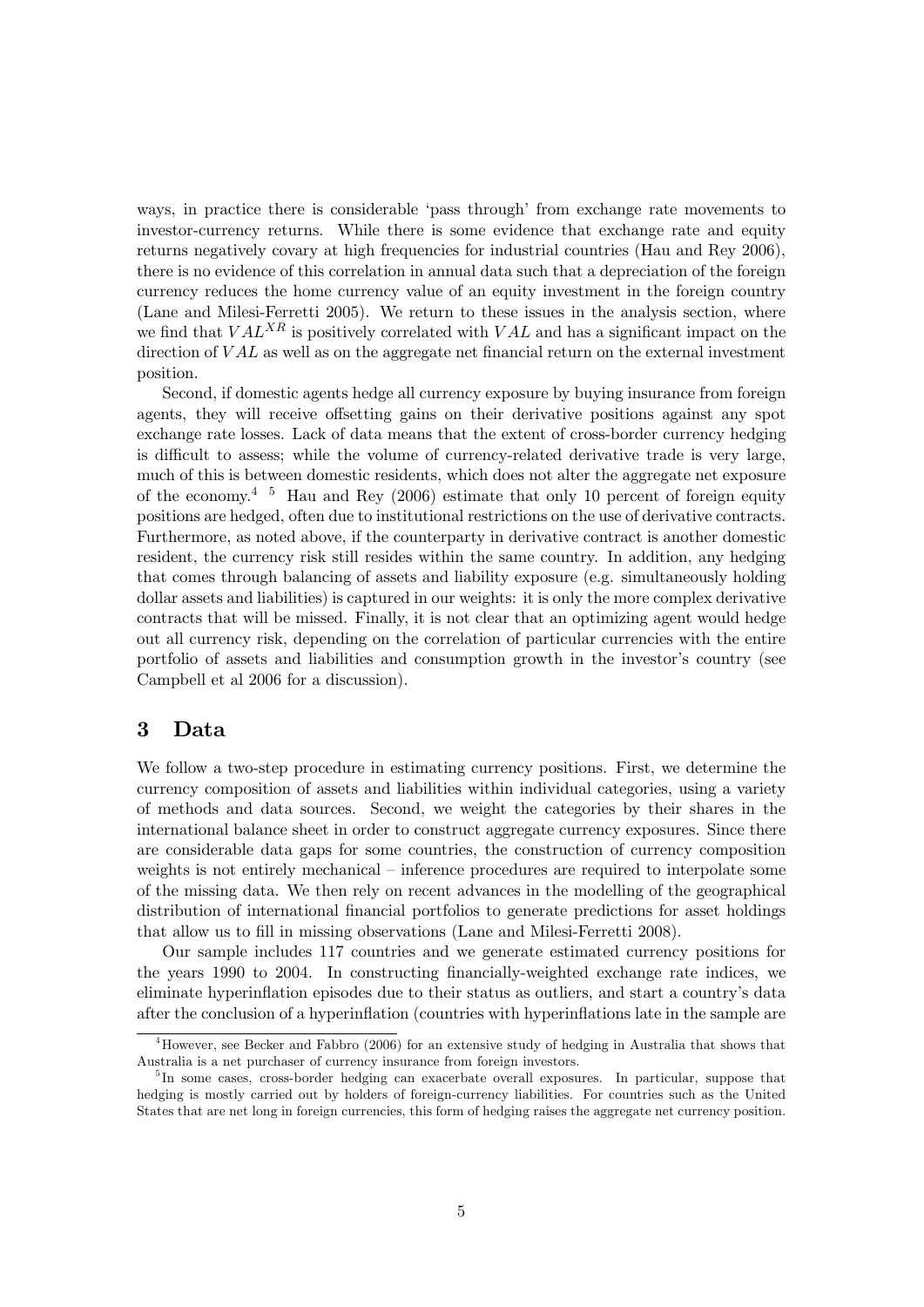dropped). Many results examine the change in positions from 1994 to 2004. These results use a smaller 102 country sample that has full data from 1994 through 2004.<sup>6</sup> The online appendix provides a detailed description of the methods employed to construct estimates of the currency composition of international balance sheets.

#### 3.1 Foreign Assets

The asset side of a country's international balance sheet is divided into five categories: portfolio equity, direct investment, portfolio debt, other debt (generally bank-related), and reserves.

Since 2001, the IMF's Coordinated Portfolio Investment Survey (CPIS) data set annually provides the geographical location of portfolio equity asset holdings for 68 reporter countries across 220 host countries.<sup>7</sup> In order to provide estimates for country pairs that are missing from the data set, we employ a gravity-based model of bilateral equity holdings to construct estimated positions in these cases.<sup>8</sup> We make the key assumption that equity issued by country j carries exposure to the currency of country j. While there is no automatic relation between equity returns and currency movements, it is reasonable to assume that currency-related equity exposures are correlated with the geographical pattern in portfolio equity holdings. (See also the discussion in section 2 regarding the lack of correlation between returns and exchange rate changes). Accordingly, we generate the currency composition of equity holdings by combining the actual and synthetic data on the geography of equity positions together with the currency arrangements for each destination country. For non-reporter countries, we use synthetic data for their weights. As it turns out, these do not play a major role in our overall index creation, since countries that are not CPIS reporters typically hold fairly small equity portfolios.<sup>9</sup>

For direct investment, we use the UNCTAD database on stocks of bilateral direct investment assets and liabilities. These data give us both outward and inward stocks of direct investment for 73 reporting countries vis-a-vis up to 196 partner countries over 1970-2004. Since we have both inward and outward data, we can infer the bilateral direct investment assets of many non-reporting countries from the bilateral direct investment liabilities of the

 $6$ When a gap in years is present, we average across adjacent years to fill in the missing weights.

<sup>&</sup>lt;sup>7</sup>We also make use of the 1997 CPIS trial survey which included a smaller set of reporting countries (27 countries). Since the geographical pattern of portfolio investment is highly persistent, we also use the 1997 weights for the years 1990 through 1996. However, we note that this risks overweighting currencies in the earlier years that subsequently appreciated, to the extent that portfolio rebalancing across currencies did not take place.

<sup>8</sup>See Martin and Rey (2004) and Lane and Milesi-Ferretti (2008) for theoretical and empirical support for such a procedure. Following Lane and Milesi-Ferretti (2008), we eliminate holdings listed in offshore financial centers. Countries report very large holdings in these offshore centers (such as Luxembourg) but these holdings really represent claims on assets in other final destinations. By excluding these holdings, we implicitly assume that the holdings in offshore centers eventually wind up in the same pattern as those that go directly to other countries. After eliminating offshore centers, we are left with 50 reporting countries and 180 hosts. We follow Lane and Milesi-Ferretti (2008) and primarily use the IMF Background Paper, "Offshore Financial Centers" (2000), as our guide to labelling countries as offshore centers.

<sup>9</sup> In fact, the External Wealth of Nations data compiled by Lane and Milesi-Ferretti (2007a) show that half of the non-reporters have no equity assets and non-reporters only have an average of 2 to 3 percent of their foreign assets in equity. For this reason, in an overall index, our derived currency composition of their equity assets plays a small role.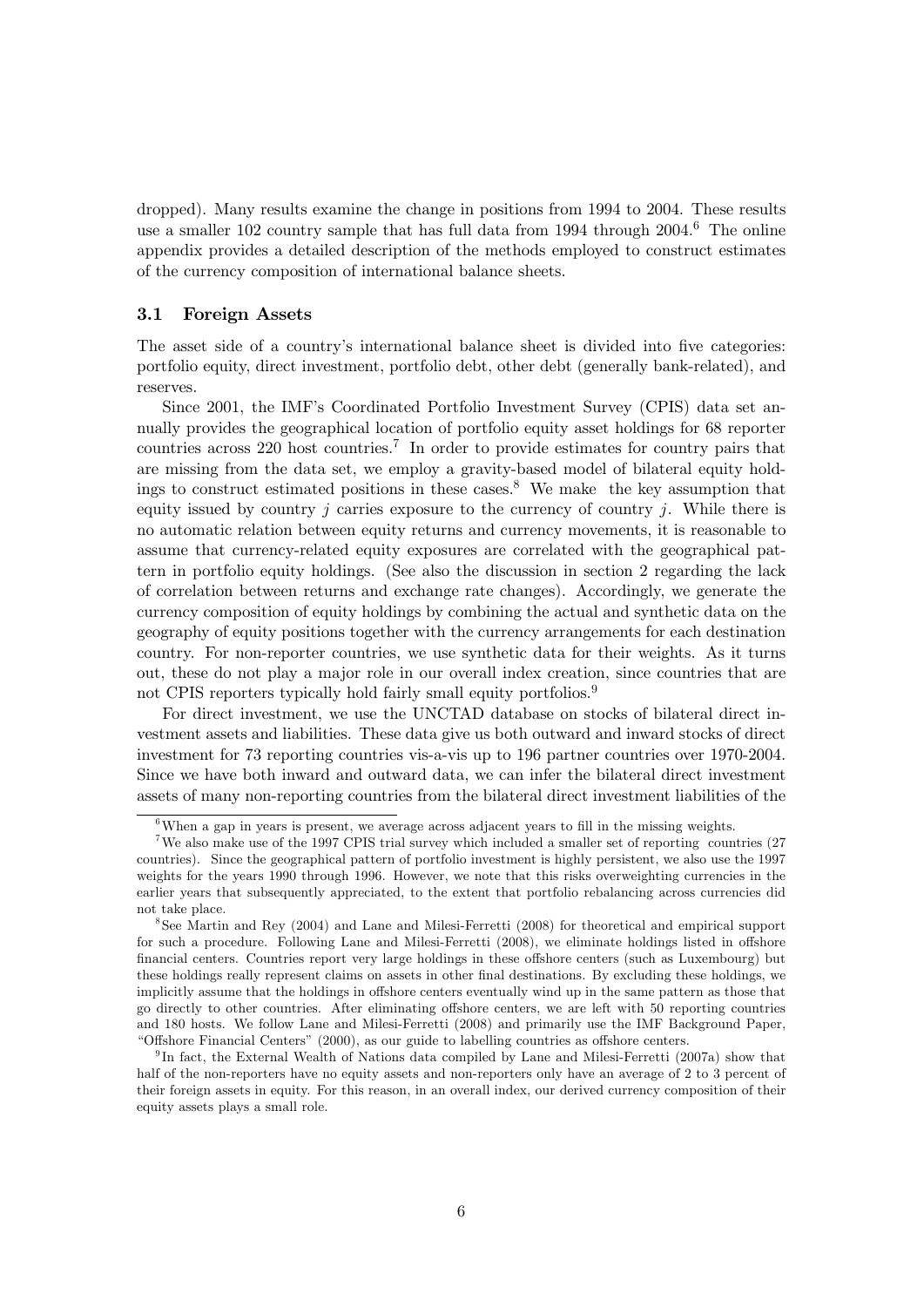reporters. Since most major destinations are reporters, this process gives us a reasonable gauge of the currency distribution of the non-reporter countries. We follow our process for portfolio equity and assume that direct investment in country  $j$  carries exposure to the currency of the host country.<sup>10</sup>

As in the case of portfolio equity, the CPIS dataset provides information on the geographical patterns in bilateral portfolio bond holdings. We again employ a gravity model to fill out the geographical information for missing country pairs (where we have the same number of countries and use the same data as in the equity regressions). However, since many countries issue foreign-currency debt, estimating the currency composition of foreign debt assets requires additional steps. We begin with the international securities dataset maintained by the BIS.11 This dataset contains information on the currency denomination of international bonds for 113 issuing countries.<sup>12</sup> For some countries (such as the United States), international bonds are issued mainly in domestic currency. For other countries, international bonds are typically denominated in foreign currency, with the relative importance of the major international financial currencies (dollar, euro, yen, Swiss franc, Sterling) varying across countries and over time.

Investors from countries whose currencies are popular choices for foreign-currency bond issues are apt to disproportionately hold their own currencies when purchasing international debt securities issued by other countries (a tendency seen in the data used from the US Treasury, Bank of Japan and the European Central Bank). In order to allow for this currency bias, we follow Lane and Milesi-Ferretti (2007c) in exploiting the data provided by the United States Treasury, the European Central Bank and the Bank of Japan regarding the currency composition of the foreign assets of these regions to allocate a higher portion of major currency denominated debt to investors from each currency's country.

In relation to other non-portfolio debt assets, we obtained BIS data on the breakdown between 'domestic currency' and 'foreign currency' components for the bilateral foreign assets and liabilities of the banks residents in twenty reporter countries vis-à -vis a large number of counterpart countries (on a locational basis).<sup>13</sup>The reporters are the dominant banking centers and, despite the small number, capture the bulk of world bank holdings.

Finally, the IMF tracks the currency composition of reserves for its member countries, in its COFER (Currency Composition of Official Foreign Exchange Reserves) database. However, for confidentiality reasons, the only reported COFER data are for major aggregates (world, industrial country group, developing country group). However, the country-level data have been used on a few occasions in research by IMF-affiliated economists to analyze

 $10$ The direct investment stocks are valued at book value or historical cost. While it may be preferable to measure direct investment stocks at market value, this limitation has only limited relevance in establishing the weights for an FDI exchange rate index, since the geographical composition of the stock is the key factor.

 $11$ <sup>11</sup>The construction of this dataset is described in BIS (2003).

 $12$  Where the BIS data set lacks data on the currency of issue for a country, we rely on the World Bank's GFD database of the currency composition of external debt. This is an imperfect measure because it includes non portfolio long term debt (such as bank loans), but the countries which are missing BIS data make up a small fraction of internationally held debt assets. Our dataset focuses on international bond issues - while foreign investors have become active in the domestic bonds markets of developing countries in very recent years, the international bond issues are more important for the vast bulk of our sample period.

<sup>&</sup>lt;sup>13</sup>Although the foreign assets and liabilities of the banking sector include portfolio items, the currency composition of the aggregate should be a good proxy for the predominant non-portfolio debt component. See also BIS (2003, 2006).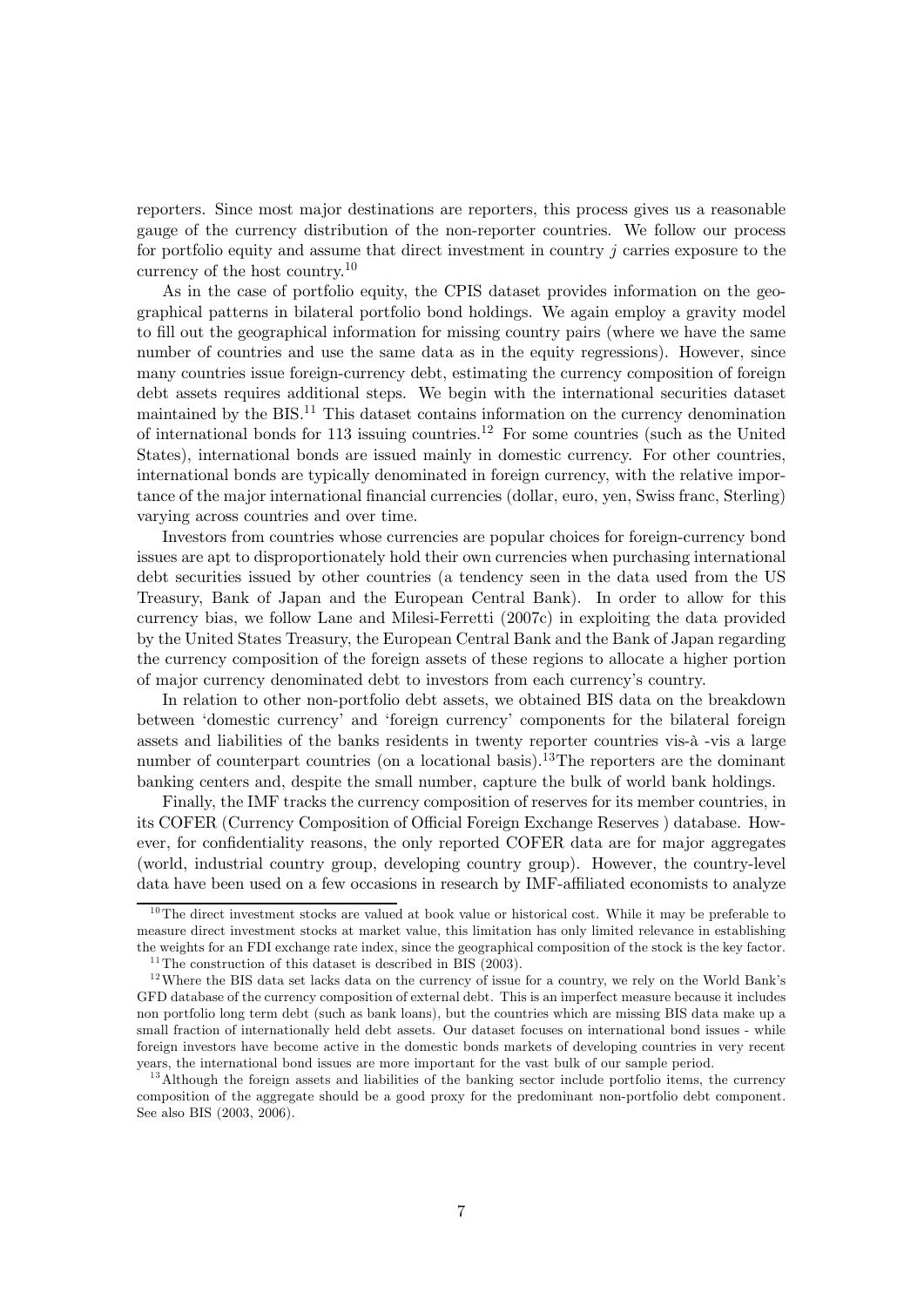the determinants of cross-country and time series variation in the currency composition of reserves. We exploit the results from these papers, especially Eichengreen and Mathieson  $(2000)$ , to model currency composition. We take the coefficients from these regressions and use them to predict the share for each of the major currencies (the dollar, the DM (euro after 1999), the Swiss Franc, the Yen, and the Pound). Once we have predicted values for each currency, we impose an adding up constraint and re-normalize the results, so that each country has totals that add up to 100 percent.

We merge this generated data with actual data on reserves for 2000-2004 for twenty countries from Truman and Wong (2006) and Wong (2007). For any country for which we have actual data, we use actual data for those years. Before 2000, we use data from central banks where available (US, Canada, UK) and blend our model generated data with 2000 actual data. We can further confirm that our predictions are sensible by drawing on two additional sources of information. First, some countries occasionally report their reserves shares in announcements or media interviews. Relying on news reports of these currency shares, we compare predicted with actual (or at least reported, since there is no verification) reserves shares. Our results perform quite well on this measure. Second, Ewe-Hhee Lim (2006) studies the changing international role of the euro and dollar and gives some regional information on the currency composition of reserves.

#### 3.2 Foreign Liabilities

The liability side of the international balance sheet is divided into four groups: portfolio equity, direct investment, portfolio debt, and other debt. In many cases, the source information for portfolio and other debt are combined, so we do not try to disaggregate them. Consistent with our treatment on the assets side, portfolio equity and direct investment liabilities are assumed to carry exposure to the domestic currency, such that no foreign-currency exposure is generated by equity-type liabilities.

All debt liabilities are processed in tandem due to data restrictions. We have data from the BIS banking statistics database on banking liabilities for 20 countries (and the implied liabilities to the 20 reporters based on reporters' assets for the remaining countries). In addition, we know the currency composition of portfolio debt liabilities, based on issuance data from the BIS international securities database for 113 reporting countries.

However, neither database includes information on the currency composition of debt owed to official creditors (bilateral or multilateral official debt), which is a prominent source of debt for many developing countries. The World Bank's Global Development Finance database shows that debt to official creditors ranges from 35 percent to 53 percent of total developing country debt over the time period 1990-2004. The World Bank does report the currency composition of aggregate external debt which merges bank, bond and official debt data. Due to the importance of the official debt composition, we use this World Bank source for all countries where it is available (it is not available for any industrial country and is missing for a small number of developing countries).<sup>14</sup> For the remaining countries, we create bond-based weights using the currency composition from BIS issuance data and weights for other debt from the BIS banking data.

 $14$  For the handful of developing countries that show domestic currency international issuance in the BIS database, we adjust the World Bank currency shares to include the domestic currency issuances.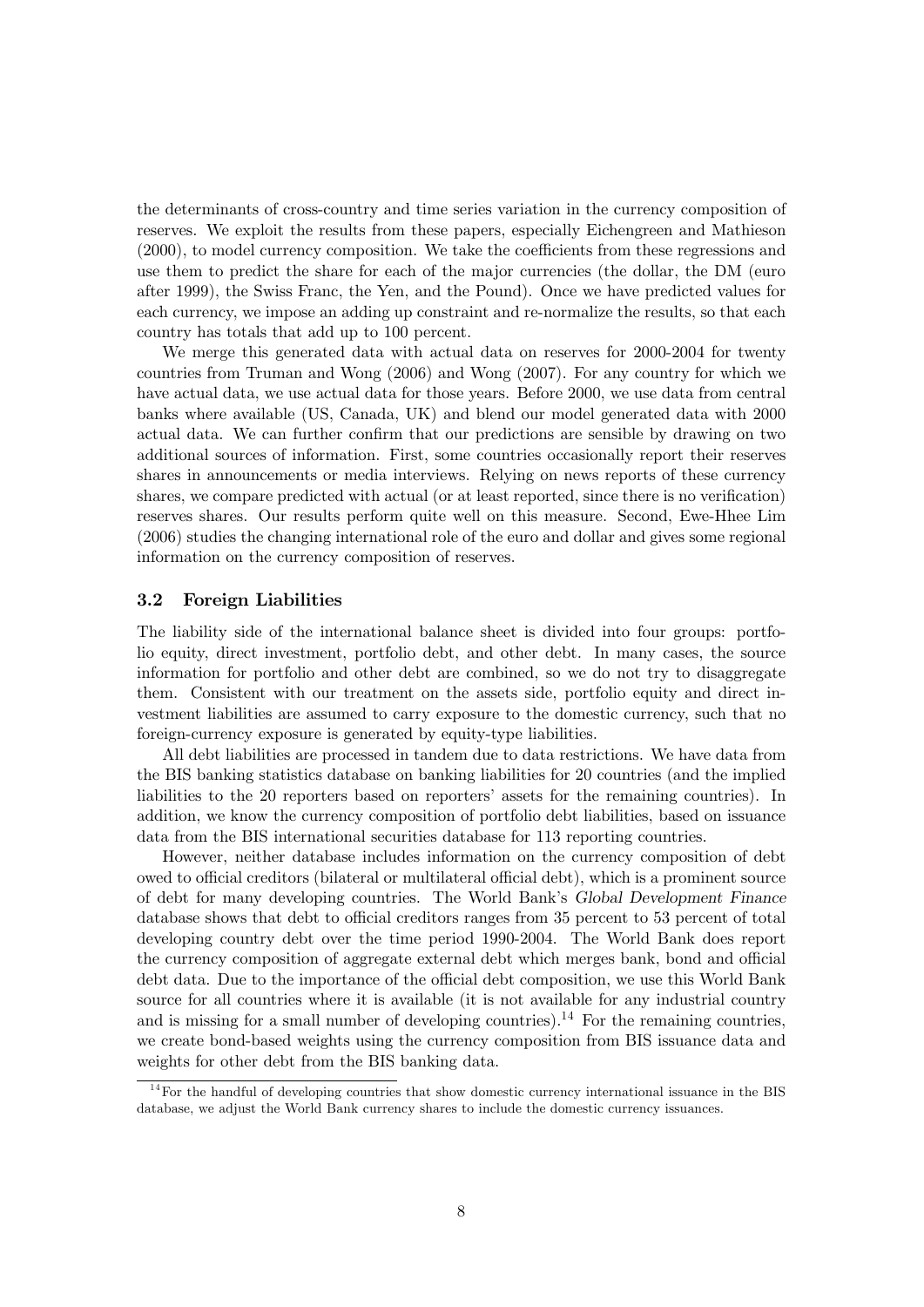### 4 Index Creation

The dataset allows us to build a number of 'financially-weighted' effective exchange rate indices for a large number of countries. While the same foreign currencies tend to be involved in most weights, the crucial result from our work is to identify for each country the relative shares of domestic and foreign currencies in foreign assets and liabilities and the relative importance of different international currencies in the foreign currency component of the international balance sheet.

#### 4.1 Asset, Liability, and Trade Indices

Once we have the currency composition data for each asset class within assets and liabilities, we can combine these asset classes to create aggregate weights, using data from the 'External Wealth of Nations' database constructed by Lane and Milesi-Ferretti (2007a). This dataset reports the levels of foreign assets and liabilities for 145 countries over 1970-2004, together with the composition of each side of the international balance sheet between portfolio equity, direct investment, reserves and debt. This is important since two countries could have similar currency exposures within individual asset classes but different aggregate exposures, due to differences in the relative importance of different investment categories across the two countries. Moreover, the structure of international balance sheets has been shifting over time: even if currency exposures were stable for individual asset classes, aggregate exposures could change due to this composition effect. This gives us the currency composition weights for individual asset classes as well as a set of aggregate weights that would take into account differences in the relative importance of the different investment categories across countries and over time. We calculate an aggregate finance-weighted index as well as asset- and liability-weighted indices.

Accordingly, the weights are given by the formulae

$$
\omega_{ijt}^A = \sum_{k=1}^{k=N} \lambda_{it}^{Ak} * \omega_{ijt}^{Ak}; \quad \omega_{ijt}^L = \sum_{k=1}^{k=N} \lambda_{it}^{Lk} * \omega_{ijt}^{Lk}
$$
(3)

where  $\omega_{ijt}^A, \omega_{ijt}^L$  are the weights for currency j in period t in country i's assets- and liabilitiesexchange rate indices,  $\lambda_{it}^{Ak}, \lambda_{it}^{Lk}$  are the relative importance of category k (portfolio equity, FDI, debt, reserves) in country *i*'s assets and liabilities in period t and  $\omega_{ijt}^{Ak}, \omega_{ijt}^{Lk}$  are the weights for currency j in period t in category k for country i's assets and liabilities respectively. Accordingly, the aggregate weights are a function of the weights for currency  $\hat{\jmath}$  in period  $t$  for a particular  $k$  asset-class of country  $i$ 's assets or liabilities, and the weights across the k asset classes (represented by  $\lambda_{it}^k$ ).

Our indices use these weights to average the percentage changes of bilateral exchange rates. Since the currency weights are based on end-of-year data, we use the period  $t$  values to weight the changes in bilateral exchange rates during period  $t+1$ . Accordingly, the index formulae are given by

$$
I_{it+1}^A = I_{it}^A * \left(1 + \sum \omega_{ijt}^A * \% \Delta E_{ijt+1}\right); \quad I_{it+1}^L = I_{it}^L * \left(1 + \sum \omega_{ijt}^L * \% \Delta E_{ijt+1}\right) \tag{4}
$$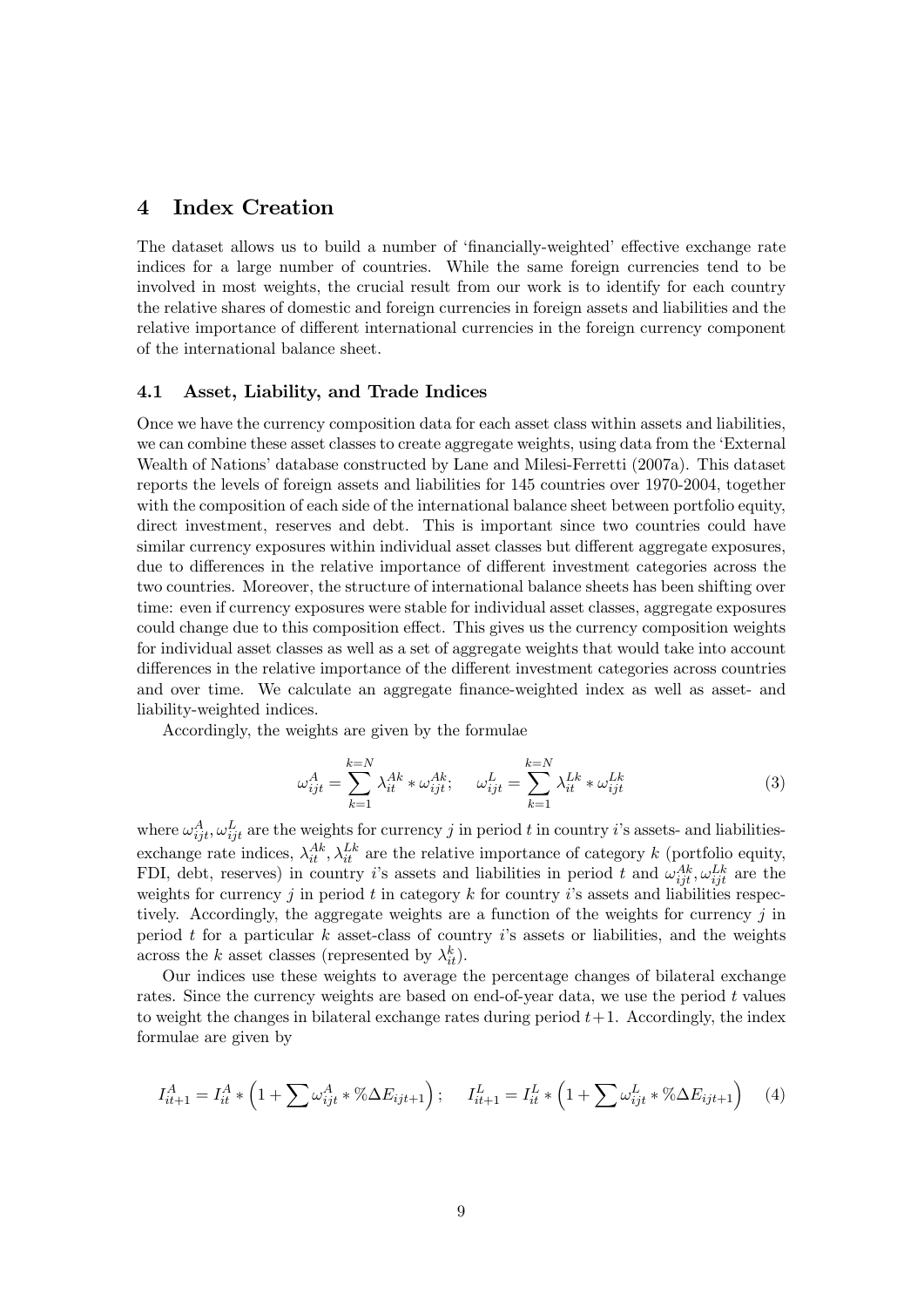where  $I_{it+1}^A$  and  $I_{it+1}^A$  are the asset- and liability-weighted indices for country i,  $\omega_{ijt}^A$  and  $\omega_{ij}^L$  are the asset and liability weights attached to currency j in period t and  $\%\Delta E_{ijt+1}$ is the percentage change in the end-of-period nominal exchange between  $i$  and  $j$  during period  $t + 1$ . Trade indices are made in the same manner using weights that add exports and imports together. Since our currency position data runs from 1990 to 2004, we can use these weights to create exchange rate indices for 1991 to 2005.

Our index is an approximation of a geometric average that focuses on the percentage change versus each currency in a given time period as the relevant information, not the level.<sup>15</sup> It will move similarly to a portfolio that uses these weights to define shares of the portfolio.<sup>16</sup> We define the exchange rate in the standard manner, the home price of foreign currency, such that a negative movement represents an appreciation of the home currency. This assumption means that, if a trading partner experiences a major depreciation due to a hyperinflation or some other crisis, that partner's exchange rate in the index will decrease rapidly towards zero — not explode towards infinity. In this way, if the only change in the various bilateral exchange rates were a collapse of a rate towards zero, our index will simply drop by the amount of the weight. This is the equivalent of some portion of a portfolio becoming worthless and thus fits our needs well. $^{17}$ 

#### 4.2 Net Indices and Valuation Effects

It is also useful to define aggregate net financial weights

$$
\omega_{ijt}^F = \omega_{ijt}^A s_{it}^A - \omega_{ijt}^L s_{it}^L
$$
\n<sup>(5)</sup>

where  $s_{it}^A = A_{it}/(A_{it} + L_{it})$  and  $s_{it}^L = L_{it}/(A_{it} + L_{it})$  are the shares of foreign assets and<br>foreign liabilities in total cross border holdings. These weights indicate the direction of the foreign liabilities in total cross-border holdings. These weights indicate the direction of the valuation impact of a movement in currency  $j$ . If the net foreign asset position is zero, this reduces to simply subtracting the liability weights from the asset weights. Conceptually, an index crafted with these weights will capture the directional effect of a set of bilateral exchange rate changes on the net external position.

We define the aggregate net financial index  $by^{18}$ 

$$
I_{it+1}^F = I_{it}^F * (1 + \% \Delta I_{it+1}^A * s_{it}^A - \% \Delta I_{it+1}^L * s_{it}^L)
$$
 (6)

(The index could equivalently be written in the same form as the asset and liability

<sup>&</sup>lt;sup>15</sup>Note that the log of a geometric average is the weight times  $log(E)$  for each currency and thus the approximation of the percentage change of the geometric average would simply be the sum of the change in  $log(E)$ , or roughly the percentage change. See Lane and Shambaugh (2007) for more details on the index method.

 $1<sup>6</sup>A$  pure geometric index will not move like a portfolio and thus could not be tracked by a portfolio assembled using its weights.

 $17$  In many settings, when calculating an index and changing the weights over time, one must worry that a change in the weight with no change in the value of the item in question will lead to a change in the index. In our case, if the exchange rate for all countries were constant, and the weights change, our index is unchanged, since the index combines percentage changes in the exchange rate. Accordingly, more complex chain weighting is not necessary; we can simply employ new weights whenever they are available.

<sup>&</sup>lt;sup>18</sup>The index could equivalently be written in the same form as the asset and liability indices using the net financial weights.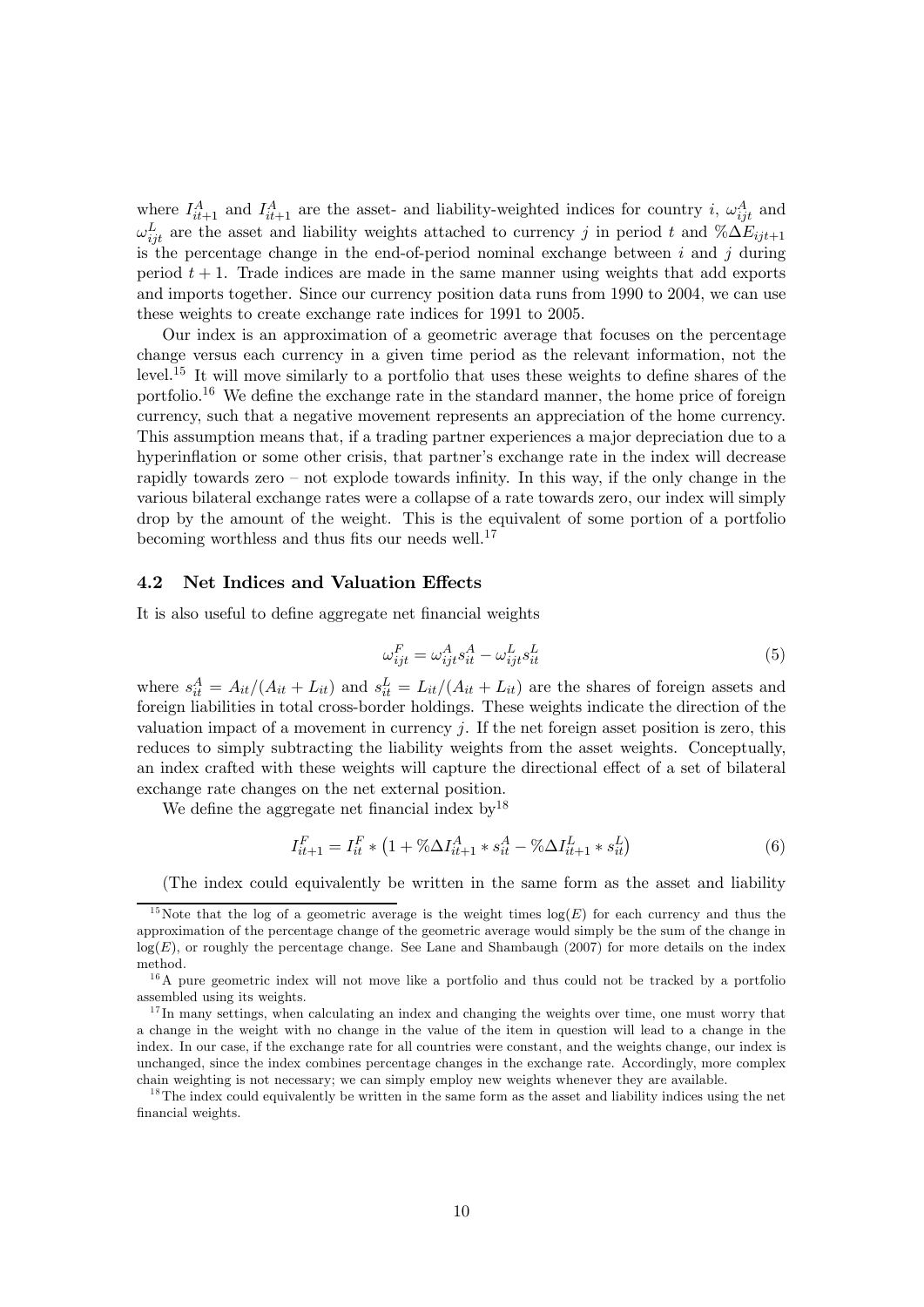indices using the net financial weights defined in equation (5).) This net financial exchange rate index is conceptually different from a trade-weighted index since it has currencies entering both positively and negatively. More importantly, the weights do not need to add up to one. In the extreme, if net positions and currency compositions are balanced, there is no movement in the index regardless of bilateral exchange rate movements. Thus, movements in this index can tell us about the impact of currency movements on the balance sheet, but it is not a typical exchange rate index.

In turn, this allows us to write

$$
VAL_{it+1}^{XR} = \% \Delta I_{it+1}^F * IFI_{it}
$$
\n<sup>(7)</sup>

where the superscript  $XR$  indicates currency-induced valuation changes and the gross scale of the international balance sheet is measured by  $IFI_{it} = A_{it} + L_{it}$ . Equation (7) highlights that the magnitude of currency-related valuation effects depends on two factors: (i) the movement in the financially-weighted exchange rate index; and (ii) the gross scale of the international balance sheet.

### 5 Analysis

The weights and indices described open a variety of avenues for analysis that were previously unavailable due to a lack of data. Our analysis proceeds along three lines. First, we examine the various indices described in Section 4. Next, we look at role played by financial-weighted exchange rate indices in driving the valuation component of the dynamics of net foreign asset positions. Finally, we explore the variation in aggregate foreign currency exposures across countries and over time.

### 5.1 Case Studies

It is useful to begin with some case studies. We show a selection of four countries in Figures 1a-1d. The most striking feature of Figure 1a is that the liability index for the United States is essentially flat, since (as is well established) the foreign-currency component in its external liabilities is very low. While the asset- and trade-weighted indices are qualitatively similar, Figure 1a also highlights that the asset-weighted index has depreciated more sharply than the trade-weighted index since 2001. This is consistent with the findings of Tille (2003) and others: the asset index gives a higher weight to European currencies (against which the dollar has fallen sharply), while the trade index places a substantial weighting on Asian countries that track the dollar, are important as trading partners but are not major destinations for US outward investment.

We show the Brazilian indices in Figure 1b as representative of the typical emerging market economy. While the asset, liability and trade indices show a high degree of comovement, the liability index is substantially less volatile (especially in the latter part of the sample period), which reflects the importance of the domestic-currency component in total liabilities.

China and Benin present interesting contrasts in Figures 1c and 1d of countries that followed pegged exchange rate regimes during the sample period. The Chinese peg to the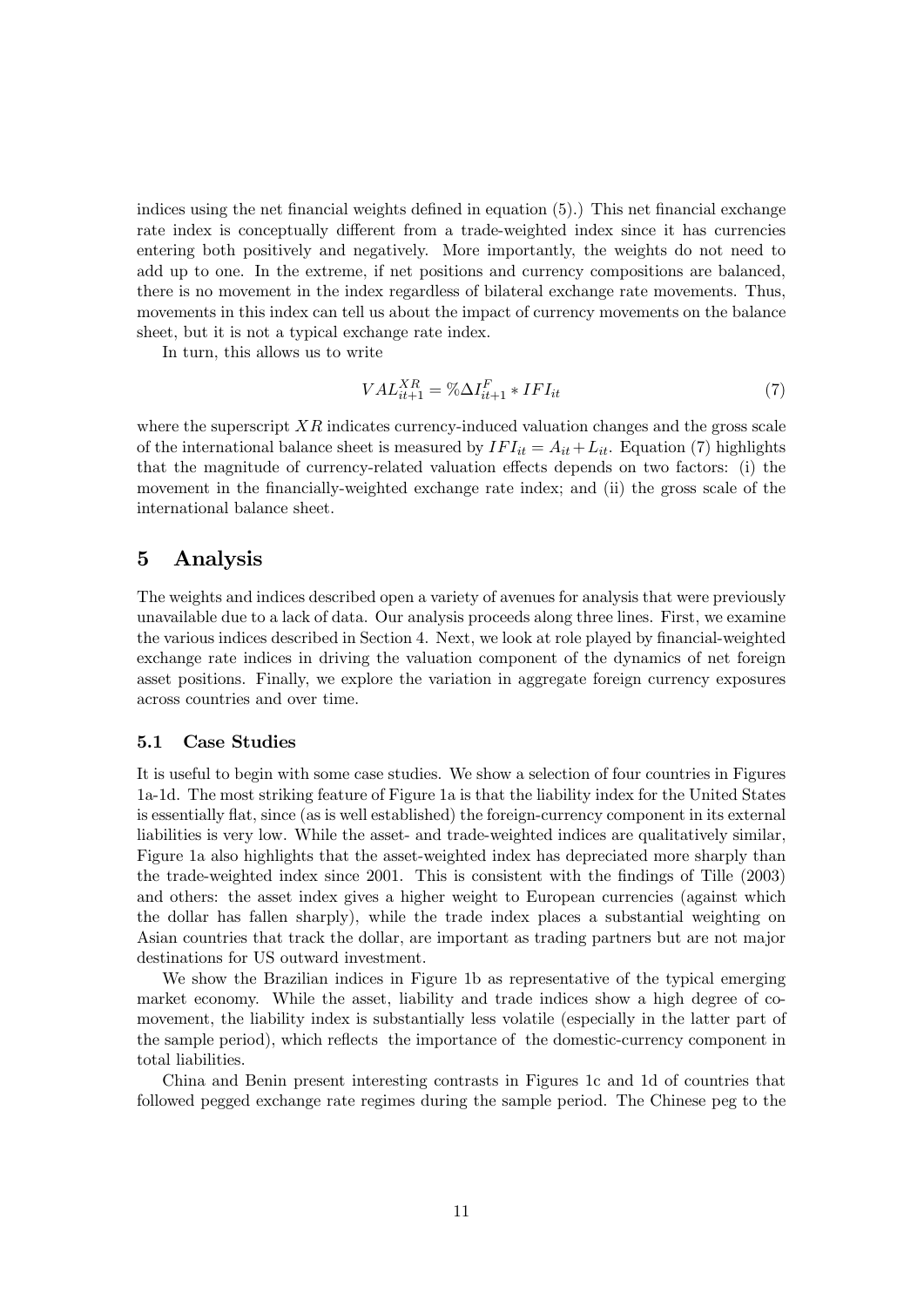dollar stabilized its financially-weighted indices but its trade index was quite volatile, since industrial countries that float against the dollar are important trading partners for China. In contrast, the trade index for Benin is much less volatile than its financial indices. As a member of the CFA zone that pegged to the French Franc during the 1990s (with a one-off step devaluation in 1994) and subsequently to the euro, Benin's exchange rate has been relatively stable against its major European and regional trading partners. In contrast, Benin has significant dollar financial liabilities and fluctuations in the euro-dollar rate map into volatile financial indices for Benin. Moreover, the sharp fluctuations in the franc/euro against the dollar has meant that Benin's trade and financial indices have moved in opposite directions for much of the post-1994 period.

In summary, the message from Figures 1a-1d is that there is a diverse range of patterns in the behavior of financially-weighted exchange rates, with the trade index not generally informative about the financial impact of currency movements.

#### 5.2 Comparison of Exchange Rate Indices

We turn to a quantitative comparison of exchange rate indices in Tables 1 and 2. Tables 1 reports the the mean and median within-country correlation of the annual percentage changes in different indices as well as the mean within quartiles, while Table 2 reports the second moments. <sup>19</sup> The asset- and liability-indices show a high pairwise correlation. In addition, both are individually correlated with the trade index, although the correlation is a bit weaker for the liability index (largely reflecting the importance of domestic-currency liabilities). In relation to the correlations between the financial indices and the trade index, the mean and median correlations are high but there are many cases in which the correlations are much lower. In particular, the mean correlation between the asset-weighted and trade-weighted indices is only 0.60 for the first quartile of countries, while the correlation between the liability-weighted and the trade-weighted indices is only 0.52 for the first quartile.

Table 2 shows that the liability index is much more stable than the asset index, especially for industrial countries. This again reflects the greater share of the domestic currency in liability indices. The leader in this regard is the United States, where over 90 percent of liabilities are in dollars and as a result the liability index has a volatility of less than 1 percent a year. Since the liability index is so much more stable than the asset index, even if the two move directionally together and are highly correlated, the amplitude of the asset index is greater. In turn, this implies that currency movements may generate valuation effects, even for countries with zero net foreign asset positions.

We also examine a number of alternatives to the main indices. First, we examine an asset index that looks only at the debt portion of the balance sheet, and it behaves very similarly to the general asset index. We also examine only the foreign currency portion of the external portfolios. While a large domestic currency share of liabilities may stabilize that index, it is also interesting to see to what extent excluding those liabilities changes the

 $19$ This table, and many others, breaks countries into advanced, emerging, and developing groups. The advanced countries are the group typically known as industrialized countries (ifs code less than 199 except Turkey). The emerging sample is the group of countries in the Morgan Stanley emerging market index with some additional eastern European countries. The developing sample is all other countries.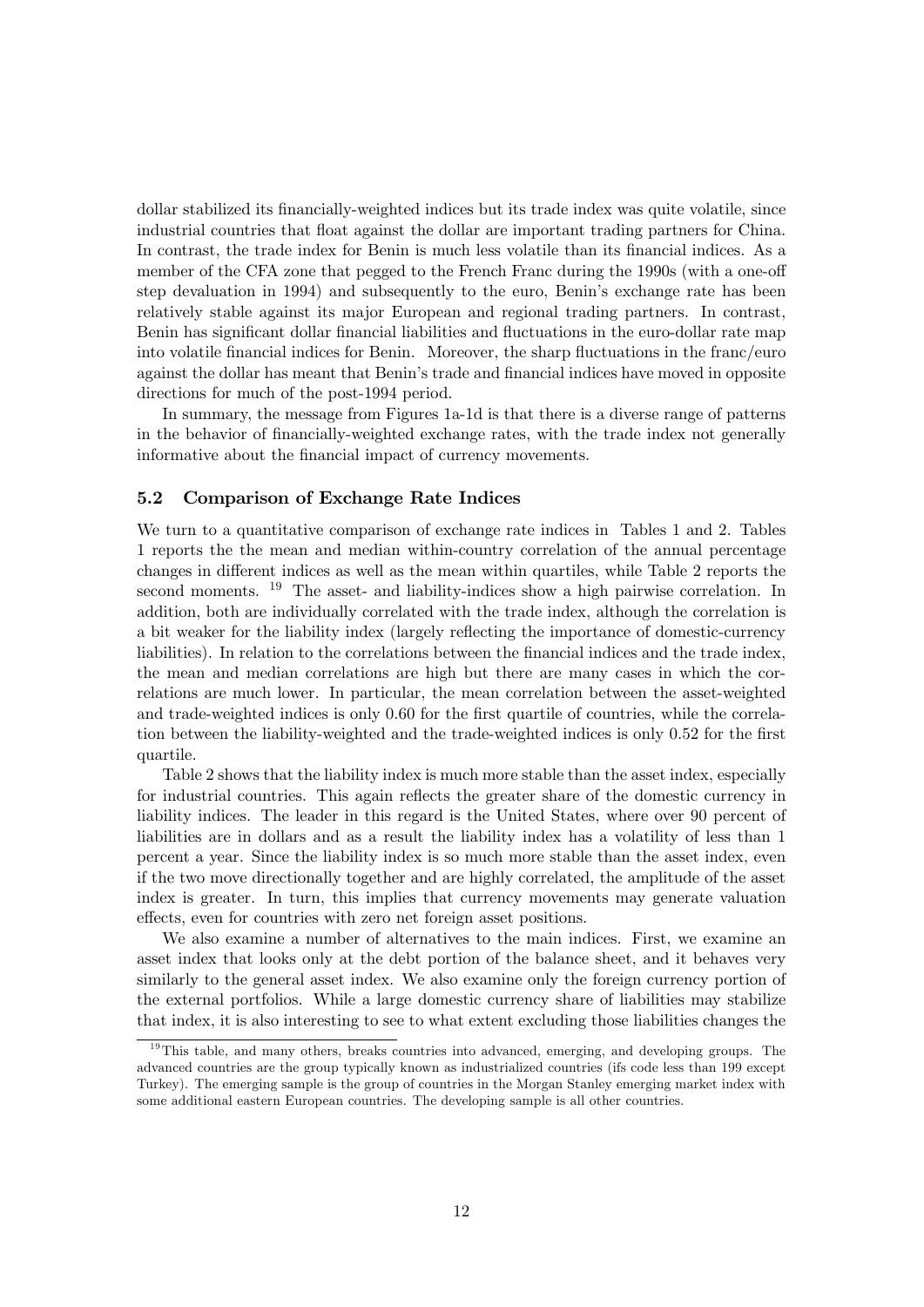index. We see from columns (5) of Table 1 that the impact is negligible. The direction of the index is not altered by including the domestic-currency portions of the balance sheet in the weights. Likewise, Table 2 shows the exclusion of domestic-currency components leads to more volatile indices, especially for the liabilities of industrial countries.

### 5.3 The Net Financial Index

The net financial index captures the directional sensitivity of the external balance sheet to currency movements. While a depreciation of the domestic currency against some currency  $\dot{\eta}$ should over time improve net exports by raising exports and reducing imports, the valuation impact depends on whether the country is long or short in currency  $j$  and currency  $j$ 's relative importance in the aggregate external portfolio.<sup>20</sup> Aggregating across all bilateral currency movements, a country will enjoy a valuation gain if there is an increase in its net financial index and a valuation loss if the net financial index falls. Accordingly, a country receives a double boost to its external position if it experiences a simultaneous improvement in its trade-weighted index (where an improvement means a depreciation) and in its net financial index, since both the current account and the valuation term will improve. In contrast, there will be an ambiguous response of the external position in the case of a country that sees its trade-weighted index and its net financial index move in opposite directions, since an improvement in the trade balance may be offset by the negative valuation impact. Accordingly, it is interesting to consider the comovement between these indices.

Figure 1 shows the cross-country distribution of this correlation. About 63 percent of countries show a negative correlation, with a cluster of countries concentrated near minus 1: these countries typically had very large depreciations at some point during the sample period, while maintaining negative foreign-currency positions. There is considerable heterogeneity even among the advanced economies (marked by their country abbreviation), even if most of these countries show a positive correlation. Table 3 shows a strongly negative average correlation between the net financial index and the trade-weighted index for emerging and developing economies. When compared to the results in Table 2, Table 3 also shows that net financial indices are far more stable than any other index for all types of countries.<sup>21</sup> This again represents that the net valuation impact of currency movements is limited by the offsetting effects on the value of foreign-currency assets and foreign-currency liabilities. However, especially for developing countries, there is a fair degree of volatility in this index.22

 $20$ Since a depreciation boosts net exports by both increasing exports and reducing imports, it is appropriate that the trade-weighted index sums across exports and imports. However, the financial impact of a depreciation is ambiguous since the boost to the domestic-currency value of foreign-currency assets may be offset by the increase in the domestic-currency value of foreign-currency liabilities. Accordingly, foreigncurrency assets enter positively into the net financial index but foreign-currency liabilities enter negatively.

 $2<sup>1</sup>$  We can also examine a foreign currency only net index. Just as the percentage change in the net index shows the change in the external balance sheet, the percentage change in a net foreign currency index would tell us about the change in the foreign currency portion of the balance sheet. The two will always move almost perfectly together because all movement comes from the foreign currency portion, but the overall net index's movements may be dampened by sizeable portions of domestic currency assets or liabilities. As Table 3 shows, the foreign currency only index is slightly more volatile, but the two are nearly indistinguishable.

<sup>&</sup>lt;sup>22</sup>The pattern is the same if one instead examines the average absolute value of the percentage change of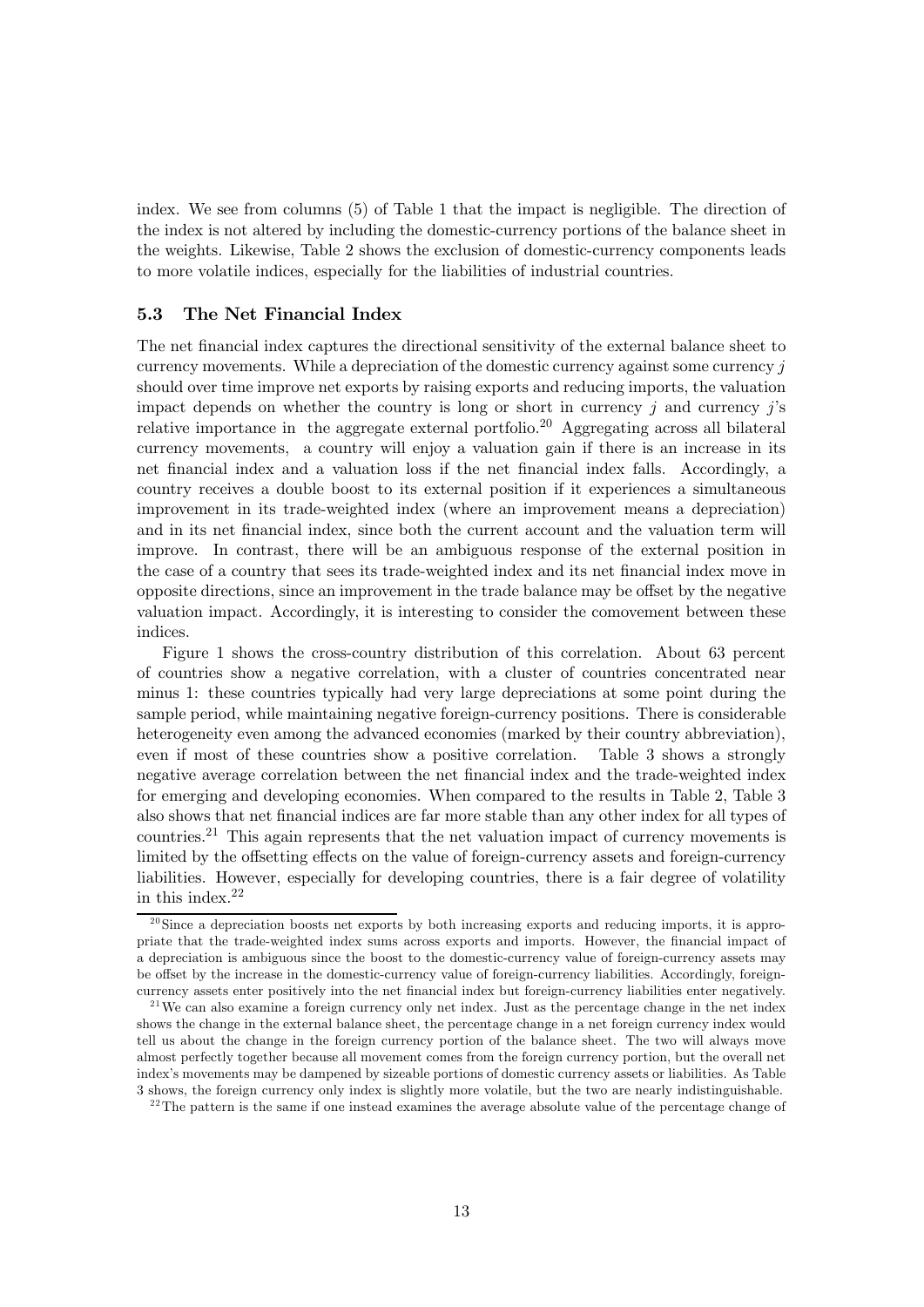### 5.4 Valuation Effects

As noted in section 4, the net financial index tells us the directional impact of currency movements on the external position, but to know the total impact on the economy, we need to combine this information with the scale of the international balance sheet. The total effect,  $VAL_{it}^{XR}$  becomes the object of interest. We consider three aspects of this term. First, the extent to which exchange rate based valuation effects drive the overall valuation term, the persistence of these terms, and finally the size.

All three results are shown in Table 4. We report indicators of the impact of the exchange rate on the overall valuation term. where  $VAL_{it}$  is the aggregate valuation term defined in equation (1) and  $VAL_{it}^{XR}$  is the currency valuation term defined in equation (7), with both scaled by GDP. Since  $VAL_{it}^{XR}$  and  $VAL_{it}^{MV}$  are not orthogonal, we cannot do a pure variance decomposition. Instead, we rely on a series of statistics that demonstrate the importance of  $VAL_{it}^{XR}$  for the overall valuation term. On the most basic level, Table 4 shows that the two are positively correlated: the mean and median within-country correlations are 0.46 and 0.51 respectively. The advanced sample has a weaker connection, but it is still positive. When  $VAL_{it}^X$  moves,  $VAL_{it}$  tends to move in the same direction.

Next we show that  $VAL_{it}^{XR}$  has sufficient variance to be an important part of  $VAL_{it}$ . The mean country variance ratio is 0.47. Furthermore, the movements in  $VAL_{it}^{XR}$  are not simply offset by changes in  $VAL_{it}^{MV}$ . There is only a mildly negative correlation between  $VAL_{it}^{XR}$  and  $VAL_{it}^{MV}$  for the advanced countries, while the correlation is close to zero for the full sample and weakly positive for developing countries. In order to provide an additional quantitative measure of the comovement between the currency valuation term and the overall valuation term, Table 4 also reports the  $\beta$  and  $R^2$  from a simple regression of  $VAL_{it}$  on  $VAL_{it}^{XR}$ . If movements in the net financial exchange rate index (interacted with the gross scale of international financial integration) were fully offset by shifts in localcurrency returns, then we would expect  $\beta = 0$ . In contrast, a non-zero value of  $\beta$  indicates that exchange rate movements exert a valuation impact, whether directly or indirectly (through simultaneous movements in local-currency returns).

The results show an important role for the currency valuation term in explaining that the overall valuation effect. For developing or emerging countries, the 'pass through' is approximately one-to-one: a currency related gain of 1 percentage point of GDP (according to our measure) is associated with a 1 percentage point aggregate net capital gain. Moreover, the regression has considerable explanatory power for these groups of countries (between  $0.2$  and  $0.6$ ). The pattern is quite different for the advanced countries. While the currency valuation term is significant in the pooled sample, the explanatory power of the regression is much lower at  $0.08-0.14$ . The estimated  $\beta$  is also much lower at roughly 0.5, which again suggests that there is some degree of offset by which capital gains via currency movements are partially cancelled out by lower foreign-currency returns. The differences between the advanced and other country groups are quite intuitive: the larger equity positions of the former group mean that price valuation shocks play a more important role.

Panel B of the next table shows the size relative to GDP of a number of components. The first two columns demonstrate that these currency-induced wealth effects are nontrivial. The table shows means and medians across the sample. The 75th percentile of

the index instead of the standard deviation of the changes.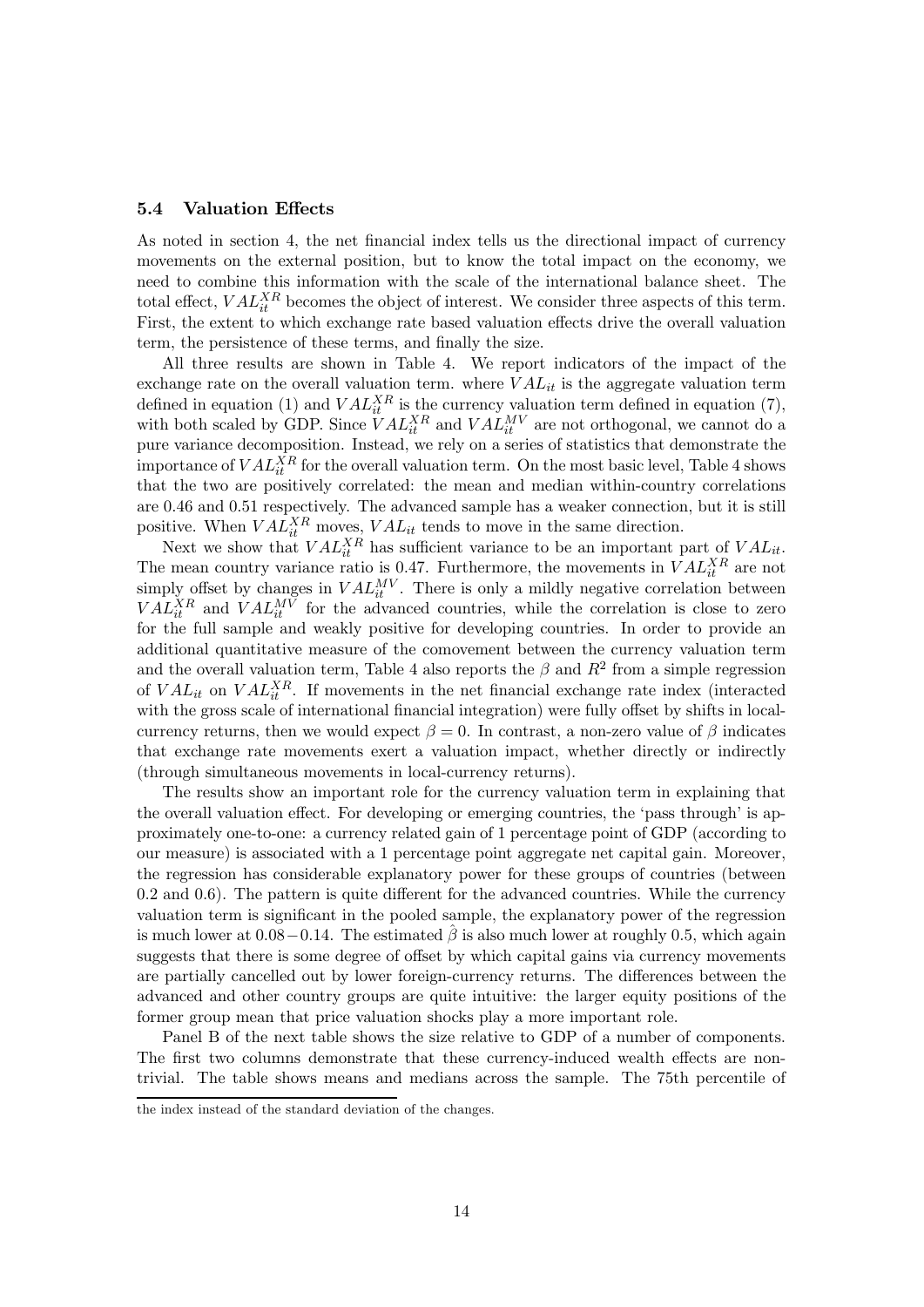absolute movements in  $VAL_{it}^{XR}$  is 3.1 percent of GDP for advanced countries, 3.4 percent for emerging countries, and  $\overline{4.9}$  percent for developing countries. These effects are sizable enough to dominate current account balances in some years and, depending on the market capitalization of a country, may rival the wealth effects of stock market booms and busts. $^{23}$ In addition, since these represent cross-border wealth transfers, these may matter more for the international transmission mechanism than price shifts that also cause large transfers across agents within an economy.

Importantly, these wealth shocks are not reversed quickly. Table 4 also shows the average within country autocorrelation coefficients for  $VAL_{it}^{XR}$  and  $VAL_{it}$  are nearly zero. Individual country coefficients are noisy, but only a handful have point estimates lower than -0.2 (suggesting some reversals) for the exchange rate valuation shocks. Thus, the wealth gains or losses from  $VAL^{XR}$  are persistent, reinforcing the potential impact on the real economy.

As noted in section 2, we may also worry that  $VAL^{XR}$  is simply offsetting expected returns and the total financial impact on  $NFA$  (valuation plus investment income) is not materially affected by  $VAL^{XR}$ . Table 5 demonstrates that, while an important theoretical concern, this is not the empirically relevant scenario. Columns (1) through (5) examine the extent to which  $VAL^{XR}$  contributes to movements in the financial component  $FC$  that was defined in equation (2). We see very similar results to those in Table 4.  $VAL^{XR}$  has a significant share of the variance of the total financial component and  $VAL^{XR}$  and  $FC$ have a strongly positive correlation. Finally, bivariate regressions yield similar results to those in Table 4. This is not to argue that  $NETINVINC$  is unimportant in the balance of payments, since panel B shows its size is not trivial (an average share of GDP of 2-3 percent). Rather,  $NETINVINC$  is not particularly variable and its variance explains little of the overall financial components variance. Thus, net investment income cannot be offsetting the swings in  $VAL^{XR}$  or  $VAL$ . In addition, it has a weakly positive correlation with  $VAL^{XR}$ . Thus, we see that the valuation term is fairly sizeable and, while shifts in market asset prices explain some of its movements, shifts in currencies explain an important part of the overall financial impact on the  $NFA$  position.

### 5.5 Aggregate Foreign-Currency Exposure

It is useful to develop a measure of aggregate foreign-currency exposure, which captures the sensitivity of a country to a uniform movement of its domestic currency against all foreign currencies. We define aggregate foreign currency exposure at the end of period  $t$  by

$$
FX_{it}^{AGG} = \omega_{it}^A s_{it}^A - \omega_{it}^L s_{it}^L
$$
\n
$$
(8)
$$

where  $\omega_{it}^A$  is the share of foreign assets denominated in foreign currencies,  $s_{it}^A$  is the share of foreign assets in the sum of foreign assets and foreign liabilities and  $\omega_{it}^L, s_{it}^L$  are defined analogously. Aggregate foreign currency exposure captures the sensitivity of a country to a uniform currency movement by which the home currency moves proportionally against all

<sup>&</sup>lt;sup>23</sup> World stock market capitalization was roughly 100 percent of world GDP in 2005 (Reuters, 2007). Across major countries, capitalizations range from 50 to 200 percent of GDP meaning a change of 10 percent in the stock market would generate wealth shocks in the range of 5 to 20 percent of GDP.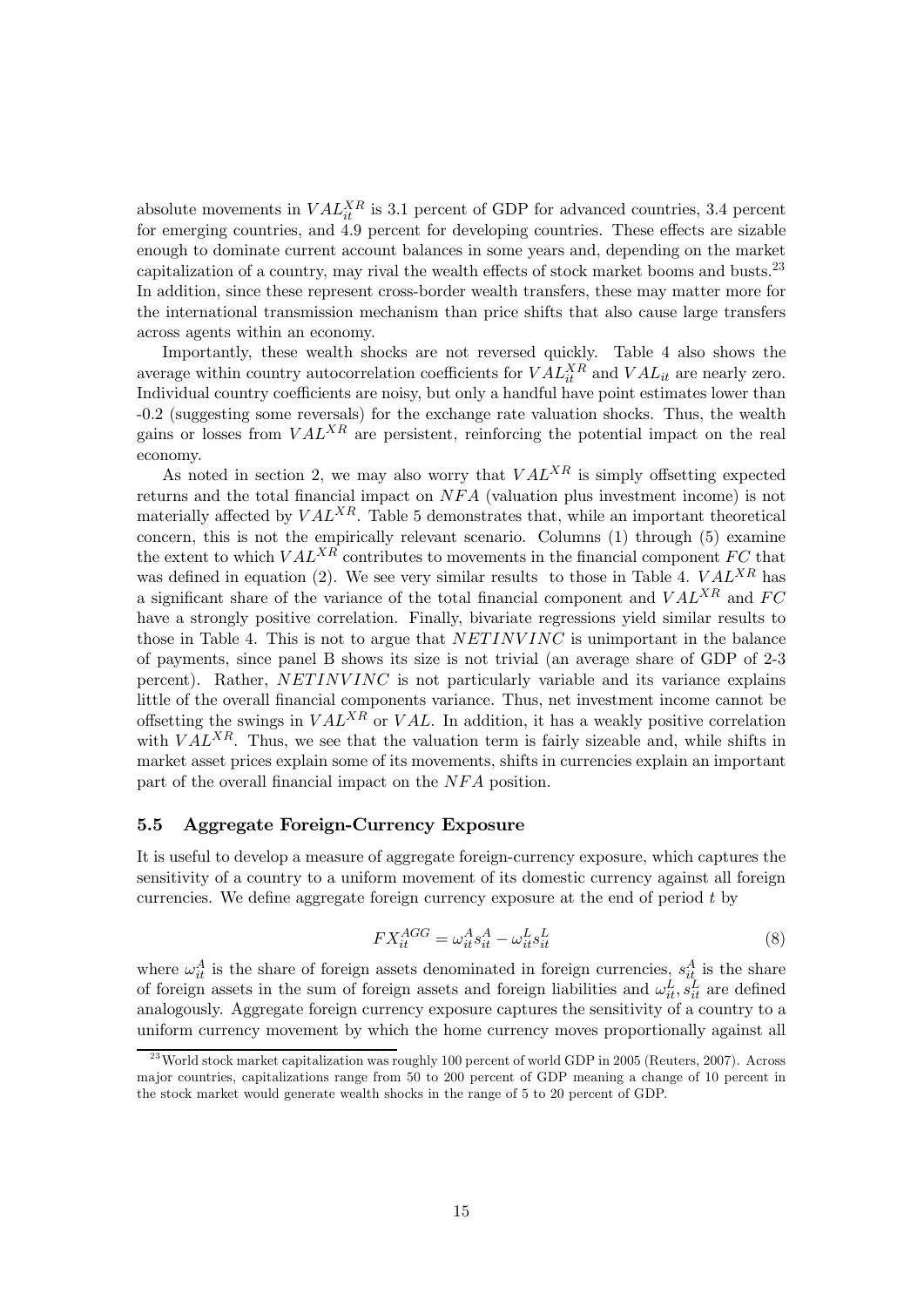foreign currencies. In turn, the net impact of a uniform shift in the value of the domestic currency against all foreign currencies is given by

$$
NETFX_{it} = FX_{it}^{AGG} * IFI_{it}
$$
\n<sup>(9)</sup>

Figure 3 and Table 6 show the cross-sectional distribution of  $FX^{AGG}$  in 1994. We see that a majority (70 percent) have a net negative position in foreign currencies with an average weight of -23 percent. Roughly 25 percent have below -50 percent weight, leaving them with a considerable short position in foreign currencies. On the other hand, industrial countries are on average close to balance (mean and median weight are between zero and 10 percent) and 60 percent of industrial countries have a positive net weight in foreign currencies. Emerging countries are on balance negative, but much closer to zero than the poorer developing countries.

Figure 3 also shows the same distribution but for the year 2004. By the end of 2004, 19 percent more of the sample had taken a positive position against the rest of the world. The mean and median position have both moved close to zero (-3 percent) and less than 10 percent have positions of -50 percent or worse. The industrial countries still have means and medians close to positive 10 percent with 86 percent of them having net positive exposure. Emerging countries are also on average positive by 2004. It should be noted that shifting to a positive net position does not eliminate exchange rate based valuation effects: it simply means that the sign will be positive when the country depreciates against the rest of the world.

To put these figures in context, a negative foreign-currency exposure of 50 percent against the rest of the world means that a 10 percent depreciation would generate a valuation loss of 10 percent times 50 percent times total assets and liabilities divided by GDP (recall that equation (new number) shows the valuation gain is the percentage change in the index times the gross scale of international financial integration). Thus, a country at the average gross position of 200 percent of GDP would experience a 10 percent of GDP loss from such a depreciation. These wealth effects are considerable and demonstrate why the aggregate foreign-currency position against the rest of the world is an important indicator.<sup>24</sup>

The middle portion of Table 6 shows the shift in financial globalization over the sample period. In general, the external balance sheet as a share of GDP has gone up 60 percent, but this growth has not been evenly distributed. The  $IFI$  ratio for advanced countries is up over 200 percent (for EMU countries, even more). The scale of financial globalization for emerging markets has gone up 60 percent, but developing countries have actually receded from the global financial system on average, with a small decline in the size of their external balance sheets.

 $24$ We also note that there can still be considerable exchange rate shocks due to bilateral movements even if  $FX_{it}^{AGG}$  is zero. All but 10 countries are short some other currency in 2004 and 50 percent have a negative weight of 11 percent or more against some other currency. The largest net negative position varies, with half short the dollar and the others roughly evenly split between the euro and yen. All but one country are long another currency, though the average position is smaller (7 percent weight). The long positions are spread across the dollar (33 percent), the pound (20 percent), and the euro (28 percent) along with 16 other currencies which are the largest long position for somewhere between 1 and 3 other countries. The more minor currencies become important due to a large FDI holding in the country and no off-setting liabilities in that currency. Thus, even countries with roughly balanced net positions tend to have considerable exposure to movements across bilateral rates.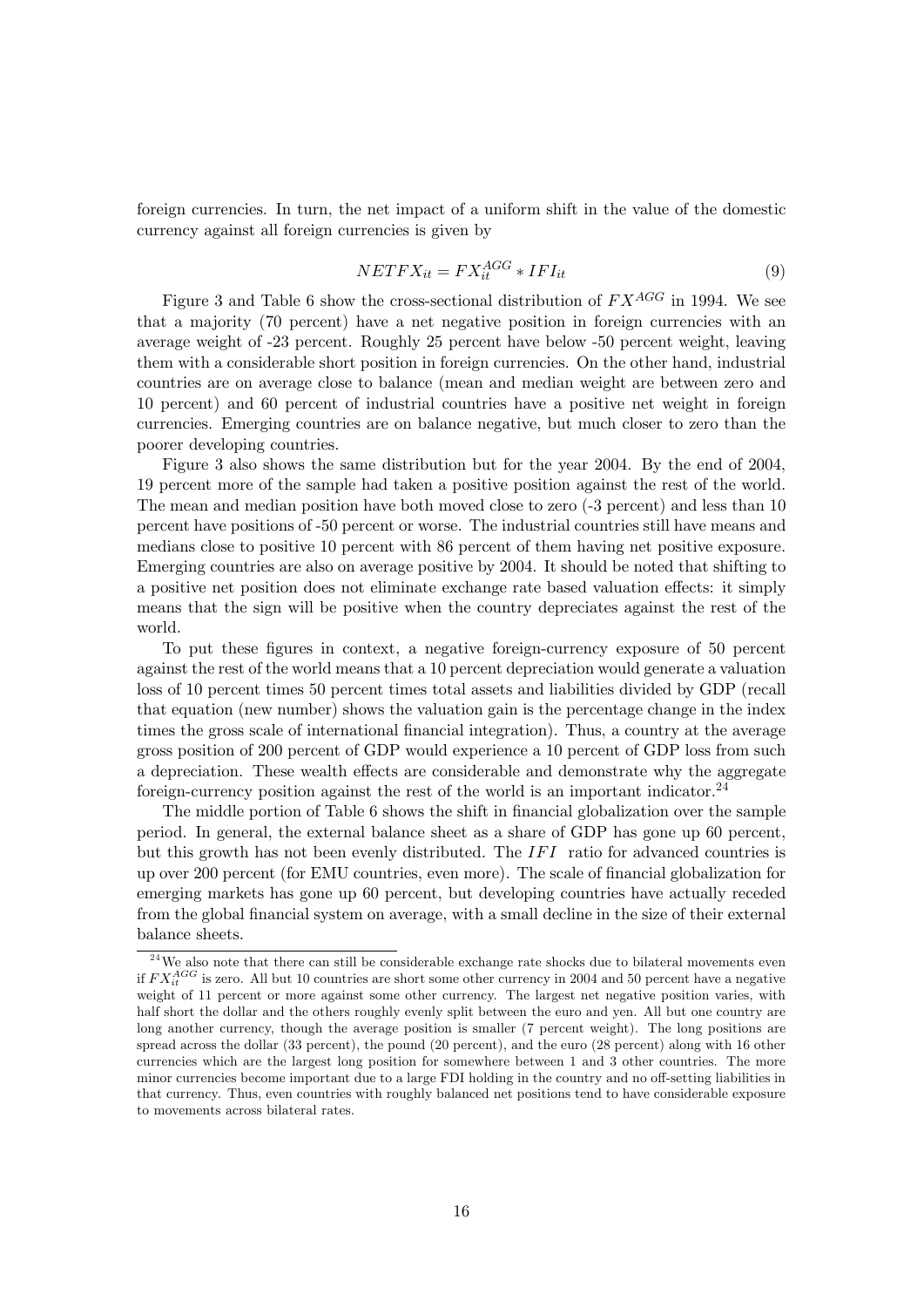The bottom half of Table 6 puts these two features together to show the values of  $NETFX_{it}$  in 1994 and 2004. This helps to demonstrate the scale at which a change in the exchange rate would affect the economy. The changes from  $1994$  to  $2004$  show a similar pattern to the raw  $FX_{it}^{AGG}$  statistics in the top half of the table with the exception that the industrial countries positions has increased even more by this measure. While many industrial countries have not shifted  $FX_{it}^{AGG}$  dramatically, their scale of financial globalization  $(IFI)$  has increased considerably, so their overall net long exposure against foreign currencies has increased as a share of the economy. Again, they do not risk negative wealth effects following depreciation, but they are exposed to exchange rate movements. During the recent appreciation of the euro against the dollar, euro area countries long the dollar have faced steep losses.

Next, we provide a decomposition of the shifts in currency exposures over the 1994- 2004 period. The shift in foreign-currency exposure between periods  $t - N$  and t can come either from changing the share of assets relative to liabilities in IFI  $(s_{it}^A)$ , or changing the foreign currency weight of liabilities  $(\omega_{ijt}^L)$  or assets  $(\omega_{ijt}^A)$ . Table 7 shows the driving factors underlying the changes in  $FX_{it}^{AGG}$ . <sup>25</sup> There is a considerable range of behavior of  $FX_{it}^{AGG}$ over the decade. To understand why positions have changed we can divide the sample into quartiles by the extent that  $FX_{it}^{AGG}$  has changed (Panel A of Table 7). While the lowest quartile sees a small decline in  $FX_{it}^{AGG}$ , the top quartile has increased on average 47 percentage points in the measure.

We see that all parts of the decomposition are important in explaining the shift in positions. The top quartile saw a large positive shift in net foreign asset positions (the asset share of gross assets and liabilities has increased strongly, 15 percentage points), as opposed to a decrease for the low quartile. In addition, the top quartile drastically reduced the foreign currency share of their liabilities (29 percentage points) without a shift in the share of assets. The bottom quartile showed a considerable drop in the share of both assets and liabilities. Most countries see no change in  $(\omega_{ijt}^A)$  as nearly all foreign assets are in foreign currency for most countries.

The drop in the foreign currency component of assets simultaneously with liabilities is largely an EMU phenomenon. We can see this better by examining the decomposition across country types in the bottom part of Table 7. EMU countries drastically increased the importance of domestic currency on both sides of the international balance sheet, with the foreign-currency shares of assets and liabilities decreasing by 52 and 41 percentage points respectively. Combined with an essentially average  $NFA$  position, we see why EMU countries did not see much improvement in their aggregate foreign currency exposure.<sup>26</sup>

Columns  $(5)-(8)$  show more details of the sources of the change in the foreign-currency exposure. We focus on why the share of assets in the international financial integration index rose and why the foreign currency share of liabilities fell. FDI and equity are denominated

 $^{25}$ See Lane and Shambaugh (2008) on the determinants of aggregate foreign-currency exposures.

 $2<sup>6</sup>$ The crucial difference within the EMU countries seems to be the share of foreign currency liabilities at the start. They all reduce their foreign currency liabilities weight to 10-20 percent. Countries such as Finland that were near 90 percent to start, therefore see much bigger changes in the foreign currency liabilities. Also, countries that started with more liabilities tend to see better improvement because even if they reduced the foreign currency share of assets and liabilities simultaneously, the impact of the liabilities is bigger.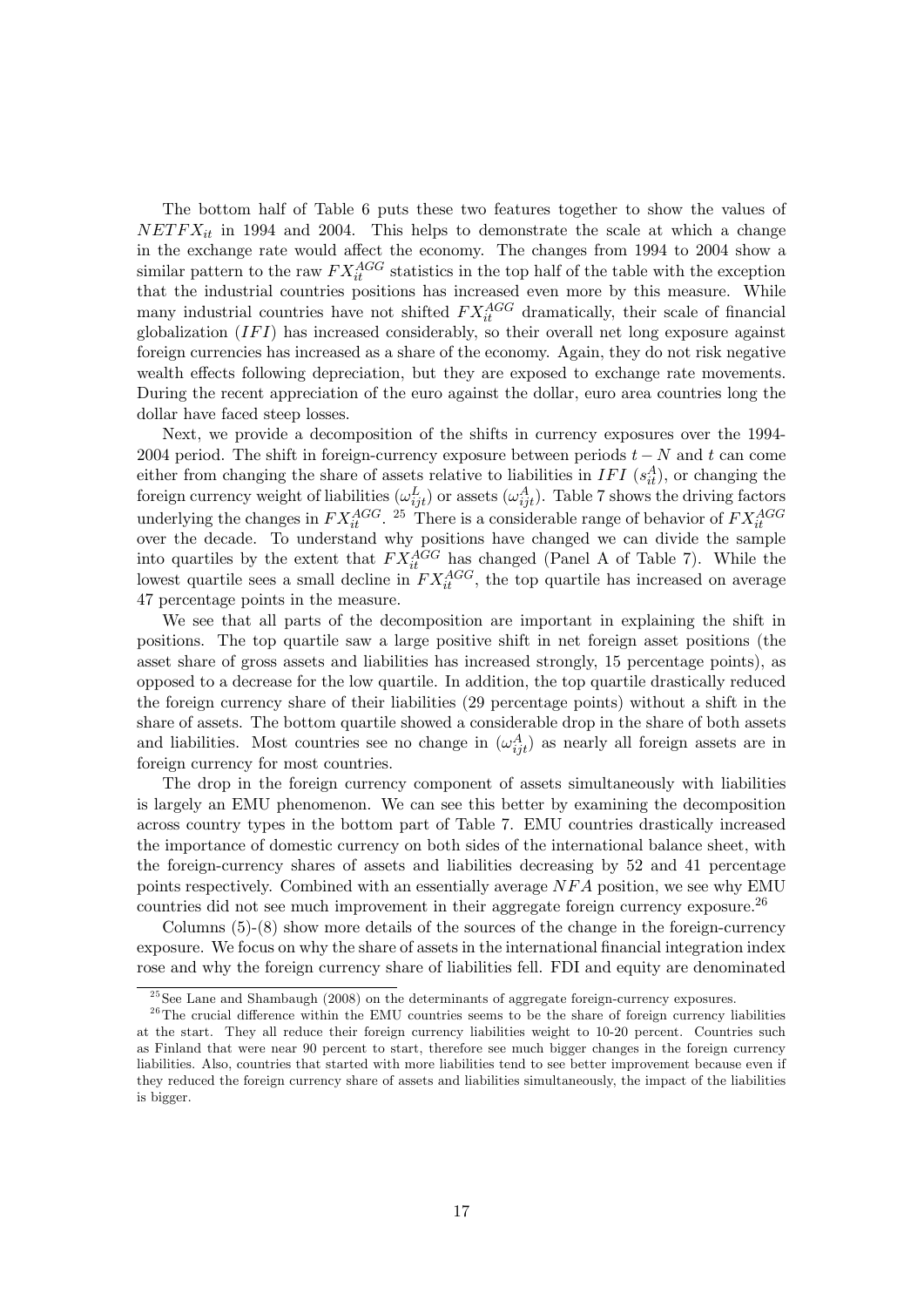in local currency, so increasing their share of liabilities will lower the foreign currency component of liabilities. Panel A shows that the top two quartiles (the ones that improved  $FX_{it}^{AGG}$  the most) saw substantial shifts towards equity oriented financing, while Panel B demonstrates that this shift is found most strongly in the emerging and developing countries. On the other hand, there is effectively no change in the foreign-currency share of debt liabilities beyond the EMU countries, and these changes are trivial for the top two quartiles.

As for the improved net foreign asset position of many countries, we examine whether this is purely a result of increases in the accumulation of reserves. We see that for all quartiles increases in reserves contributed to the increase in total assets. For the top quartile, over 50 percent of the increase in total assets came from an increase in reserves, while only the top quartile saw a substantial increase in the non-reserve net foreign asset position. Across country groups, we see that only the non-advanced countries were truly stockpiling reserves and that, for emerging countries, it was this behavior that drove the shift in  $s_{it}^A$  as the non-reserve net external position was actually negative on average. Thus, the shift away from negative foreign currency positions is not coming from borrowing in domestic currency but from the shift towards equity finance and improvements in the net foreign asset position.

### 6 Conclusions

Our goal in this paper has been to understand the international financial implications of currency movements. To this end, we have drawn from a wide range of sources to build a large-scale data set of international currency positions, constructed financially-weighted exchange rate indices and calculated net foreign-currency exposures.

Our analysis shows that trade-weighted exchange rate indices are an inadequate guide in understanding the wealth effects of currency movements. In addition, we find that many developing countries have historically had a negative net position in foreign currencies, such that depreciations of the domestic currency have generated negative wealth effects. However, we have found that many of these countries have shifted towards a less exposed currency position over the last decade, largely through improvements in their net foreign asset position and an increase in the share of foreign liabilities that are in domestic-currency categories (such as portfolio equity and FDI). In addition, many countries (especially the advanced economies) have increased gross international positions so much that, even with relatively balanced net positions, they still may experience substantial wealth shocks from currency movements.

Finally, we find that the wealth effects associated with exchange rate changes are substantial, unlikely to reverse quickly, and can explain a sizable share of the overall valuation shocks that hit the net foreign asset position, especially for developing countries. We view these results as providing an important guide for the appropriate design of the next generation of 'new portfolio balance' models of the open economy. Our findings highlight the importance of modelling the dual role of exchange rates in the international adjustment process: the financially-weighted exchange rate index operates through the valuation channel, while the trade-weighted index influences net exports. Accordingly, the inclusion of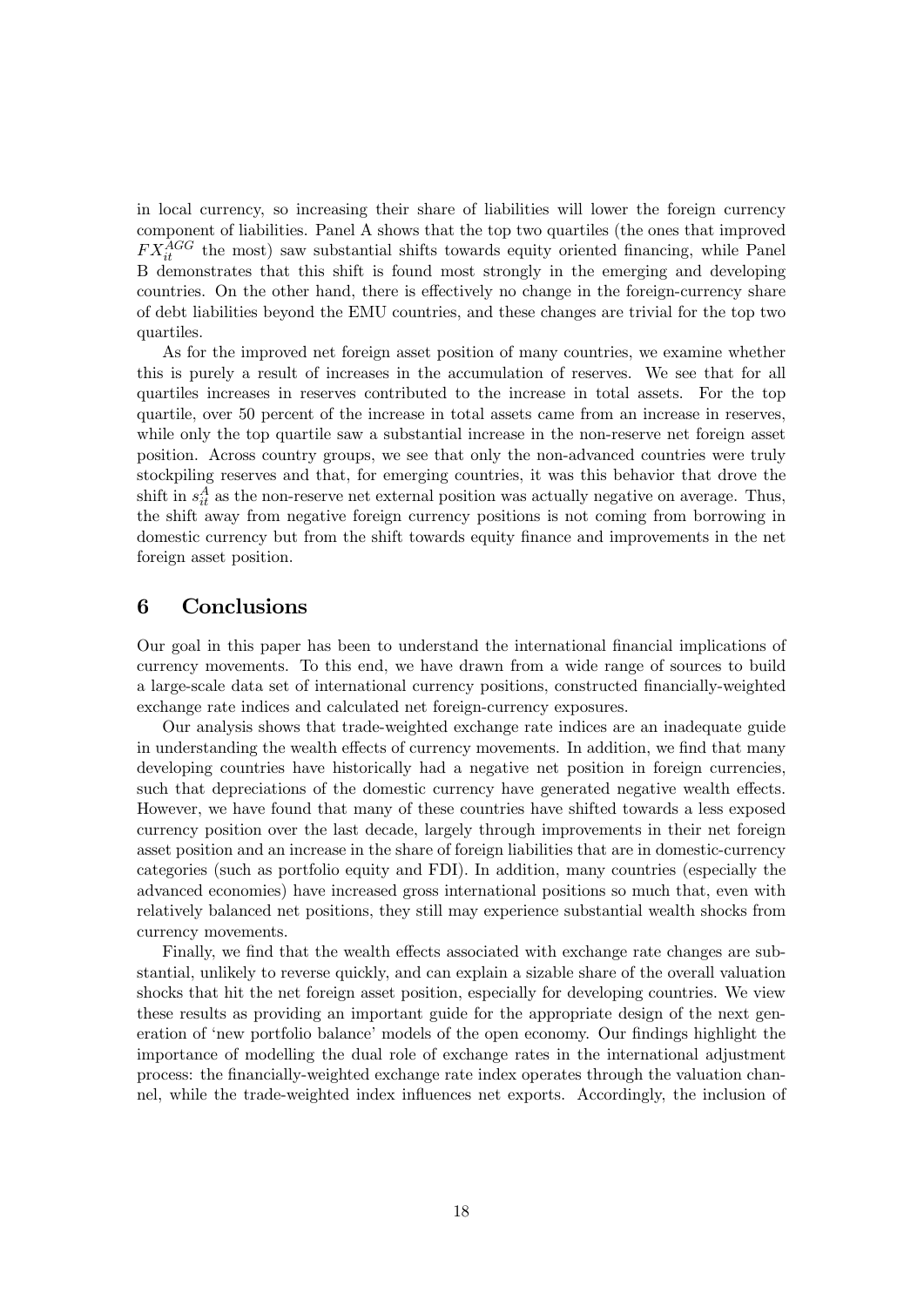the valuation channel in our models may enhance our understanding of domestic macroeconomic performance and the optimal design of macroeconomic policies for open economies.

### Data Appendix

### Estimating Currency Positions: Methods

As noted in section 3, we follow a two-step procedure in estimating currency positions. First, we determine the currency composition of assets and liabilities within individual asset classes. Second, we weight the asset classes by their shares in the country's portfolio in order to construct the aggregate index. This appendix provides a detailed description of how we construct the estimated currency positions.

### Foreign Assets

The asset side of a country's international balance sheet is divided into five classes: portfolio equity, direct investment, portfolio debt, other debt (generally bank-related), and reserves. Each requires its own sources and unique methodology and these methods are described below.

### Portfolio Equity

The CPIS data set provides the geographical location of equity asset holdings by country for 68 reporter countries across 220 host countries. In order to provide estimates for country pairs that are missing from the data set, we employ a gravity-based model of bilateral equity holdings to construct estimated positions in these cases.<sup>27</sup>

Our approach relies on two key assumptions. First, we assume that equity issued by a country is denominated in the currency of that country. That is, US stocks are denominated in dollars, Japanese stocks in yen and so on. While there is no automatic relation between equity returns and currency movements, it is reasonable to assume that currency-related equity exposures are correlated with the geographical pattern in portfolio and direct investment equity holdings. In particular, especially for smaller source countries, the domestic-currency spot value of a foreign equity should move one for one with the relevant bilateral exchange rate if the foreign-currency equity value moves orthogonally to the bilateral exchange rate.<sup>28</sup> (See also the discussion in section 2 regarding the lack of correlation between returns and exchange rate changes).

 $27$ See Lane and Milesi-Ferretti (2008), Portes and Rey (2005) and Martin and Rey (2004) for theoretical and empirical support for such a procedure. We do not rely on trade flows, but instead are essentially creating an asset allocation model where host GDP proxies for investment opportunities, and distance and other gravity variables proxy for information costs.

<sup>&</sup>lt;sup>28</sup>This also applies if foreign equity is held in the form of an American or global depository receipt. (In measuring the international investment position, the domestic versus foreign status of an asset depends on the residence of the issuer, not on the location of the transaction.) Consider a US investor holding stock in a Chilean firm through an ADR listed in New York. Since these stocks are listed primarily in Chile, the dollar price in New York automatically moves with the peso-dollar exchange rate and the peso value of the stock in Chile.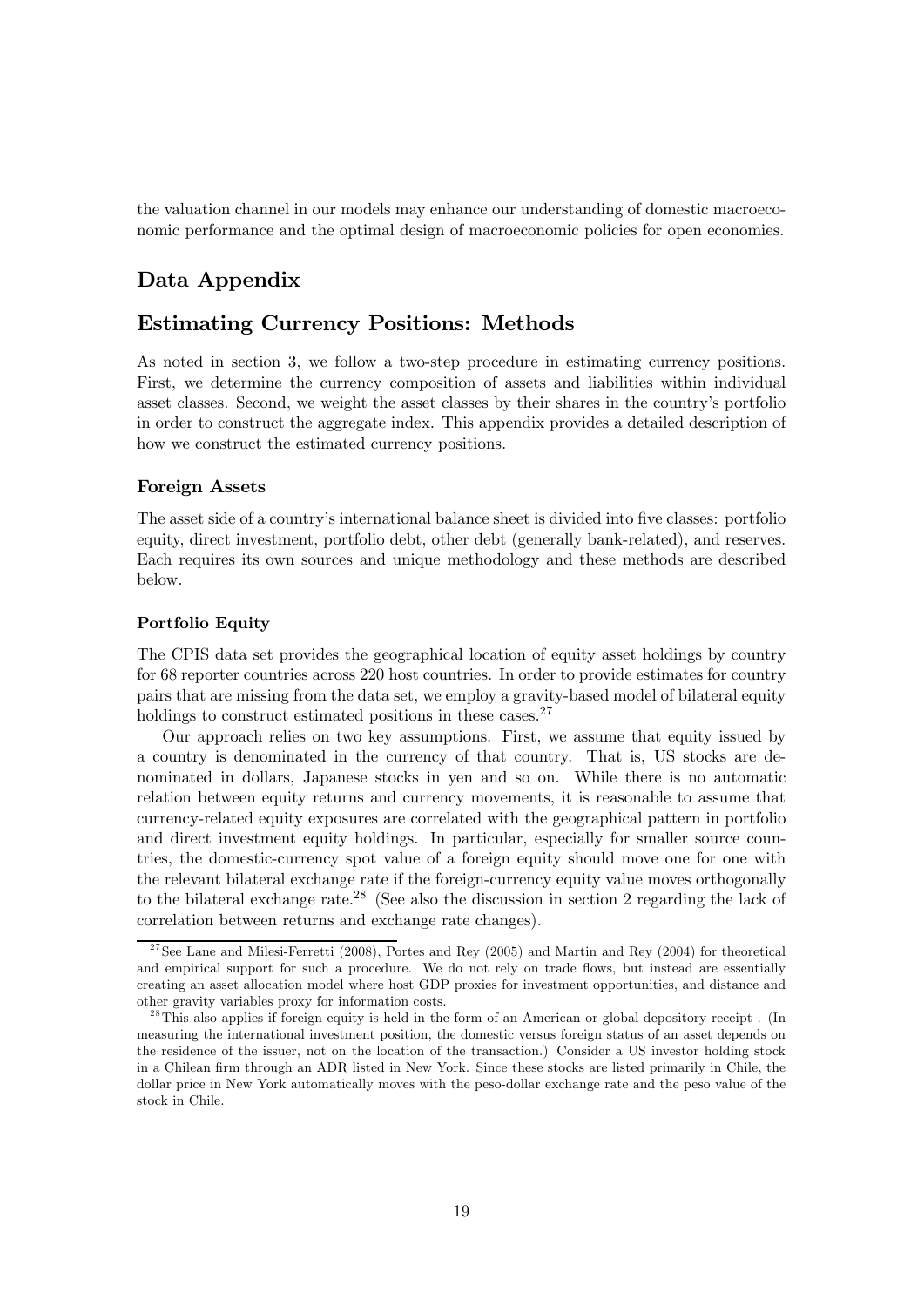Second, following Lane and Milesi-Ferretti  $(2008)$ , we eliminate holdings listed in offshore financial centers. Countries report very large holdings in these offshore centers (such as Luxembourg) but these holdings really represent claims on assets in other final destinations. By excluding these holdings, we implicitly assume that the holdings in offshore centers eventually wind up in the same pattern as those that go directly to other countries. After eliminating offshore centers, we are left with 50 reporting countries and 180 hosts.<sup>29</sup>

In order to generate estimated positions for those country pairs that are missing from the CPIS dataset, we employ a modified-form of the specification developed by Lane and Milesi-Ferretti (2008) by running a bilateral equity holding regression of the form

$$
\log(1 + EQ_{ijt}) = \phi_j + \theta_t + \beta Z_{ijt} + \gamma X_{it} + \varepsilon_{ijt}
$$
\n(10)

where  $\phi_i$  represent host country fixed effects,  $\theta_t$  year fixed effects and  $Z_{ijt}$  is a vector of bilateral variables - distance, longitude gap (to proxy for time zone differences), common language dummies, colonial relationship dummies, and measures of relative GDP such as a dummy for both countries being industrial, the gap in GDP per capita and the gap in GDP.

We do not include source country fixed effects, since our goal is to estimate missing source country data, but we can include a number of source country characteristics in  $X_{it}$ such as latitude, landlocked status, population, capital controls, and GDP per capita.<sup>30</sup> Such time invariant (or nearly time invariant) data cannot be included for the host country as the host country fixed effect already controls for all host characteristics.<sup>31</sup> This regression has considerable explanatory power  $(R^2$  values in the region of 0.79), high enough to generate sensible predicted values, and the coefficients on the independent variables take expected signs and magnitudes.<sup>32</sup>

We then use these predicted values for the missing observations, along with the actual data, to generate currency composition of equity holdings. For non-reporter countries, we are using synthetic data for their weights. As it turns out, these do not play as dramatic role as one might fear in our overall index creation, since countries that are not CPIS reporters typically hold fairly small equity portfolios. In fact, the External Wealth of Nations data compiled by Lane and Milesi-Ferretti (2007a) show that half of the non-reporters have no equity assets and non-reporters only have an average of 2 to 3 percent of their foreign assets in equity. For this reason, in an overall index, our derived currency composition of their equity assets plays a small role.

 $^{29}$ We follow Lane and Milesi-Ferretti (2008) and primarily use the IMF Background Paper, "Offshore Financial Centers" (2000), as our guide to labelling countries as offshore centers.

 $30\,\text{Geography}$  and other gravity model controls come from the CEPII geography database. GDP data is from the World Bank WDI database.

 $31$ While Lane and Milesi-Ferretti (2008) show that the level of trade is a predictor for equity positions, once a sufficient number of gravity controls are included, we find that despite trade receiving a significant coefficient, the  $R<sup>2</sup>$  on the overall regression does not move much when including trade. Since there are many missing observations for the trade data, we do not include it.

 $32$  Details of these results are available from the authors upon request.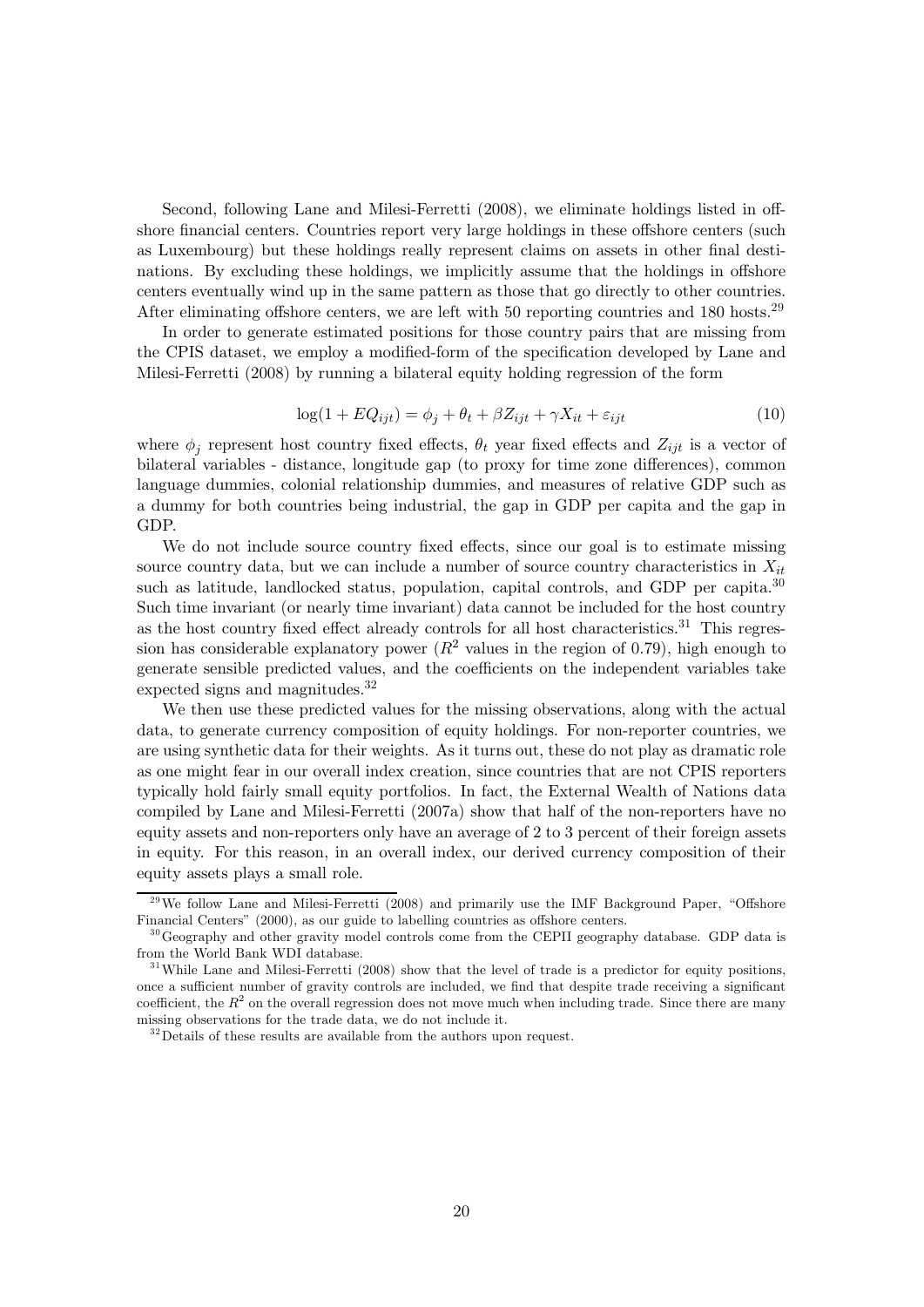#### Direct Investment

We use the UNCTAD database on stocks of bilateral direct investment assets and liabilities. These data give us both outward and inward stocks of direct investment for 73 reporting countries vis-a-vis up to 196 partner countries. Since we have both inward and outward data, we can infer the bilateral direct investment assets of many non-reporting countries from the bilateral direct investment liabilities of the reporters. Since most major destinations are reporters, this process gives us a reasonable gauge of the currency distribution of the non-reporter countries.

The data are available over 1970-2004, although there are many missing observations. The direct investment stocks are valued at book value or historical cost. While it may be preferable to measure direct investment stocks at market value, this limitation has only limited relevance in establishing the weights for an FDI exchange rate index, since the geographical composition of the stock is the key factor. Since we have both inward and outward data, we can use this to establish bilateral patterns for a large number of countries.<sup>33</sup>

We follow our process for portfolio equity and assume that all direct investment is effectively denominated in the currency of the host country. This is plausible to the extent that direct investment assets have a location-specific component (e.g. structures or installed equipment) and/or profits are largely generated in the host country. However, it is more problematic in the case of export-platform FDI: while domestic costs still matter for profitability and the value of the FDI position, it also depends on revenues generated in final customer markets. In addition, the FDI data include both equity and intra-company loans, with the latter plausibly more likely to be denominated in the currency of the source country. While we bear these caveats in mind, we proceed with the assumption that the value of direct investment positions are denominated in the currency of the host country.

#### Portfolio Debt

In some cases, as is detailed by Lane and Milesi-Ferretti (2007c), countries report the currency composition of their foreign portfolio debt asset portfolios. This information is reported for the United States in the Report on the US Portfolio Holdings of Foreign Securities published by the US Treasury, while the Bank of Japan has released the currency composition of Japanese portfolio debt assets at the end of 2005 in its Portfolio Investment Position Report.

However, for most countries, we do not have direct information on the currency composition of foreign portfolio debt assets. Accordingly, we adopt a multi-step inference procedure. As in the case of portfolio equity, the CPIS dataset provides information on the geographical patterns in bilateral portfolio bond holdings. We again employ a gravity model to fill out the geographical information for missing country pairs (where we have the same number of countries and use the same data as in the equity regressions). For these

<sup>&</sup>lt;sup>33</sup> For a small number of countries we rely on flow data to create a general pattern because the stock data is too incomplete. Also, for a handful of countries where FDI is not significant (less than 1 percent of total assets and less than 40 million dollars) and the data appear incomplete, we drop FDI from total assets and rescale remaining assets.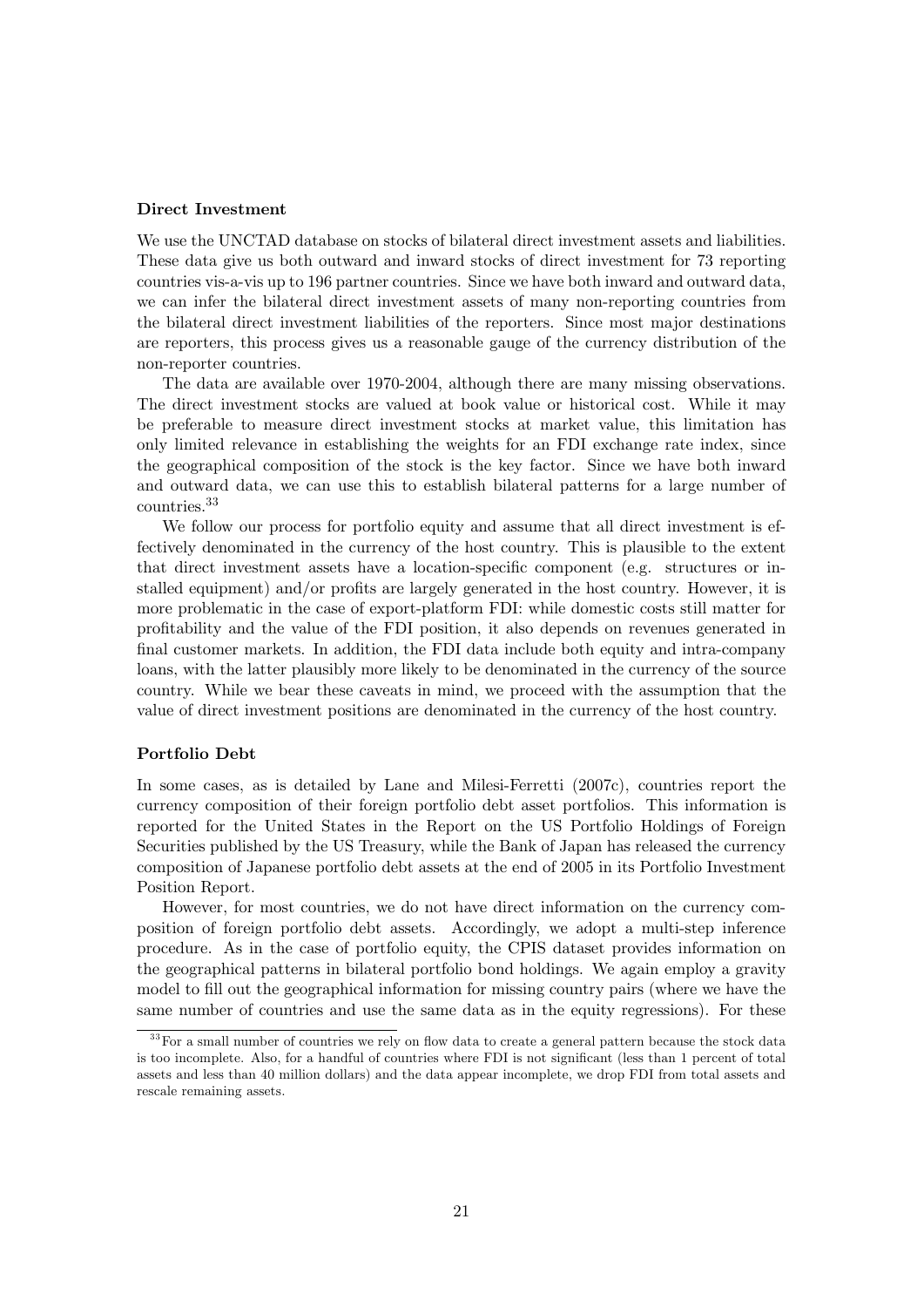regressions, the  $R^2$  is approximately 0.77 and again the signs on the coefficients on the independent variables are sensible.

However, since many countries issue foreign-currency debt, estimating the currency composition of foreign debt assets requires additional steps. We begin with the international securities dataset maintained by the BIS.<sup>34</sup> This dataset contains information on the currency denomination of international bonds for  $113$  issuing countries.<sup>35</sup> For some countries (such as the United States), international bonds are issued mainly in domestic currency. For other countries, international bonds are typically denominated in foreign currency, with the relative importance of the major international financial currencies (dollar, euro, yen, Swiss franc, Sterling) varying across countries and over time.

In order to estimate the currency composition of portfolio debt assets, a na ïve approach would be to simply assume that if a country holds an amount issued by country A, then the currency composition of those holdings reflects the aggregate currency composition of the international debt issued by country A. However, this would be misleading, since investors from countries whose currencies are popular choices for foreign-currency bond issues are apt to disproportionately hold their own currencies when purchasing international debt securities issued by other countries (a tendency seen in the data used below from the US Treasury, Bank of Japan, and ECB).

In order to allow for this currency bias, we follow Lane and Milesi-Ferretti (2007c) in exploiting the data provided by the United States Treasury, the European Central Bank and the Bank of Japan regarding the currency composition of the foreign assets of these regions. The United States reports the currency denomination of its portfolio debt assets in each destination country (US Treasury 2004). From the Bank of Japan data, it is clear that Japanese investors purchase (virtually) all of the yen-denominated debt issued by other countries, while the European Central Bank data suggests that investors from the euro area hold 66 percent of the euro-denominated debt issued by other countries (European Central Bank 2005).<sup>36</sup> Accordingly, we adjust the currency weights derived from the BIS data to take into account the portfolio choices by the investors from the major currency blocs and employ these adjusted weights in working out the currency composition of the foreign holdings of investors from other countries.37

In particular, our re-weighting procedure is as follows. For each issuing country, the US Treasury reports the currency composition of portfolio debt holdings in each country, so we are able to directly subtract the exact US holdings from BIS issuance data to generate new "rest of the world" totals for the currency composition of the international bonds issued

 $34$ The construction of this dataset is described in BIS (2003).

<sup>&</sup>lt;sup>35</sup> Where the BIS data set lacks data on the currency of issue for a country, we rely on the World Bank's GFD database of the currency composition of external debt. This is an imperfect measure because it includes non portfolio long term debt (such as bank loans), but the countries which are missing BIS data make up a small fraction of internationally held debt assets. Our dataset focuses on international bond issues - while foreign investors have become active in the domestic bonds markets of developing countries in very recent years, the international bond issues are more important for the vast bulk of our sample period.

<sup>&</sup>lt;sup>36</sup>Bank of Japan data show the currency composition and amount of Japanese foreign long-term debt assets. When compared with the BIS currency denomination issuance data set, we see that effectively all yen-denominated debt issued outside Japan is held by Japanese investors.

<sup>&</sup>lt;sup>37</sup>That is, if US, European, and Japanese investors all hold debt in Brazil and Brazil issues debt in local currency, dollars, euro, and yen, then the US investor most likely holds dollar debt, the Japanese investor most likely holds more yen debt and the European investor most likely holds more euro debt.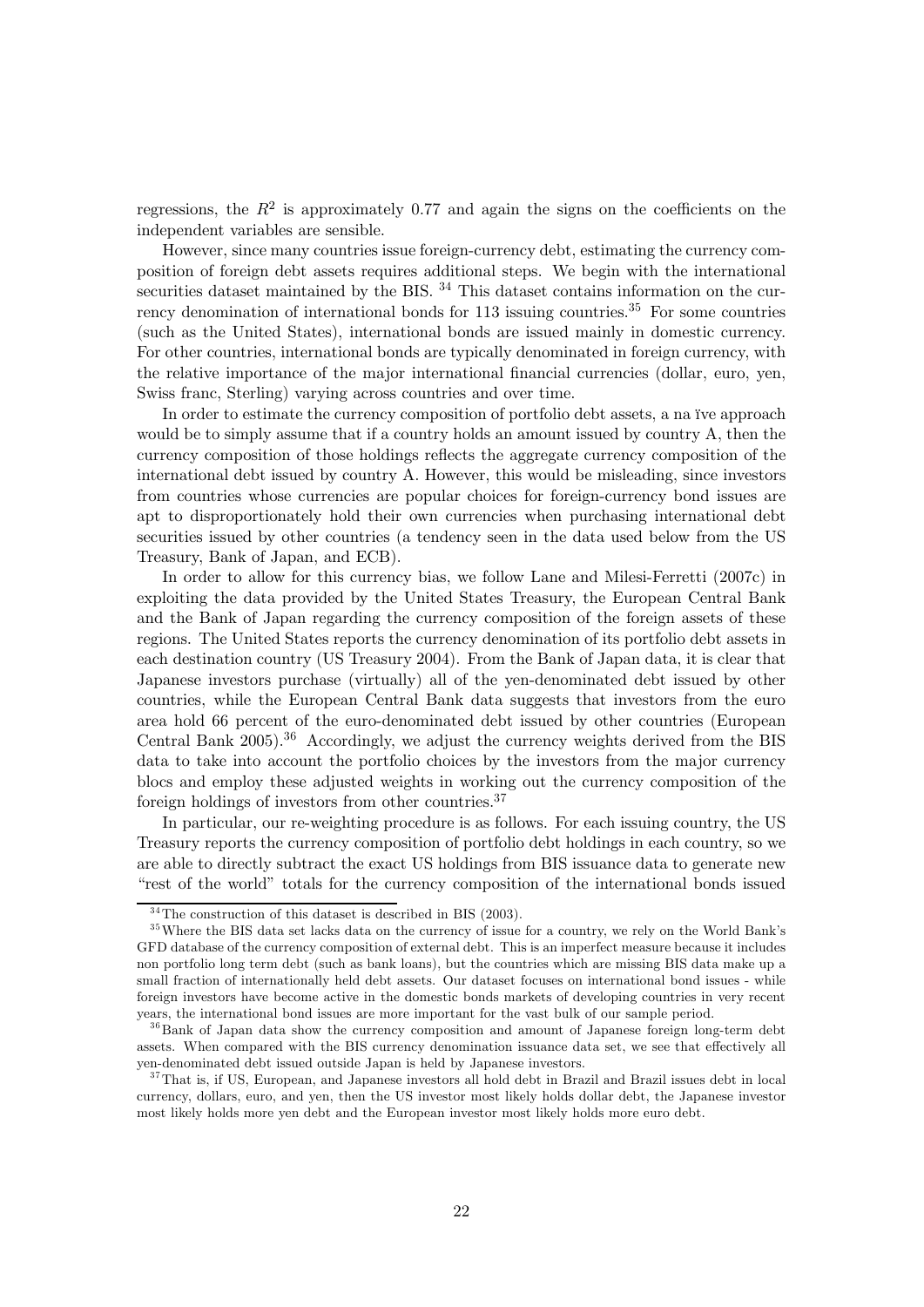by each country that are not held by US investors. Since the information from the Bank of Japan shows that Japanese investors hold nearly all the yen debt that is issued outside Japan, yen shares for issuing countries other than Japan are set to zero for investors from outside Japan.38 Finally, the ECB reports that euro area investors hold 66 percent of euro-denominated debt that is issued by non-EMU countries. In this way, the level of eurodenominated debt issued by a non-EMU country that is held by investors outside the euro area is set equal to 34 percent of the total euro denominated debt issued by the country. Accordingly, these adjusted levels are the basis for calculating the currency composition of the foreign portfolio debt held by investors from the rest of the world. Then, we can combine the geographical holdings for a country with the 'residual' currency composition of all of the countries where a country holds debt to generate the currency composition of its foreign portfolio debt.39

For individual members of the euro area, our procedure is as follows. First, we sum across the euro area members to get the total holdings of the euro area in each host country. Consistent with the approach described earlier, we assume that the total holdings of the euro area in country A is distributed between euro-denominated debt (equal to 66 percent of the total euro-denominated debt issued by country A) and debt denominated in other currencies. With respect to the latter, the currency denomination is allocated along the lines of the rest of world data described above (using the non-euro proportions, after removing US holdings and yen-issued debt outside Japan). At that point, we have the currency denomination of debt assets held by individual euro area countries across each host destination. This does not generate the same currency weights for each euro area member, since each country has a different geographical pattern in its portfolio.

#### Other Debt

From the BIS, we obtained the breakdown between 'domestic currency' and 'foreign currency' components for the bilateral foreign assets and liabilities of the banks residents in twenty reporter countries vis-à -vis a large number of counterpart countries over 1977-2005 (on a locational basis).  $40414243$ The reporters are the dominant banking centers and, despite the small number, capture the bulk of world bank holdings. When looking at the reporters' assets, 72 to 90 percent of them are in other reporter countries. Furthermore, Turkey, the

<sup>&</sup>lt;sup>38</sup>This is not to say that no country holds yen debt except Japan. Simply, most countries hold yendenominated securities issued by Japanese entities. When another country issues yen debt, it is typically bought by Japanese investors.

 $39$ That is, for all other investors, we assume a uniform currency distribution in relation to the international bonds issued by a given host country. In this way, differences in currency exposures among investor countries are driven by dispersion in the geographical distribution of their foreign portfolio debt assets: country A that mostly invests in countries that predominantly issue dollar-denominated bonds faces different country risks compared to country B that mostly targets countries that issue euro-denominated debt.

 $^{40}$ Although the foreign assets and liabilities of the banking sector include portfolio items, the currency composition of the aggregate should be a good proxy for the predominant non-portfolio debt component. See also BIS (2003, 2006).

<sup>&</sup>lt;sup>41</sup> Clearly, our study would be enhanced if we could obtain these data for a larger number of reporting countries.

 $^{42}$ The use of the locational data follows balance of payments accounting principles.

<sup>&</sup>lt;sup>43</sup>Following Lane and Milesi-Ferretti (2007c), some national central banks report the currency composition of the foreign assets and liabilities of the "monetary and financial institutions" sector.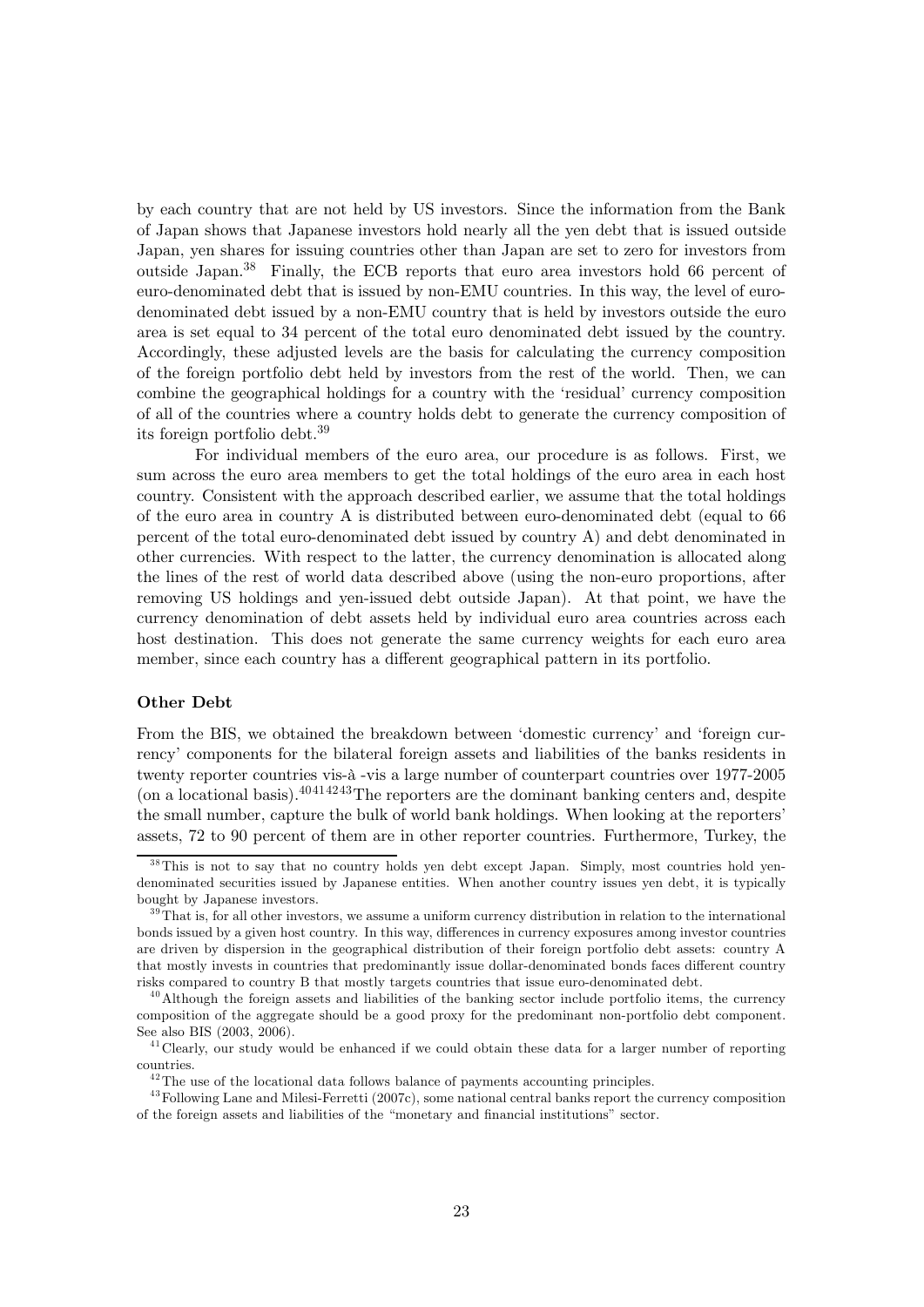one reporter most representative of the other non reporters has 90 percent of its assets and 91 percent of its liabilities in other reporter countries. Thus, when we use the liabilities of the reporters to infer the assets of the non-reporters, we expect to have good coverage.

We begin with the reporter country asset positions. In calculating the currency composition of non-portfolio debt assets, the 'domestic currency' data are useful, since this tells us the levels of dollar-denominated foreign assets owned by the US banking system, yen-denominated foreign assets for Japanese banks and so on.

Regarding the 'foreign currency' component, a candidate strategy is to allocate this across the major currencies, in line with the aggregate currency shares in foreign currency assets and liabilities that are reported by the BIS. (Of course, our estimates would be more accurate, if it were possible to directly obtain the detailed currency breakdown of the 'foreign currency' component for individual countries.) Furthermore, for those host countries that are also reporting countries (where most of the assets lie), we also know the 'domestic currency' versus 'foreign currency' split in terms of the foreign liabilities of its banking system. If we assume that this proportion is representative for the claims of foreign banks in that country, then we only need to use the 'world' averages for the nonhost currency component of the foreign-currency element of the foreign bank claims held by other reporting countries in that destination. Again, because reporters are the dominant banking locations, we are only using world averages for a relatively small portion of assets.

We can make inferences about the currency composition of the foreign assets of the banking systems of non-reporting countries by using the data on currency composition of the foreign liabilities of the banking systems of the reporting countries. These data reveal the geographical pattern of the foreign claims of non-reporting countries vis-à-vis the reporters and the split between the 'domestic currency' and the 'foreign currency' components for each reporter. Because the reporters are dominant currencies, much of their banking liabilities (and hence non-reporters assets) are in their own currency and directly known (for example, 89 percent of the US liabilities are in US dollars). In turn, we can allocate the 'foreign currency' component according to the global distribution reported by the BIS. Again, although we only have data for twenty reporters, these include all the major banking centers so that this approach should yield plausible estimates of the currency composition of the foreign non-portfolio debt assets of the non-reporting countries.

#### Reserves

The IMF tracks the currency composition of reserves for its member countries, in its COFER (Currency Composition of Official Foreign Exchange Reserves) database.<sup>44</sup> However, for confidentiality reasons, the only reported COFER data are for major aggregates (world, industrial country group, developing country group). However, the country-level data have been used on a few occasions in research by IMF-affiliated economists to analyze the determinants of cross-country and time series variation in the currency composition of reserves. We exploit the results from these papers to model currency composition.

The major starting point is Eichengreen and Mathieson (2000). In this paper, the authors run separate regressions by currency to predict the share of reserves held in that currency. The independent variables are trade shares with major currency countries, share

 $^{44}$ The dataset is described at https://www.imf.org/external/np/sta/cofer/eng/index.htm.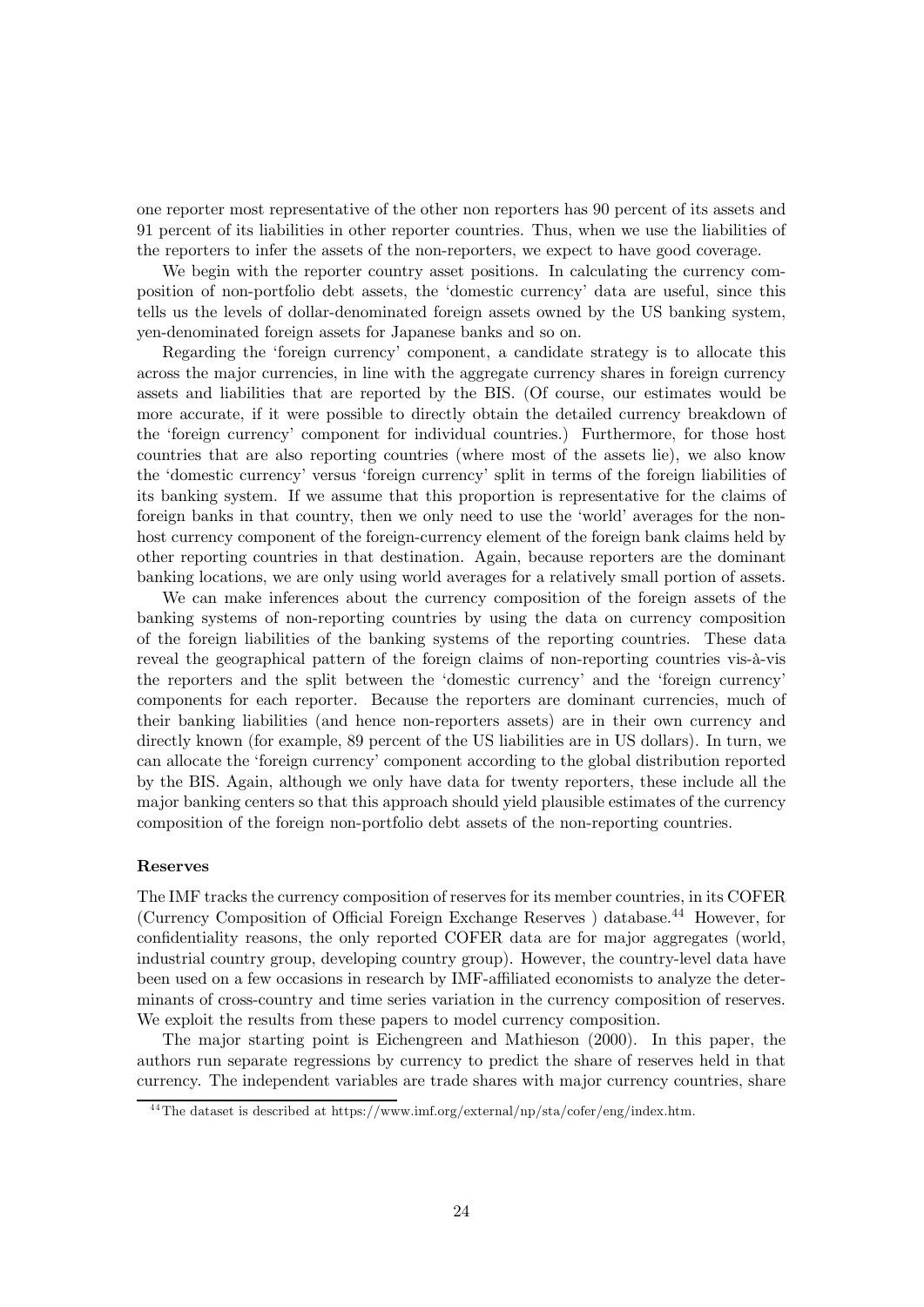of debt denominated in these currencies, and exchange rate regime relations with these countries. <sup>45</sup> An important aspect of this work is that it is not simply the trade share with the currency in question included in each regression, but trade and debt shares with the other major currencies are included as well. That way, we can see that having a very large share of trade with Germany can reduce the share of dollars in reserve holdings, even controlling for the share of trade with the US. The  $R^2$  for these regressions ranges from 0.59 for the US dollar share down to 0.35 for the yen share.

We take the coefficients from these regressions and use them to predict the share for each of the major currencies (the dollar, the DM (euro after 1999), the Swiss Franc, the Yen, and the Pound). Once we have predicted values for each currency, we impose an adding up constraint and re-normalize the results, so that each country has totals that add up to 100 percent.

To ensure that the results match information about world totals and can adjust over time with world trends, we make one more adjustment. The constants reported in the Eichengreen-Mathieson regressions are time invariant. We assume that these constants could have been allowed to vary over time and alter them such that world totals for our predicted reserves holdings match the world averages reported in the COFER database. That is, we multiply the predicted currency shares by each countries' total reserves holdings and sum across the world. This gives us the world shares. We subsequently adjust the constants such that the predicted shares change until the predicted world averages match the actual world averages. This lets us take into account world trends in reserves holdings over time. <sup>46</sup>

We merge this generated data with actual data on reserves for 2000-2004 for twenty countries from Truman and Wong (2006) and Wong (2007). For any country for which we have actual data, we use actual data for those years. Before 2000, we use data from central banks where available (US, Canada, UK) and blend our model generated data with 2000 actual data where in 1999 we weigh the actual data .9 and the model data .1, for 1998 it is .8, .2, etc. In practice our estimates were close tot he 2000-4 actual data, so a variety of blending techniques yielded nearly identical results and our model generated estimates for 2000-4 were quite similar to the actual numbers for most of the twenty countries in question.

We can further confirm that our predictions are sensible by drawing on two additional sources of information. First, some countries occasionally report their reserves shares in announcements or media interviews. Relying on news reports of these currency shares, we compare predicted with actual (or at least reported, since there is no verification) reserves

 $^{45}$  We use trade data from the IMF DOTS database and exchange rate regime data from Shambaugh (2004). We use debt denomination data from the World Bank GFD database, augmenting with BIS issuance data where necessary. We use the World Bank data as a starting point to be consistent with Eichengreen and Mthieson.

 $46$ To make the adjustment, we increase (decrease) the constants used to make the predicted values for each currency by the amount that currency is under (over) predicted when compared to world averages. Then the new predicted values are calculated and the predicted world averages recalculated and again compared to the actual world averages. The iterations are continued until there is a near perfect match between predicted and actual world holdings by currency. The constants that would generate predictions that match the world average are not in fact uniquely determined, but this process brings us to a set of constants as close as possible to the time invariant ones reported in the empirical work, and small differences in the constants make virtually no difference to the final results.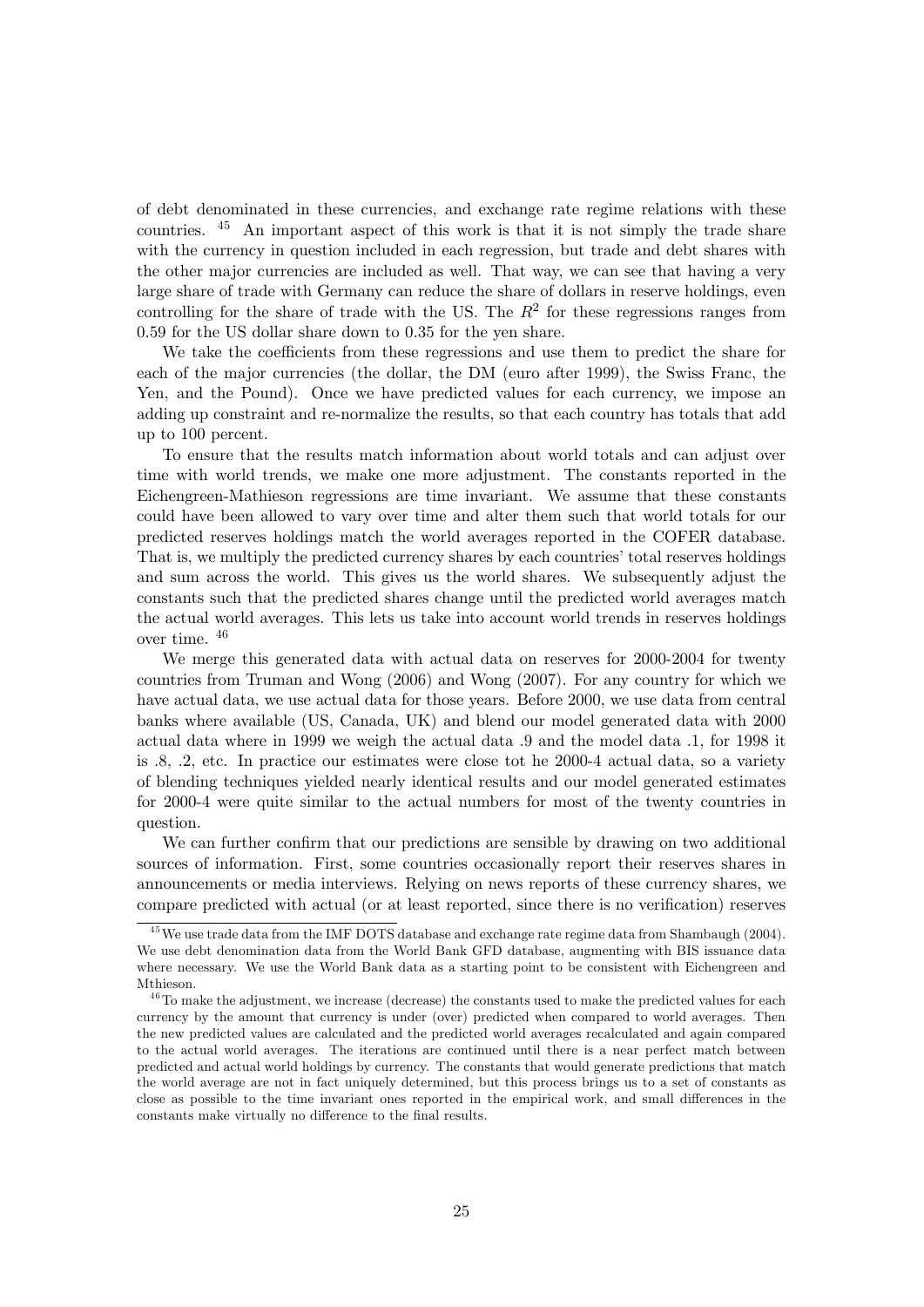shares. Our results seem to perform quite well on this measure. Countries like Sweden that report roughly equal dollar and euro reserves show 40 percent dollar and 50 percent euro reserves in our calculations. China, who is reported to hold roughly 70 percent dollar, 20 percent euro and 10 percent other currencies, is found to hold 70-75 percent dollar, approximately 15 percent euro, and 10-15 percent other in our calculations (over various recent years). In general, non-EMU European countries tend to hold 40-50 percent each in dollars and euro in our work; Latin American countries tend to hold mostly dollars, Asian countries hold largely dollars with some yen and euro as well, and all these figures seem to mesh reasonably well with the scattered media reports on the subject.

Second, Ewe-Hhee Lim (2006) studies the changing international role of the euro and dollar and gives some regional information on the currency composition of reserves. Again, due to confidentiality, the results are deliberately reported in a way to make it difficult to back out actual currency composition, but we can use these results as a broad check. Lim breaks countries into two groups that we can try to replicate: a dollar-oriented group of Asia, the Western Hemisphere, and other dollar pegs; as well as a Euro-oriented bloc of countries neighboring the euro area plus much of Africa. We aggregate our synthetic country level reserve shares into the same groups. Because the exact members of each group are not reported, we cannot precisely compare our results, and thus we cannot expect to exactly match his output, but these results provide a useful benchmark. Looking at the most recent data for 2004, world average shares were 67 percent US dollar and 25 percent euro. Lim shows the dollar bloc holding 76 percent dollar and 19 percent euro while we find 71 percent dollar and 21 percent euro. The euro bloc holds 33 percent dollar and 57 percent euro in his grouping while we find 46 percent dollar and 50 percent euro. We see that our work moves countries towards their actual data from the starting point of the world averages in both cases. As with the media reports, we do not have perfect matches, but we have a reasonable agreement between our data and our available cross-checks.

### Foreign Liabilities

The liability side of the international balance sheet is divided into four groups: portfolio equity, direct investment, portfolio debt, and other debt. In many cases, the source information for portfolio and other debt are combined, so we do not try to disaggregate them.

### Portfolio Equity

Consistent with our treatment on the assets side, portfolio equity liabilities are assumed to be denominated in the currency of the host country. Thus, there is no foreign-currency exposure from equity liabilities. The size of these liabilities is important in creating total liability weights, since the larger is the relative share of portfolio equity or FDI liabilities, the greater the local currency share in liabilities. Thus we only need the size of the liabilities, not geography or currency denomination. We return to the way different asset class categories are combined below.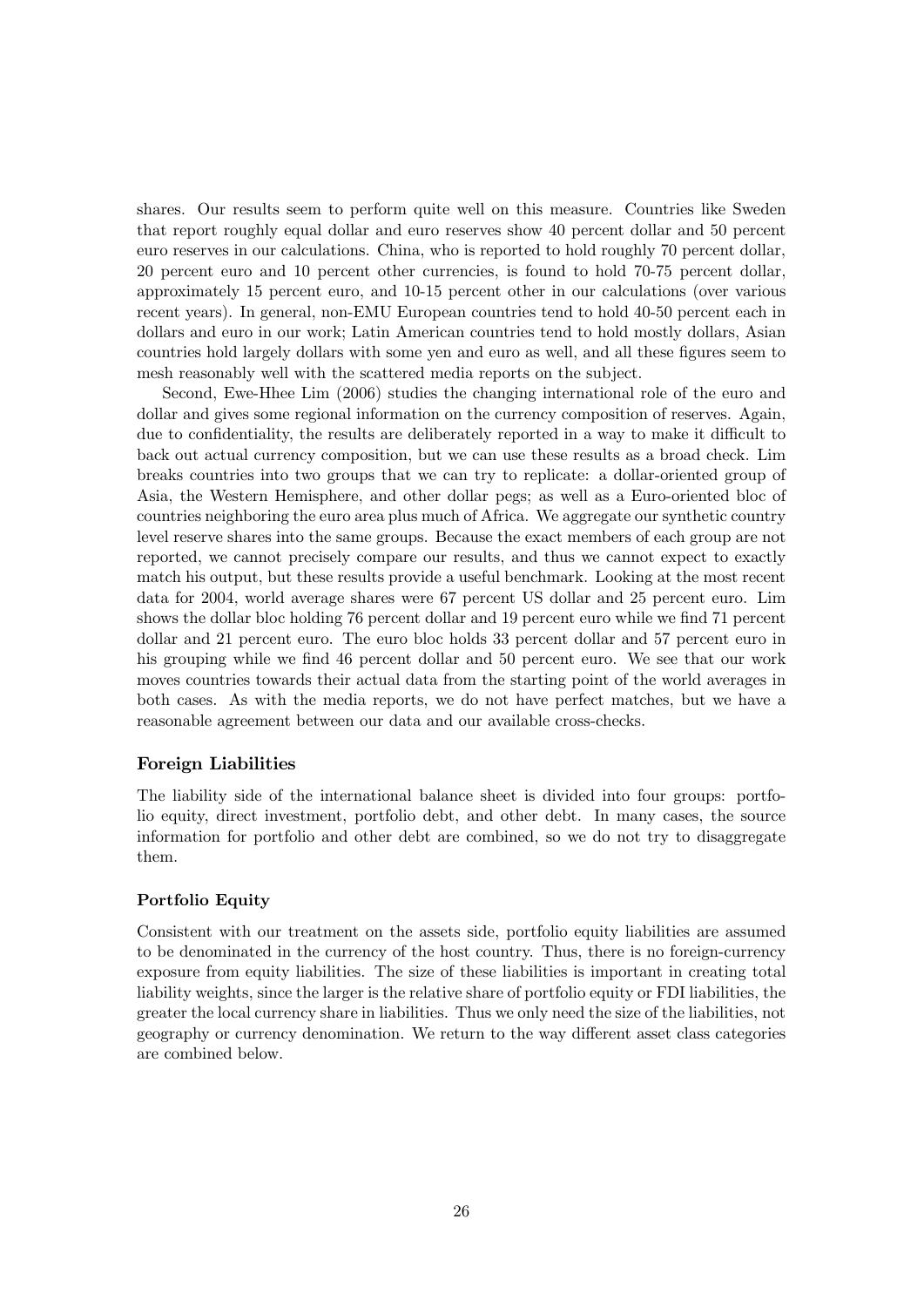#### Direct Investment

Direct investment liabilities are assumed to be denominated in the currency of the host country.<sup>47</sup>

#### Portfolio and Other Debt

All debt liabilities are processed in tandem due to data restrictions. We have data from the BIS banking statistics database on banking liabilities for 20 countries (and the implied liabilities to the 20 reporters based on reporters' assets for the remaining countries). In addition, we know the currency composition of portfolio debt liabilities, based on issuance data from the BIS international securities database for 113 reporting countries.

However, neither database includes information on the currency composition of debt owed to official creditors (bilateral or multilateral official debt), which is a prominent source of debt for many developing countries. The World Bank's Global Development Finance database shows that debt to official creditors ranges from 35 percent to 53 percent of total developing country debt over the time period 1990-2004. The World Bank does report the currency composition of aggregate external debt which merges bank, bond and official debt data. Due to the importance of the official debt composition, we use this World Bank source for all countries where it is available (it is not available for any industrial country and is missing for a small number of developing countries). <sup>48</sup>

For the remaining countries, we create bond-based weights using the currency composition from BIS issuance data and weights for other debt from the BIS banking data. These two weights are merged together to create total debt currency composition weights. The bond based weights are simply a reflection of the currency shares of debt issued by the country. The banking shares follow a similar procedure as other debt assets. For the twenty reporting countries, we know location of all bank liabilities and can use the breakdown of domestic versus foreign currency to determine the extent to which liabilities are in the home currency. Then for locations that are also reporters, we can derive from that country's assets how much is in that country's currency (it is reported as domestic currency in the reporter's assets). For the remainder, we allocate based on world totals. For the few countries that are neither reporters nor have data in the World Bank database, we rely on the assets of the reporters to determine location and currency of their liabilities. Again, the reporters are involved in one side or the other of the bulk of banking transactions and we thus have fairly good coverage. See the discussion of other debt assets for details.

### References

Bank of International Settlements (2003), Guide to the International Financial Statistics

 $47$ As noted earlier, we plan to refine this choice in a future iteration. The stock of direct investment liabilities includes both equity and debt components. The debt component may at least in part be denominated in the currency of the parent entity or in other major international currencies.

<sup>&</sup>lt;sup>48</sup>For the handful of developing countries that show domestic currency international issuance in the BIS database, we adjust the World Bank currency shares to include the domestic currency issuances.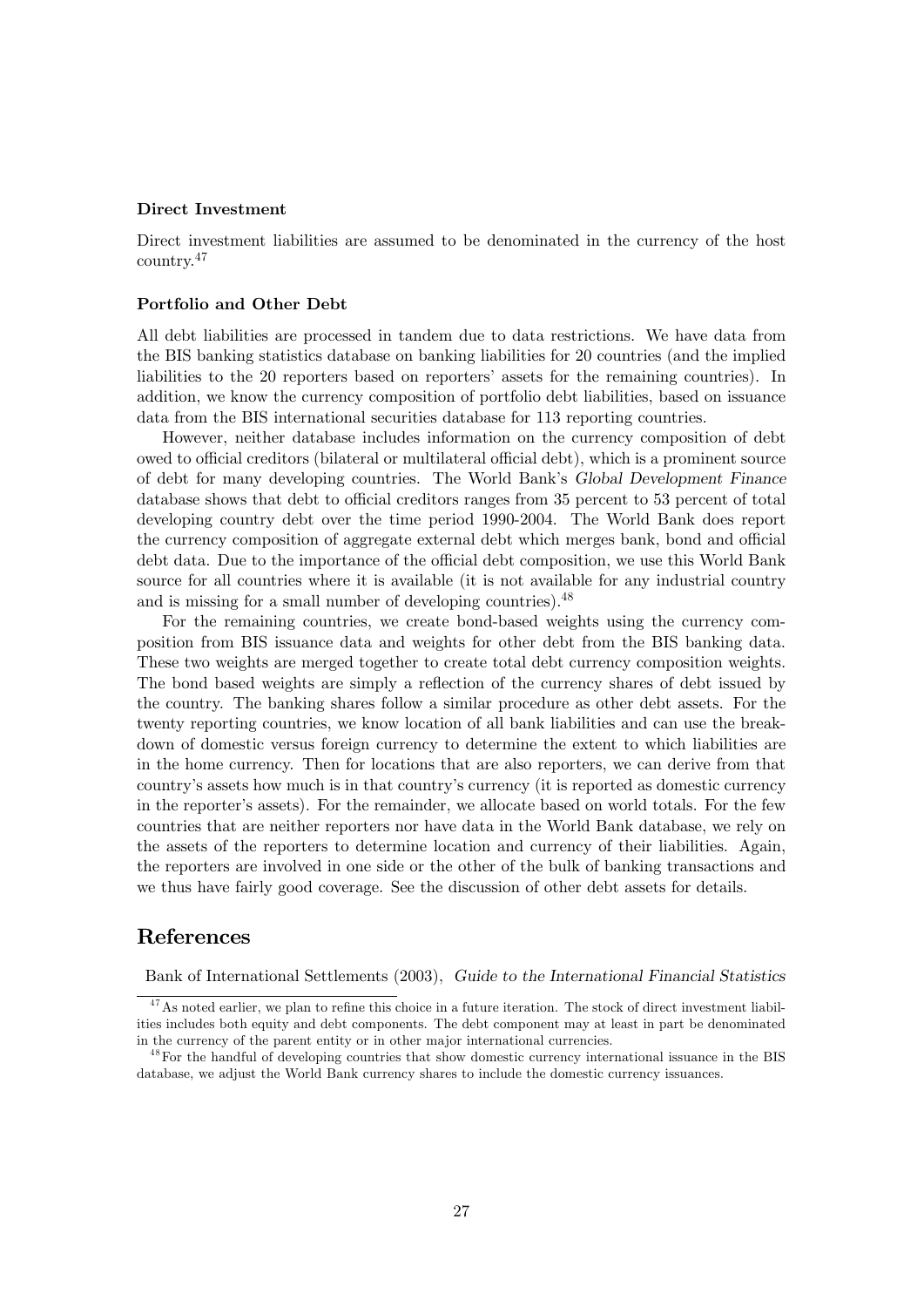- Bank of International Settlements (2006), Guide to the International Locational Banking Statistics.
- Becker, Chris and Daniel Fabbro (2006), "Limiting Foreign Exchange Exposure through Hedging: The Australian Experience," Reserve Bank of Australia RDP2006-09.
- Burnside, Craig, Martin Eichenbaum, Isaac Kleshchelski and Sergio Rebelo (2006), "The Returns to Currency Speculation," NBER Working Paper No.12489.
- Caballero, Ricardo, Emmanuel Farhi and Pierre-Olivier Gourinchas (2008), "An Equilibrium Model of "Global Imbalances" and Low Interest Rates," American Economic Review 98(1), 358-393.
- Campbell, John Y., Karine Serfaty-de Medeiros and Luis M. Viceira (2006), "Global Currency Hedging," mimeo, Harvard University.
- Devereux, Michael B. and Makoto Saito (2006), "A Portfolio Theory of International Capital Flows," mimeo, University of British Columbia.
- Devereux, Michael B. and Alan Sutherland (2006), "Solving for Country Portfolios in Open-Economy Macro Models," mimeo, University of British Columbia.
- Devereux, Michael B., Philip R. Lane and Juanyi Xu (2006), "Exchange Rates and Monetary Policy for Emerging Market Economies," The Economic Journal 116, 478-506.
- Eichengreen, Barry and Ricardo Hausmann (2005), Other People's Money: Debt Denomination and Financial Instability in Emerging Market Economies, University of Chicago Press.
- Eichengreen, Barry and Donald Mathieson (2000),"The Currency Composition of Foreign Exchange Reserves: Retrospect and Prospect," IMF Working Paper No. 00/131.
- Engel, Charles and Akito Matsumoto (2006), "Portfolio Choice in a Monetary Open-Economy DSGE Model," mimeo, University of Wisconsin and International Monetary Fund.
- European Central Bank (2005), Review of the International Role of the Euro, European Central Bank.
- Goldstein, Morris and Philip Turner (2004), Controlling Currency Mismatches in Emerging Markets, Institute for International Economics.
- Gourinchas, Pierre-Olivier and Helene Rey (2007a), "From World Banker to World Venture Capitalist: US External Adjustment and the Exorbitant Privilege," In G7 Current Account Sustainability and Adjustment (Richard E. Clarida, ed.), Chicago: University of Chicago Press.
- \_\_\_\_\_\_\_\_\_\_\_ (2007b), "International Financial Adjustment," Journal of Political Economy 115(4), 665-703.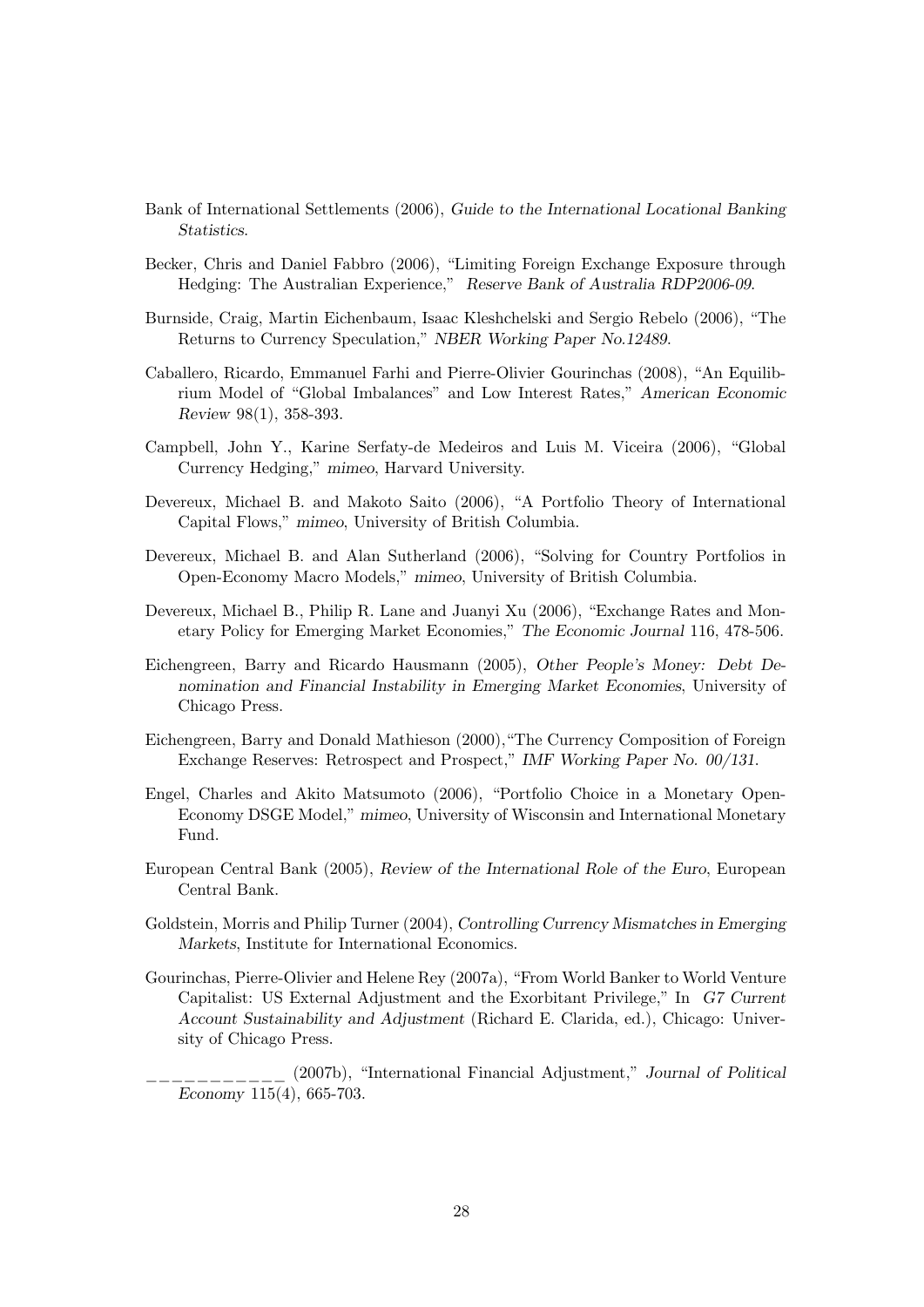- Hau, Harald and Helene Rey (2006), "Exchange Rates, Equity Prices, and Capital Flows," Review of Financial Studies 19, 273-313.
- Lane, Philip R. and Gian Maria Milesi-Ferretti (2005), "Financial Globalization and Exchange Rates," CEPR Discussion Paper No.4745.

\_\_\_\_\_\_\_\_\_\_\_(2007a), "The External Wealth of Nations Mark II," Journal of International Economics 73, 223-250.

\_\_\_\_\_\_\_\_\_\_\_(2007b), "Europe and Global Imbalances," Economic Policy 22, 519- 573.

\_\_\_\_\_\_\_\_\_\_\_(2008), "International Investment Patterns," Review of Economics and Statistics 90(3), 538-549.

- Lane, Philip R. and Jay C. Shambaugh (2008), "The Long or Short of it: Determinants of Foreign Currency Exposure in External Balance Sheets," IIIS Discussion Paper No. 253.
- Lim, Ewe-Ghee (2006), "The Euro's Challenge to the Dollar: Different Views from Economists and Evidence from COFER (Currency Composition of Foreign Exchange Reserves) and other Data," IMF Working Paper No. 06/153.
- Martin, Philippe and Helene Rey (2004), "Financial Super-Markets: Size Matters for Asset Trade," Journal of International Economics 64, 335-361.
- Pavlova, Anna and Roberto Rigobon (2007), "Asset Prices and Exchange Rates," Review of Financial Studies 20(4), 1139-1181.
- Tille, Cedric (2003), "The Impact of Exchange Rate Movements on U.S. Foreign Debt," Current Issues in Economics and Finance 9(1).
- Tille, Cedric and Eric van Wincoop (2007), "International Capital Flows," NBER Working Paper No. 12856.
- Truman, Edwin M, and Anna Wong (2006), "The Case for an International Reserve Diversification Standard," Peterson Institute for International Economics Working Paper 06-2.
- US Treasury (2004), Report on US Portfolio Holdings of Foreign Securities, US Treasury.
- Wong, Anna (2007), "Measurement and Inference in International Reserve Diversification," Peterson Institute for International Economics Working Paper 07-3.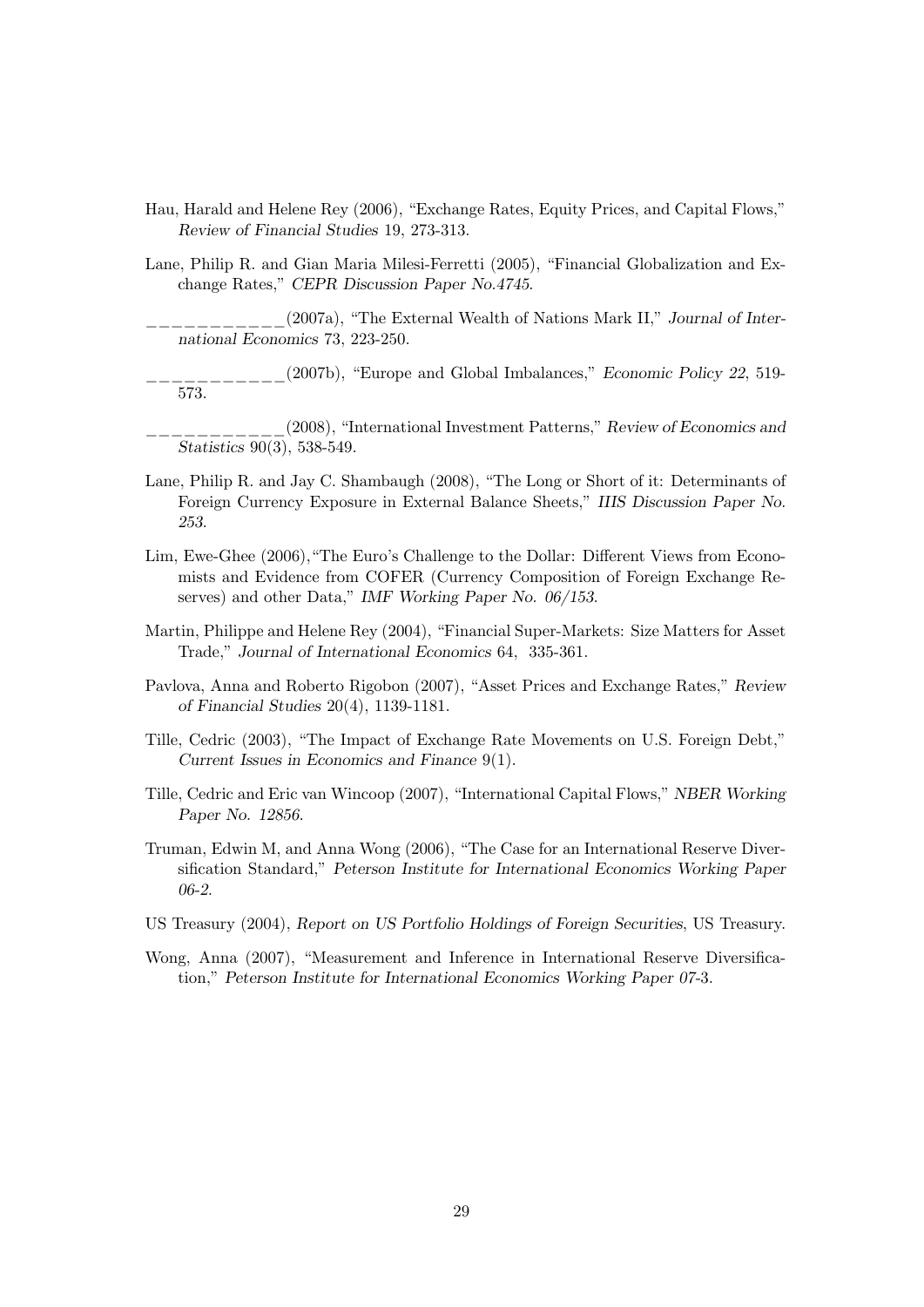|  | Table 1: Correlations of Exchange Rate Indices |
|--|------------------------------------------------|
|  |                                                |

| Quartile                        |                                  | (A, L)                       | (A,T)                        |                              | $(L, T)$ $(A, A^D)$              | $(L, L^{FC})$                        |
|---------------------------------|----------------------------------|------------------------------|------------------------------|------------------------------|----------------------------------|--------------------------------------|
| $\frac{1}{2}$<br>$\overline{4}$ | Mean<br>Mean<br>Mean<br>Mean     | 0.85<br>0.97<br>0.99<br>1.00 | 0.60<br>0.88<br>0.96<br>0.99 | 0.52<br>0.83<br>0.94<br>0.99 | 0.98<br>1.00<br>1.00<br>1.00     | 0.95<br>0.99<br>1.00<br>1.00         |
| All<br>Advanced                 | Mean<br>Median<br>Mean<br>Median | 0.95<br>0.98<br>0.97<br>0.98 | 0.86<br>0.92<br>0.90<br>0.91 | 0.82<br>0.90<br>0.85<br>0.84 | 0.99<br>1.00<br>0.99<br>0.99     | 0.99<br>$1.00\,$<br>0.95<br>0.95     |
| Emerging<br>Developing          | Mean<br>Median<br>Mean<br>Median | 0.93<br>0.98<br>0.96<br>0.99 | 0.89<br>0.97<br>0.83<br>0.92 | 0.86<br>0.94<br>0.79<br>0.91 | 0.99<br>1.00<br>1.00<br>$1.00\,$ | 0.99<br>$1.00\,$<br>0.99<br>$1.00\,$ |

Means and medians of within country correlations between the percentage change in exchange rate indices, annual data over 1991-2005. Full sample of countries.  $A, L, T$  denote asset-, liability- and trade-weighted indices;  $A<sup>D</sup>$  is the debt-only asset-weighted index, while  $L^{FC}$  is the liability index based only on the foreign-currency component.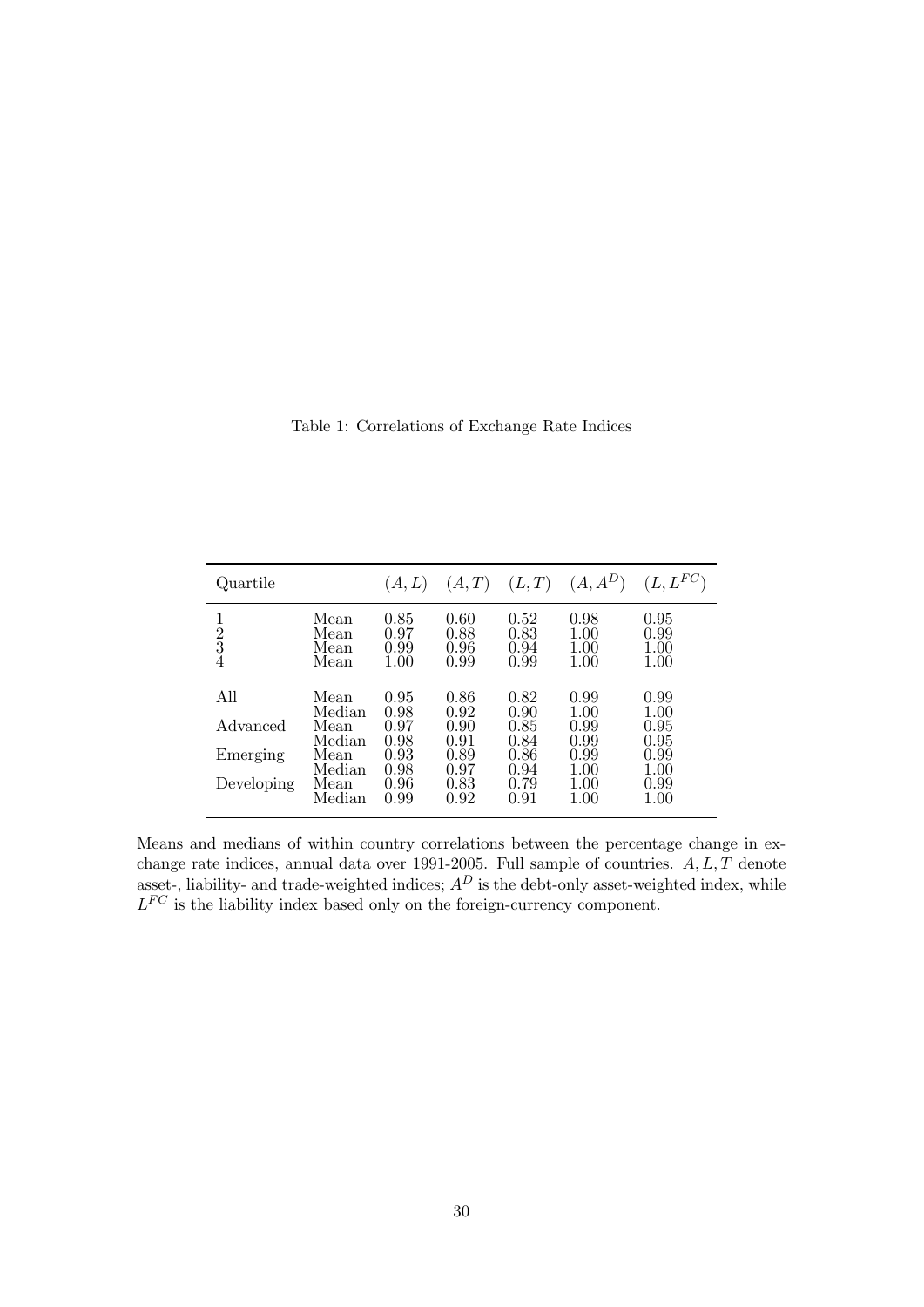Table 2: Volatility of Exchange Rate Indices

|            |                 |       | L     | T     | $A^D$ | LFC   |
|------------|-----------------|-------|-------|-------|-------|-------|
| All        | Mean $(s.d.)$   | 0.173 | 0.132 | 0.152 | 0.175 | 0.181 |
|            | Median $(s.d.)$ | 0.102 | 0.076 | 0.091 | 0.105 | 0.121 |
| Advanced   | Mean $(s.d.)$   | 0.065 | 0.044 | 0.055 | 0.066 | 0.089 |
|            | Median $(s.d.)$ | 0.064 | 0.039 | 0.056 | 0.069 | 0.087 |
| Emerging   | Mean $(s.d.)$   | 0.182 | 0.133 | 0.167 | 0.186 | 0.189 |
|            | Median $(s.d.)$ | 0.132 | 0.082 | 0.115 | 0.134 | 0.136 |
| Developing | Mean $(s.d.)$   | 0.206 | 0.162 | 0.179 | 0.207 | 0.209 |
|            | Median (s.d.)   | 0.152 | 0.115 | 0.128 | 0.152 | 0.154 |

Means and medians of within country standard deviation of annual changes in exchange rate indices over 1991-2005, full sample of countries.  $A, L, T$  denote asset-, liability- and trade-weighted indices;  $A^D$  is the debt-only asset-weighted index, while  $L^{FC}$  is the liability index based only on the foreign-currency component.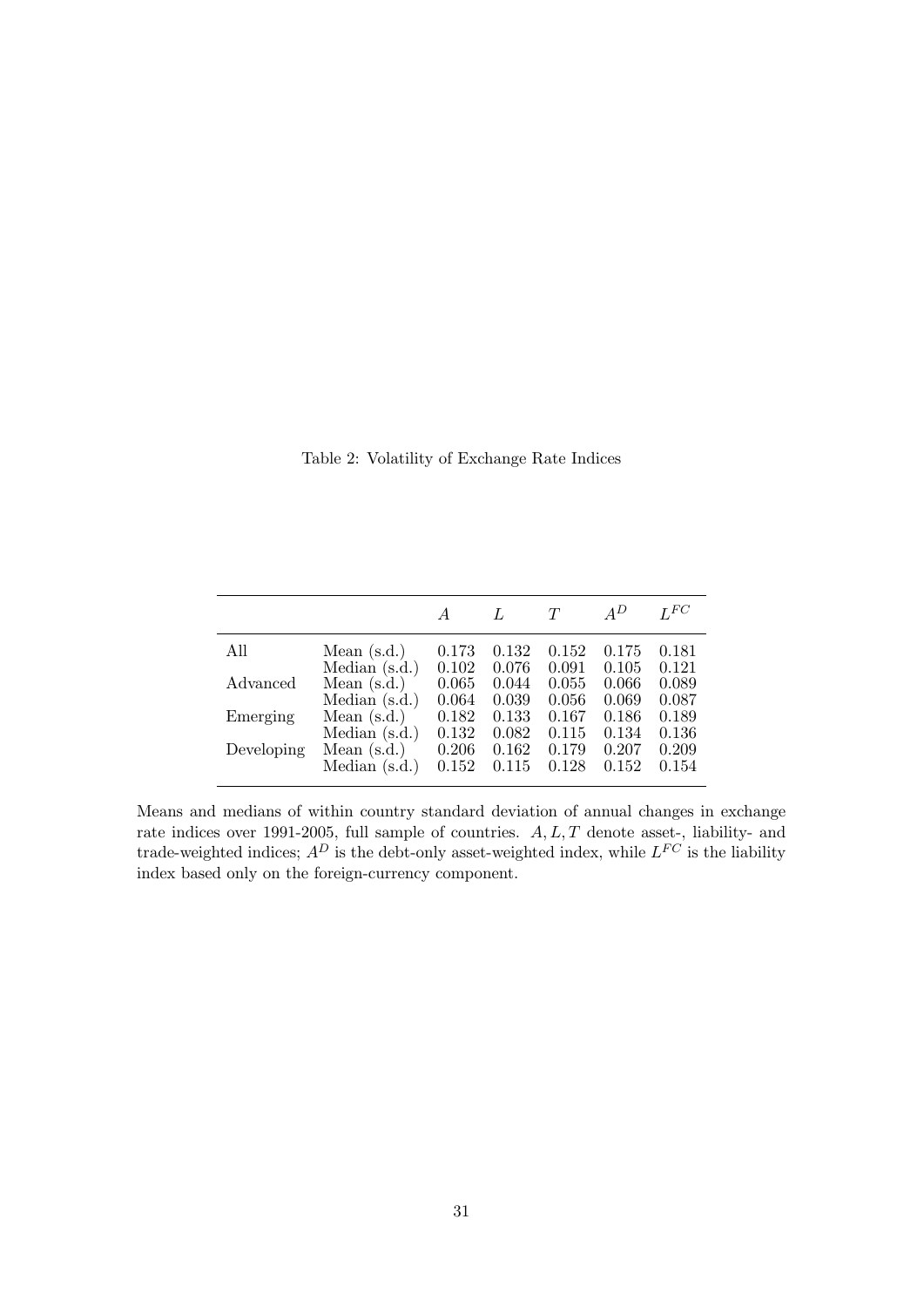Table 3: Properties of Net Financial Indices

|            |        |         | Correlations           | Volatility |                |  |
|------------|--------|---------|------------------------|------------|----------------|--|
|            |        |         | $(N, T)$ $(N, N^{FC})$ | s.d.(N)    | $s.d.(N^{FC})$ |  |
| All        | Mean   | $-0.26$ | 0.99                   | 0.067      | 0.080          |  |
|            | Median | $-0.61$ | 1.00                   | 0.027      | 0.044          |  |
| Advanced   | Mean   | 0.40    | 0.97                   | 0.014      | 0.024          |  |
|            | Median | 0.73    | 1.00                   | 0.012      | 0.023          |  |
| Emerging   | Mean   | $-0.14$ | 1.00                   | 0.046      | 0.055          |  |
|            | Median | $-0.27$ | 1.00                   | 0.030      | 0.035          |  |
| Developing | Mean   | $-0.54$ | 1.00                   | 0.095      | 0.110          |  |
|            | Median | $-0.83$ | 1.00                   | 0.067      | 0.080          |  |

 $N$  denotes net financial index,  $T$  the trade-weighted index and  $N^{FC}$  the net index based on only the foreign-currency components of foreign asset and liability positions. Means and medians of within country correlations between annual %changes in exchange rate indices and standard deviations of the annual %changes. Period 1991-2005.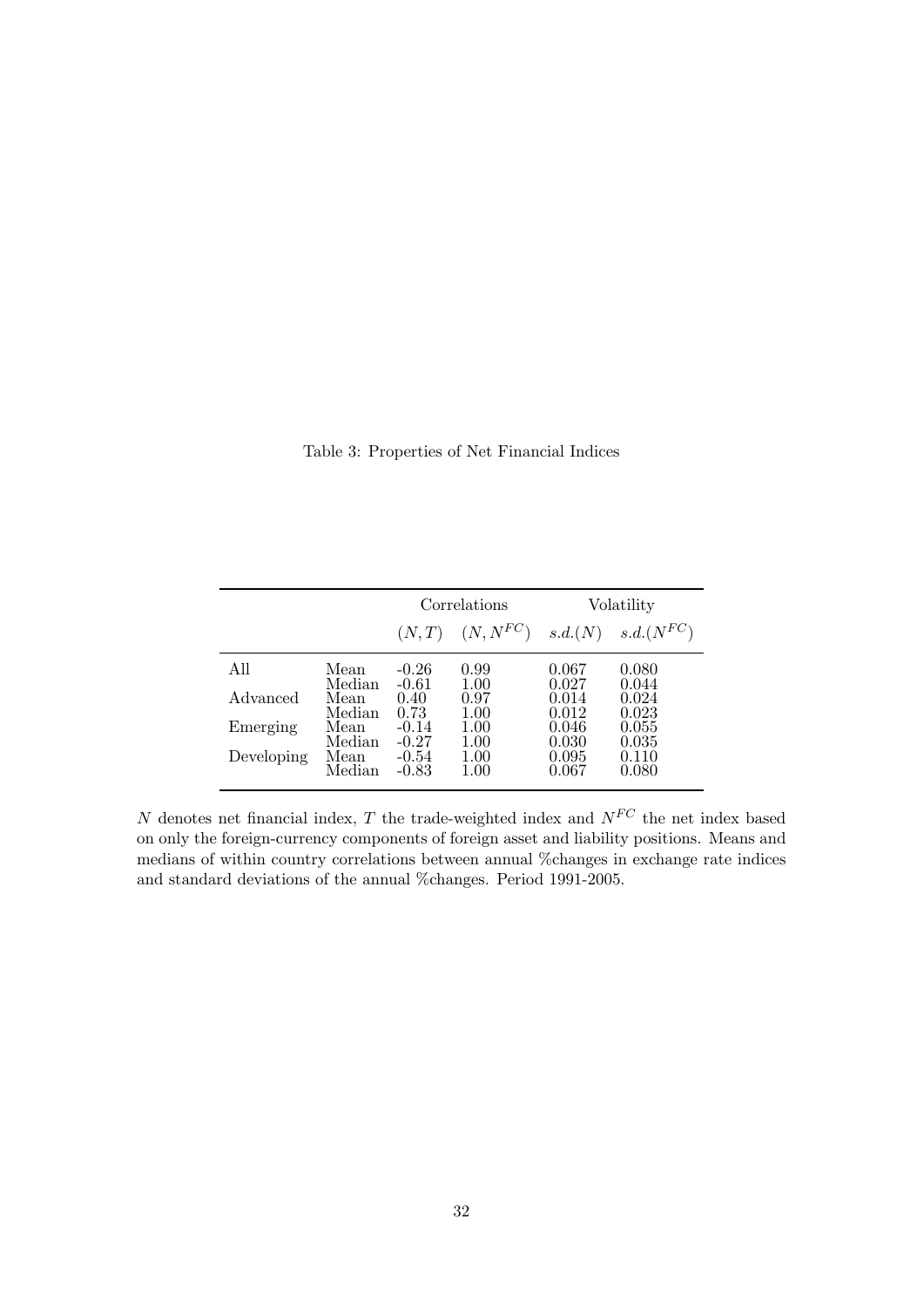Table 4: Relation between  $VAL^{XR}$  and  $VAL$ 

|            |        | $VR_{VAI}^{VALXR}$ ( $\beta, R^2$ ) |              |      | $\rho_{VAL}^{VALX R}$ $\rho_{VALM}^{VALX R}$ $\delta_{VAL}$ $\delta_{VAL}$ $\delta_{VALX R}$ |         |      |
|------------|--------|-------------------------------------|--------------|------|----------------------------------------------------------------------------------------------|---------|------|
| All        | Mean   | 0.47                                | (0.78, 0.38) | 0.46 | $-0.05$                                                                                      | 0.03    | 0.10 |
|            | Median | 0.29                                | (0.83, 0.29) | 0.51 | $-0.09$                                                                                      | 0.00    | 0.10 |
| Advanced   | Mean   | 0.39                                | (0.54, 0.14) | 0.28 | $-0.24$                                                                                      | 0.00    | 0.11 |
|            | Median | 0.24                                | (0.43, 0.08) | 0.29 | $-0.26$                                                                                      | $-0.08$ | 0.09 |
| Emerging   | Mean   | 0.47                                | (0.64, 0.34) | 0.42 | $-0.12$                                                                                      | $-0.02$ | 0.08 |
|            | Median | 0.32                                | (0.80, 0.18) | 0.43 | $-0.15$                                                                                      | 0.01    | 0.05 |
| Developing | Mean   | 0.50                                | (0.93, 0.48) | 0.55 | 0.04                                                                                         | 0.06    | 0.10 |
|            | Median | 0.34                                | (1.07, 0.53) | 0.73 | 0.15                                                                                         | 0.00    | 0.12 |

Note: VR denotes variance ratio,  $\beta$  and  $R^2$  are statistics from a simple regression of VAL on a constant and  $VAL^{XR}$ ,  $\rho(.)$  denotes correlation,  $\delta$  denotes autocorrelation coefficient.<br>Statistics are means and medians of within country calculations.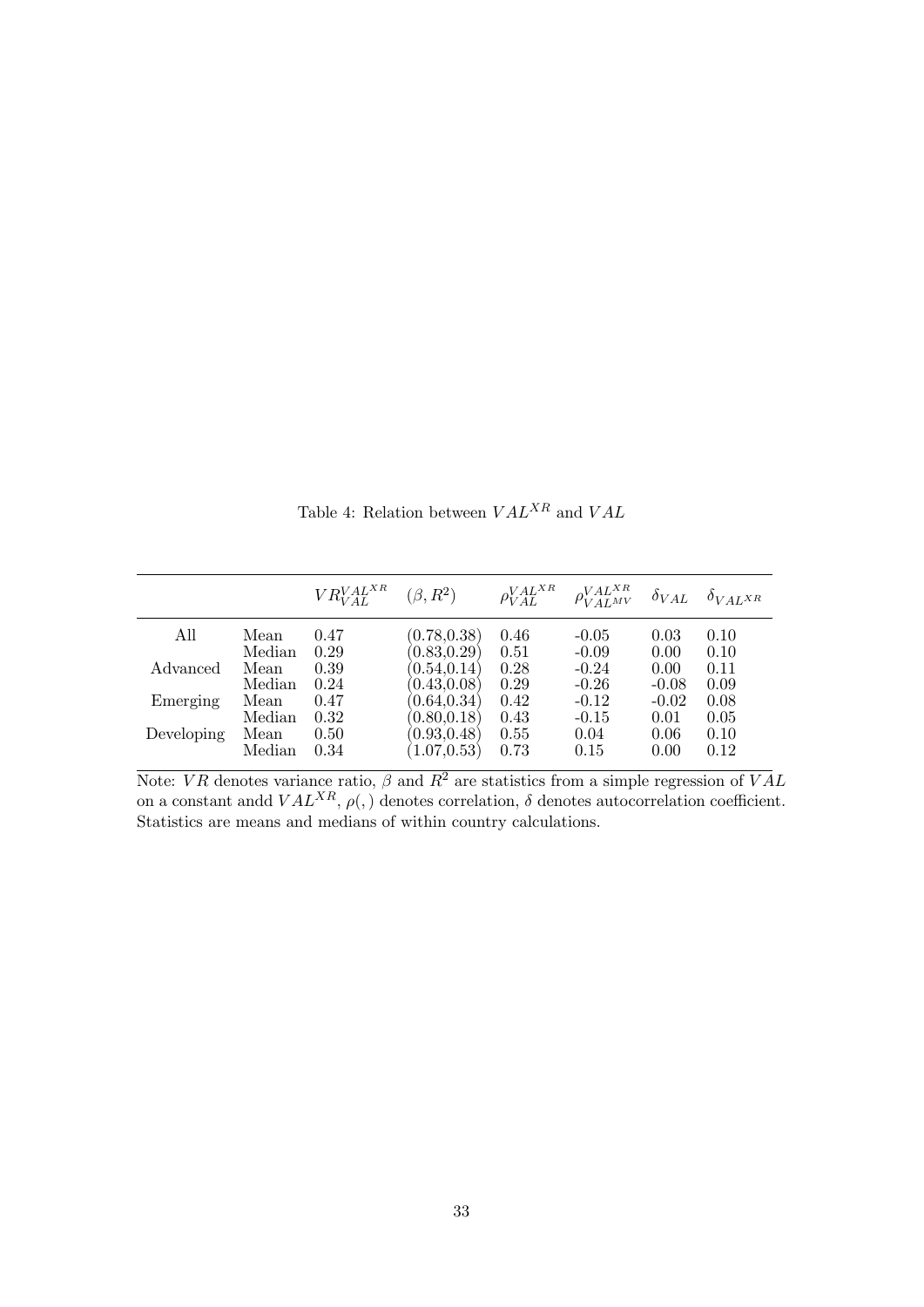Table 5: Relation between  $VAL^{XR}$  and  $FC$ 

| anet |  |
|------|--|
|------|--|

|            |        | $VR_{FC}^{VALXR}$ $VR_{FC}^{INC}$ $(\beta, R^2)$ |      |              | $\rho_{FC}^{VAL^{XR}}$ | $\rho_{INC}^{VALXR}$ | $\delta_{FC}$ | $\delta_{INC}$ |
|------------|--------|--------------------------------------------------|------|--------------|------------------------|----------------------|---------------|----------------|
| All        | Mean   | 0.46                                             | 0.03 | (0.88, 0.40) | 0.47                   | 0.12                 | $-0.08$       | 0.56           |
|            | Median | 0.26                                             | 0.02 | (0.9, 0.29)  | 0.53                   | 0.15                 | 0.00          | 0.67           |
| Advanced   | Mean   | 0.40                                             | 0.03 | (0.7, 0.18)  | 0.30                   | 0.12                 | $-0.03$       | 0.67           |
|            | Median | 0.23                                             | 0.02 | (0.51, 0.11) | 0.29                   | 0.20                 | $-0.07$       | 0.79           |
| Emerging   | Mean   | 0.45                                             | 0.04 | (0.68, 0.34) | 0.40                   | 0.12                 | $-0.03$       | 0.61           |
|            | Median | 0.30                                             | 0.02 | (0.79, 0.15) | 0.37                   | 0.14                 | 0.00          | 0.73           |
| Developing | Mean   | 0.49                                             | 0.03 | (1.04, 0.5)  | 0.57                   | 0.13                 | $-0.11$       | 0.49           |
|            | Median | 0.29                                             | 0.01 | (1.10, 0.55) | 0.74                   | 0.12                 | 0.01          | 0.50           |

Note: VR denotes variance ratio,  $\beta$  and  $R^2$  are statistics from a simple regression of FC on a constant and  $VAL^{XR}$ ,  $\rho(.)$  denotes correlation,  $\delta$  denotes autocorrelation coefficient.  $FC$  denotes financial component of change in net foreign asset position and  $INC$  denotes net investment income. Statistics are means and medians of within country calculations.

|            |        |       |            | r anvi D   |      |      |       |
|------------|--------|-------|------------|------------|------|------|-------|
|            |        | V A L | $VAL^{XR}$ | $VAL^{MV}$ | INC  | FCO  | FC    |
| All        | Mean   | 8.24  | 4.71       | 6.23       | 3.12 | 7.19 | 9.53  |
|            | Median | 3.87  | 1.53       | 3.52       | 2.16 | 4.38 | 5.03  |
| Advanced   | Mean   | 5.32  | 2.54       | 5.28       | 2.59 | 6.02 | 6.18  |
|            | Median | 3.03  | 1.31       | 2.55       | 1.49 | 3.44 | 3.65  |
| Emerging   | Mean   | 5.69  | 3.17       | 4.53       | 2.45 | 5.70 | 7.13  |
|            | Median | 2.80  | 1.10       | 2.68       | 2.12 | 3.97 | 4.66  |
| Developing | Mean   | 10.57 | 6.26       | 7.40       | 3.66 | 8.41 | 12.08 |
|            | Median | 5.26  | 2.03       | 4.47       | 2.55 | 5.09 | 6.43  |

Panel B

Note: Size of various components as a share of GDP.  $FCO = INC + VAL^{MV}$ .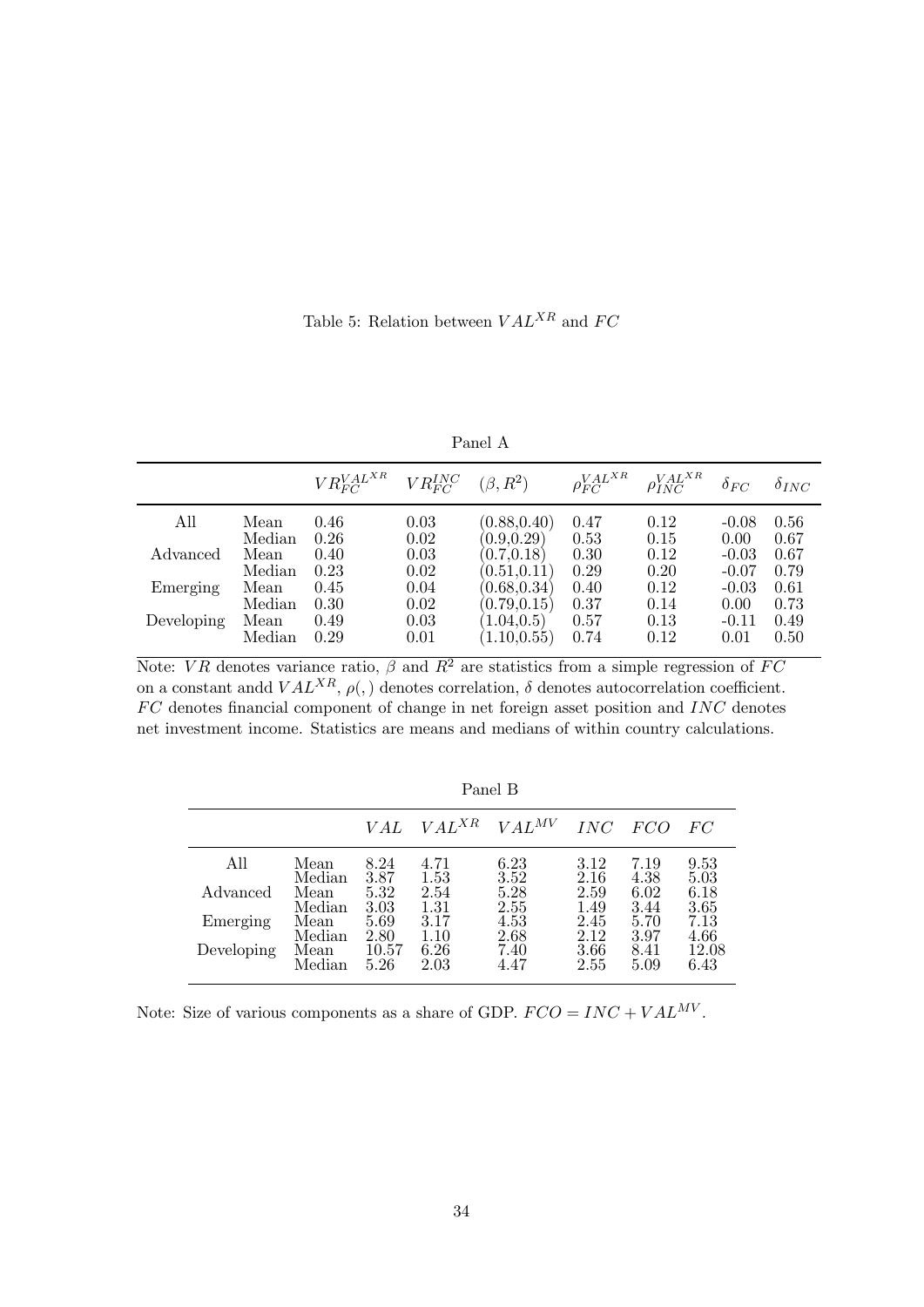| Table 6: Aggregate Foreign Currency Exposure |  |  |
|----------------------------------------------|--|--|
|                                              |  |  |

|                                           |                                       | 1994                                    |                                     | 2004                               |
|-------------------------------------------|---------------------------------------|-----------------------------------------|-------------------------------------|------------------------------------|
|                                           | Mean                                  | Median                                  | Mean                                | Median                             |
|                                           |                                       | $FX^{AGG}$                              |                                     |                                    |
| All<br>Advanced<br>Emerging<br>Developing | $-0.23$<br>0.04<br>$-0.09$<br>$-0.41$ | $-0.26$<br>0.08<br>$-0.01$<br>$-0.45$   | -0.03<br>0.12<br>0.06<br>$-0.14$    | $-0.03$<br>0.09<br>0.05<br>$-0.22$ |
|                                           |                                       | I F I                                   |                                     |                                    |
| All<br>Advanced<br>Emerging<br>Developing | 151.3<br>186.3<br>138.6<br>143.3      | 112.3<br>145.8<br>79.3<br>125.8         | 227.9<br>471.0<br>214.6<br>132.2    | 147.4<br>377.9<br>132.0<br>122.1   |
|                                           |                                       | <i>NETFX</i>                            |                                     |                                    |
| All<br>Advanced<br>Emerging<br>Developing | $-0.27$<br>0.17<br>0.06<br>$-0.63$    | $-0.25$<br>$0.08\,$<br>$-0.01$<br>-0.45 | 0.11<br>$0.53\,$<br>0.41<br>$-0.22$ | $-0.03$<br>0.37<br>0.04<br>$-0.22$ |

Note:  $FX_A^{AGG} = \omega_{it}^A s_{it}^A - \omega_{it}^L s_{it}^L$ .  $NETFX_{it} = FX_A^{AGG} * IFI_{it}$ . Sample includes the 102<br>countries with data from 1004 to 2004. Statistics are means and medians of within country countries with data from 1994 to 2004. Statistics are means and medians of within country calculations.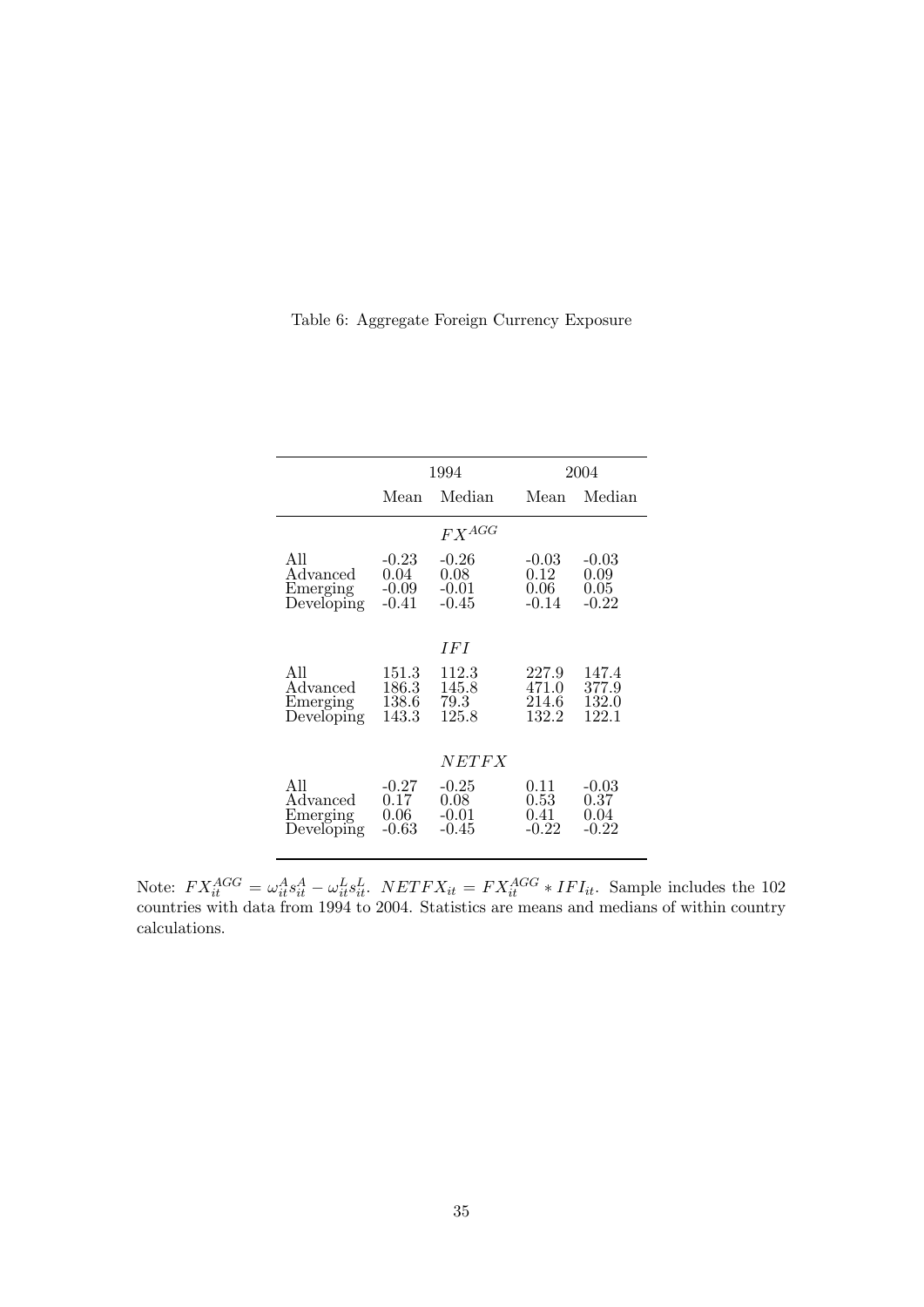| Quartile                                                    | $\Delta FX^{AGG}$                                     | $\Delta s_{it}^A$                            | $\Delta \omega_{it}^{A}$                                     | $\Delta \omega_{it}^L$                                         | $\Delta Res$<br>$\Delta A$                      | $\Delta NFA^{priv}$<br>/GDP                        | PEQ<br>$(\lambda_{Lit}^{F_{Llq}} + \lambda_{Lit}^{FDI})$ | $\Delta DebtL^{FC}$                                         |
|-------------------------------------------------------------|-------------------------------------------------------|----------------------------------------------|--------------------------------------------------------------|----------------------------------------------------------------|-------------------------------------------------|----------------------------------------------------|----------------------------------------------------------|-------------------------------------------------------------|
| $\frac{1}{2}$<br>3<br>4                                     | $-0.08$<br>0.12<br>0.25<br>0.47                       | $-0.05$<br>0.04<br>0.06<br>0.15              | $-0.15$<br>$-0.06$<br>0.01<br>$-0.02$                        | $-0.15$<br>$-0.12$<br>$-0.21$<br>$-0.29$                       | 0.37<br>0.27<br>0.45<br>0.54                    | $-0.13$<br>0.11<br>0.07<br>0.41                    | 0.07<br>0.06<br>0.22<br>0.28                             | $-0.14$<br>$-0.08$<br>$-0.01$<br>$-0.03$                    |
| All<br>Advanced<br>EMU<br>Non-EMU<br>Emerging<br>Developing | 0.193<br>0.075<br>$-0.006$<br>0.156<br>0.150<br>0.267 | 0.05<br>0.04<br>0.01<br>0.07<br>0.02<br>0.07 | $-0.05$<br>$-0.25$<br>$-0.52$<br>0.02<br>$-0.0003$<br>0.0000 | $-0.20$<br>$-0.24$<br>$-0.41$<br>$-0.07$<br>$-0.19$<br>$-0.18$ | 0.41<br>0.02<br>$-0.02$<br>0.07<br>0.40<br>0.58 | 0.12<br>0.05<br>$-0.01$<br>0.10<br>$-0.07$<br>0.25 | 0.16<br>0.06<br>0.05<br>0.08<br>0.19<br>0.18             | $-0.06$<br>$-0.27$<br>$-0.54$<br>$-0.01$<br>$-0.01$<br>0.00 |

Table 7: Decomposition of Shift in Aggregate Foreign Currency Exposure 1994-2004

 $\Delta s_{it}^A$  represents the change in the share of assets in total IFI,  $\Delta \omega_{it}^A$  shows the change in the foreign currency share of foreign assets, and  $\Delta \omega_{it}^L$  represents the change in foreign currency share of liabilities.  $\Delta Res/\Delta A$  represents the share of asset growth which comes from reserves.  $\Delta NFA^{priv}$  represents change in private (non-reserve) NFA.  $\Delta(\lambda_{Lit}^{PEQ} + \lambda_{Lit}^{FDI})$  represents the change in the portfolio equity and FDI shares of liabilities.  $\Delta DebtL^{FC}$ represents the change in the foreign currency share of Debt Liabilities. 1994-2004. Statistics are means of within country calculations.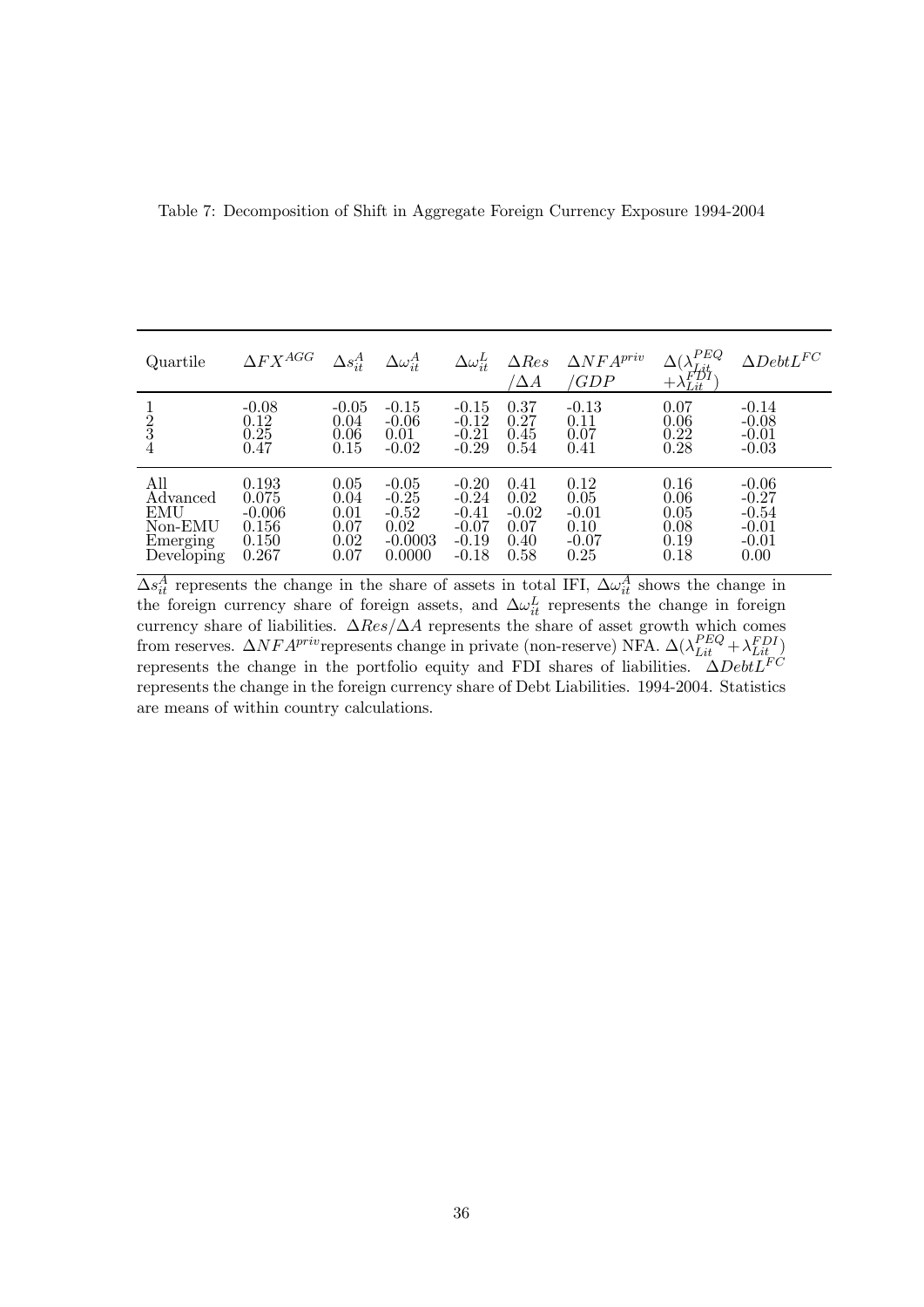

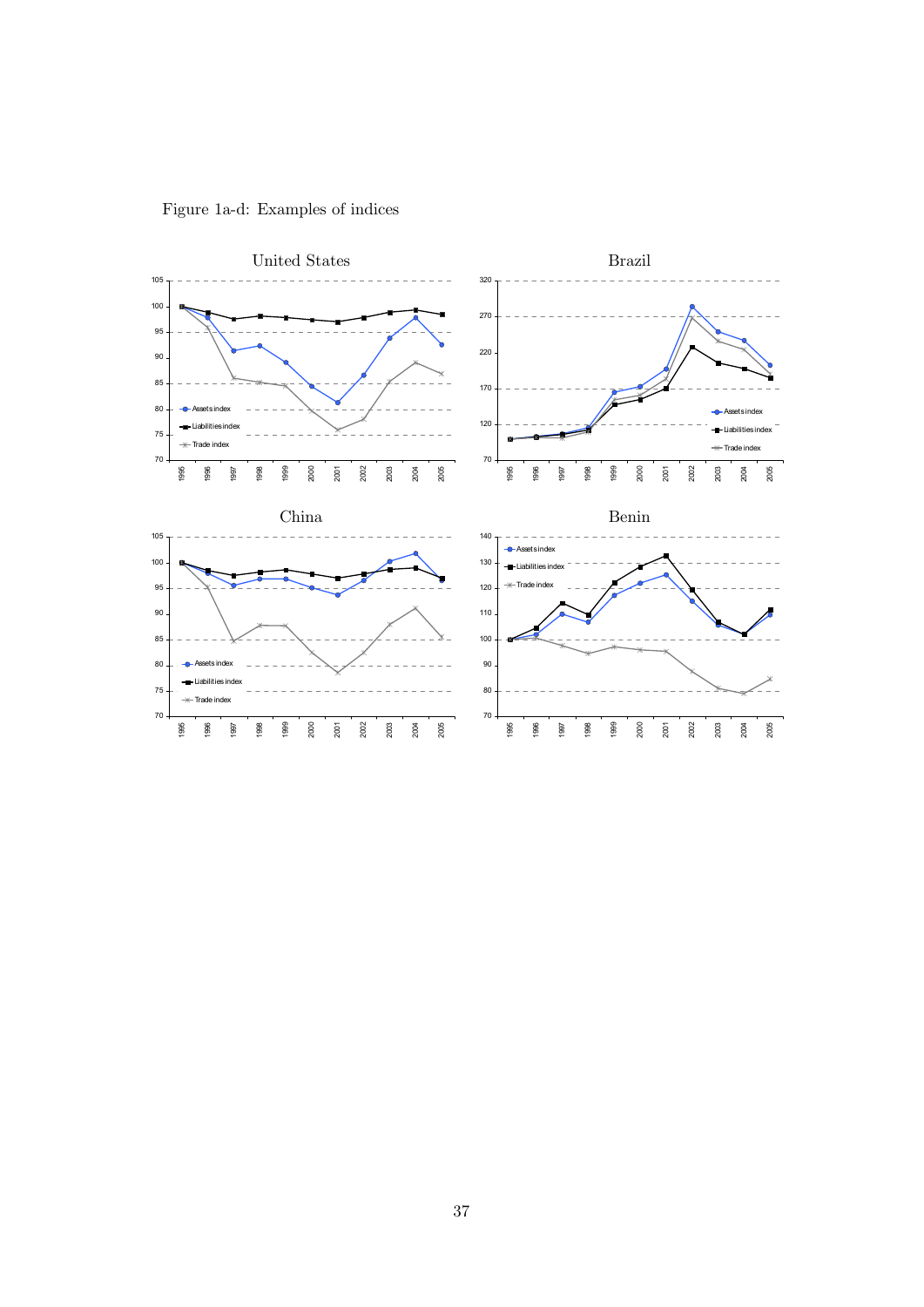

Figure 2: Distribution of Correlation between Net Financial and Trade-Weighted Exchange Rate Indices: All Countries.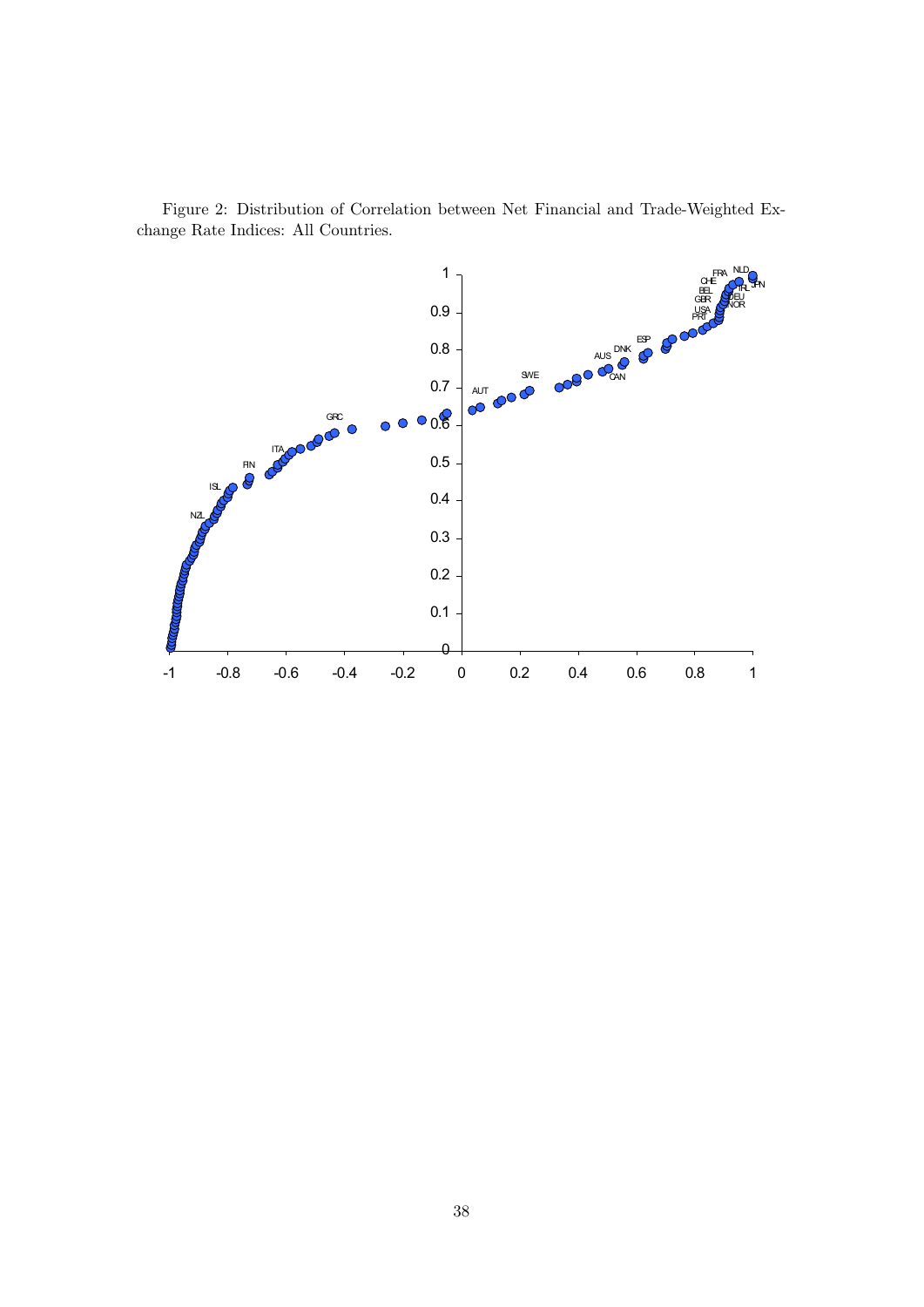

Figure 3: Distribution of Aggregate Foreign Currency Exposures, 1994 and 2004.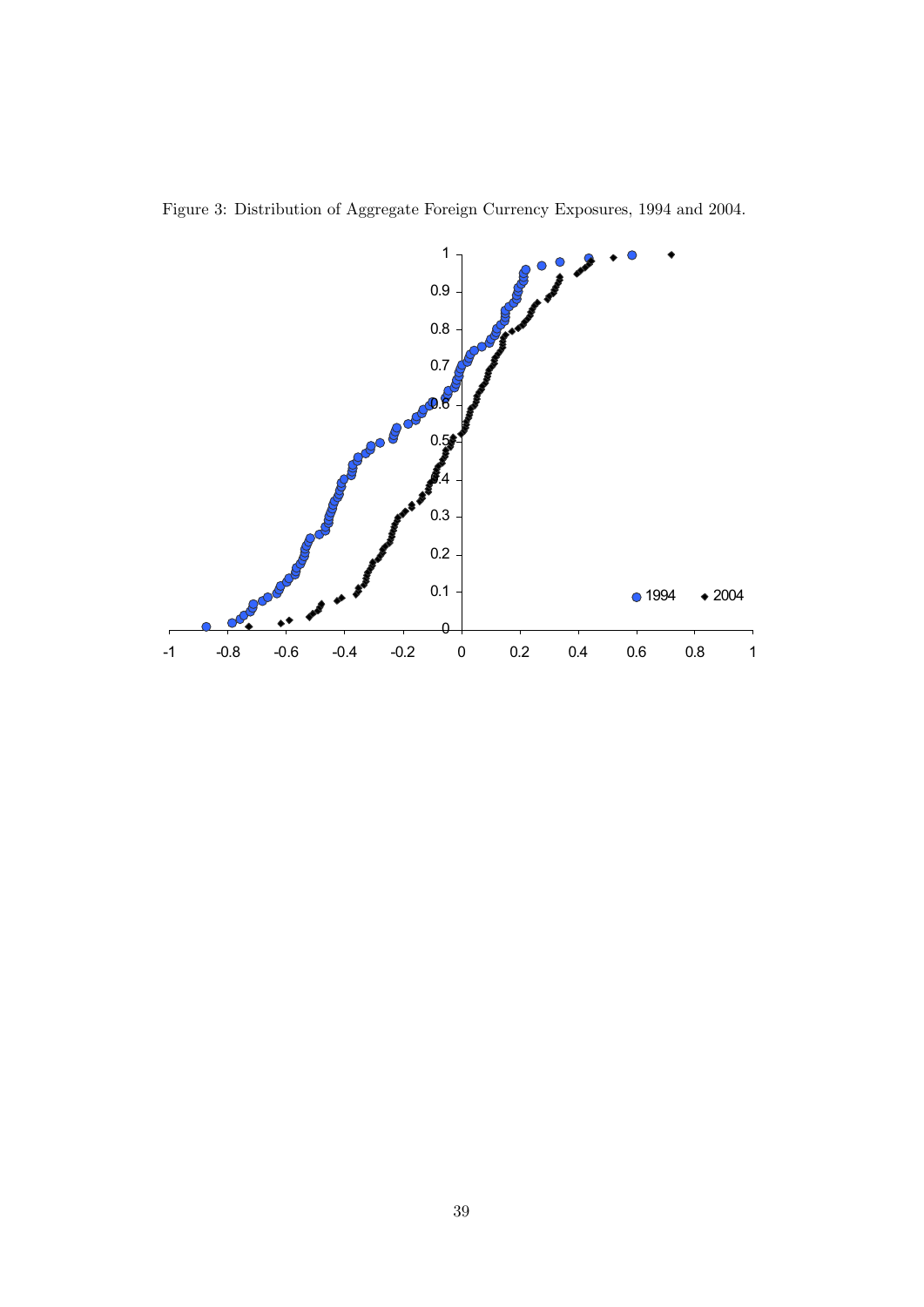# **The following Discussion Papers have been published since 2007:**

## **Series 1: Economic Studies**

| 01 | 2007 | The effect of FDI on job separation                                                                                                         | Sascha O. Becker<br>Marc-Andreas Mündler                          |
|----|------|---------------------------------------------------------------------------------------------------------------------------------------------|-------------------------------------------------------------------|
| 02 | 2007 | Threshold dynamics of short-term interest rates:<br>empirical evidence and implications for the<br>term structure                           | Theofanis Archontakis<br>Wolfgang Lemke                           |
| 03 | 2007 | Price setting in the euro area:<br>some stylised facts from individual<br>producer price data                                               | Dias, Dossche, Gautier<br>Hernando, Sabbatini<br>Stahl, Vermeulen |
| 04 | 2007 | Unemployment and employment protection<br>in a unionized economy with search frictions                                                      | Nikolai Stähler                                                   |
| 05 | 2007 | End-user order flow and exchange rate dynamics S. Reitz, M. A. Schmidt                                                                      | M. P. Taylor                                                      |
| 06 | 2007 | Money-based interest rate rules:<br>lessons from German data                                                                                | C. Gerberding<br>F. Seitz, A. Worms                               |
| 07 | 2007 | Moral hazard and bail-out in fiscal federations:<br>evidence for the German Länder                                                          | Kirsten H. Heppke-Falk<br>Guntram B. Wolff                        |
| 08 | 2007 | An assessment of the trends in international<br>price competitiveness among EMU countries                                                   | Christoph Fischer                                                 |
| 09 | 2007 | Reconsidering the role of monetary indicators<br>for euro area inflation from a Bayesian<br>perspective using group inclusion probabilities | Michael Scharnagl<br>Christian Schumacher                         |
| 10 | 2007 | A note on the coefficient of determination in<br>regression models with infinite-variance variables Mico Loretan                            | Jeong-Ryeol Kurz-Kim                                              |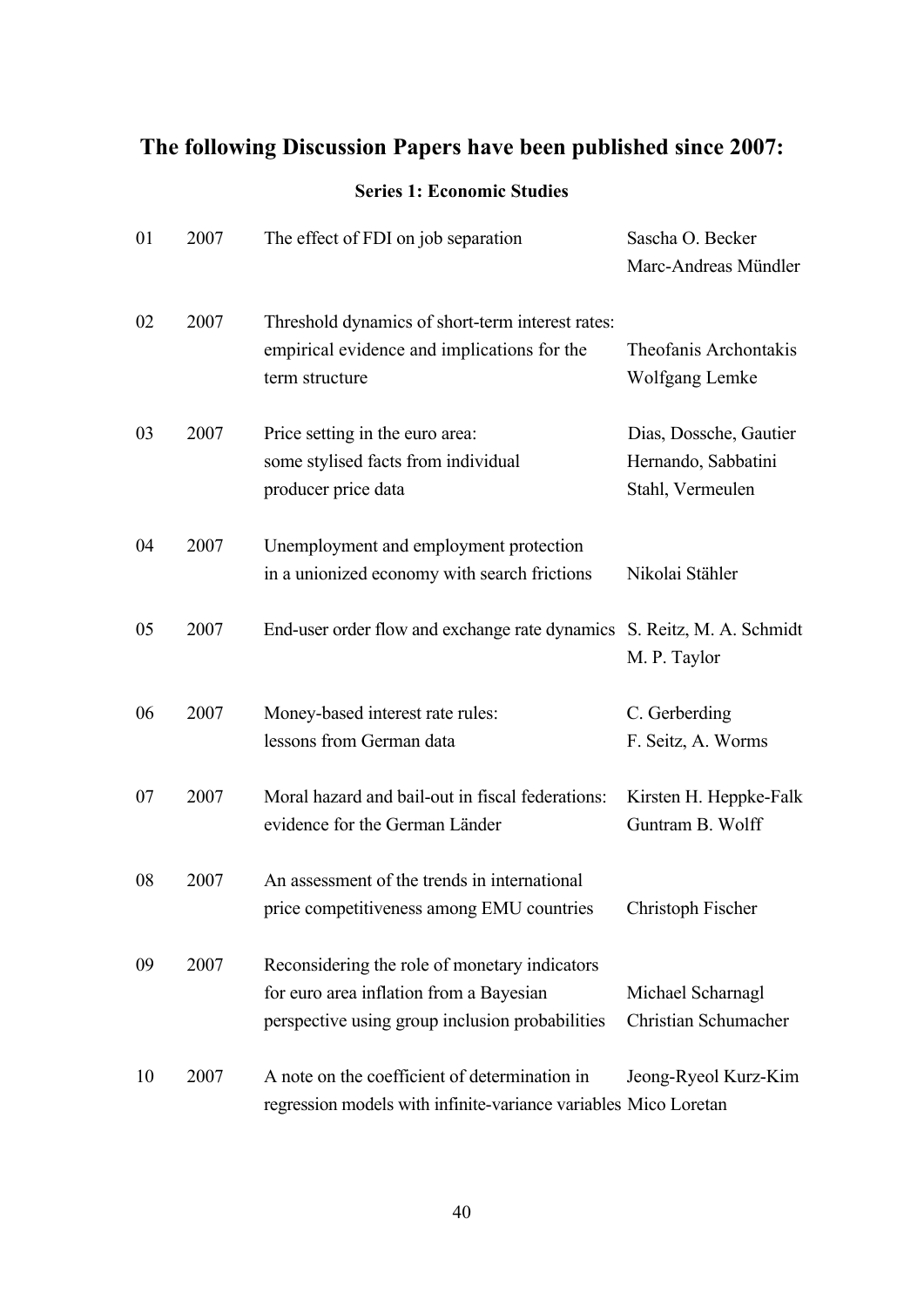| 11 | 2007 | Exchange rate dynamics in a target zone -           | <b>Christian Bauer</b>       |
|----|------|-----------------------------------------------------|------------------------------|
|    |      | a heterogeneous expectations approach               | Paul De Grauwe, Stefan Reitz |
| 12 | 2007 | Money and housing -                                 | Claus Greiber                |
|    |      | evidence for the euro area and the US               | Ralph Setzer                 |
| 13 | 2007 | An affine macro-finance term structure model        |                              |
|    |      | for the euro area                                   | Wolfgang Lemke               |
| 14 | 2007 | Does anticipation of government spending matter?    | Jörn Tenhofen                |
|    |      | Evidence from an expectation augmented VAR          | Guntram B. Wolff             |
| 15 | 2007 | On-the-job search and the cyclical dynamics         | Michael Krause               |
|    |      | of the labor market                                 | Thomas Lubik                 |
| 16 | 2007 | Heterogeneous expectations, learning and            |                              |
|    |      | European inflation dynamics                         | Anke Weber                   |
| 17 | 2007 | Does intra-firm bargaining matter for               | Michael Krause               |
|    |      | business cycle dynamics?                            | Thomas Lubik                 |
| 18 | 2007 | Uncertainty about perceived inflation target        | Kosuke Aoki                  |
|    |      | and monetary policy                                 | Takeshi Kimura               |
| 19 | 2007 | The rationality and reliability of expectations     |                              |
|    |      | reported by British households: micro evidence      | James Mitchell               |
|    |      | from the British household panel survey             | Martin Weale                 |
| 20 | 2007 | Money in monetary policy design under               |                              |
|    |      | uncertainty: the Two-Pillar Phillips Curve          | Günter W. Beck               |
|    |      | versus ECB-style cross-checking                     | Volker Wieland               |
| 21 | 2007 | Corporate marginal tax rate, tax loss carryforwards |                              |
|    |      | and investment functions - empirical analysis       |                              |
|    |      | using a large German panel data set                 | Fred Ramb                    |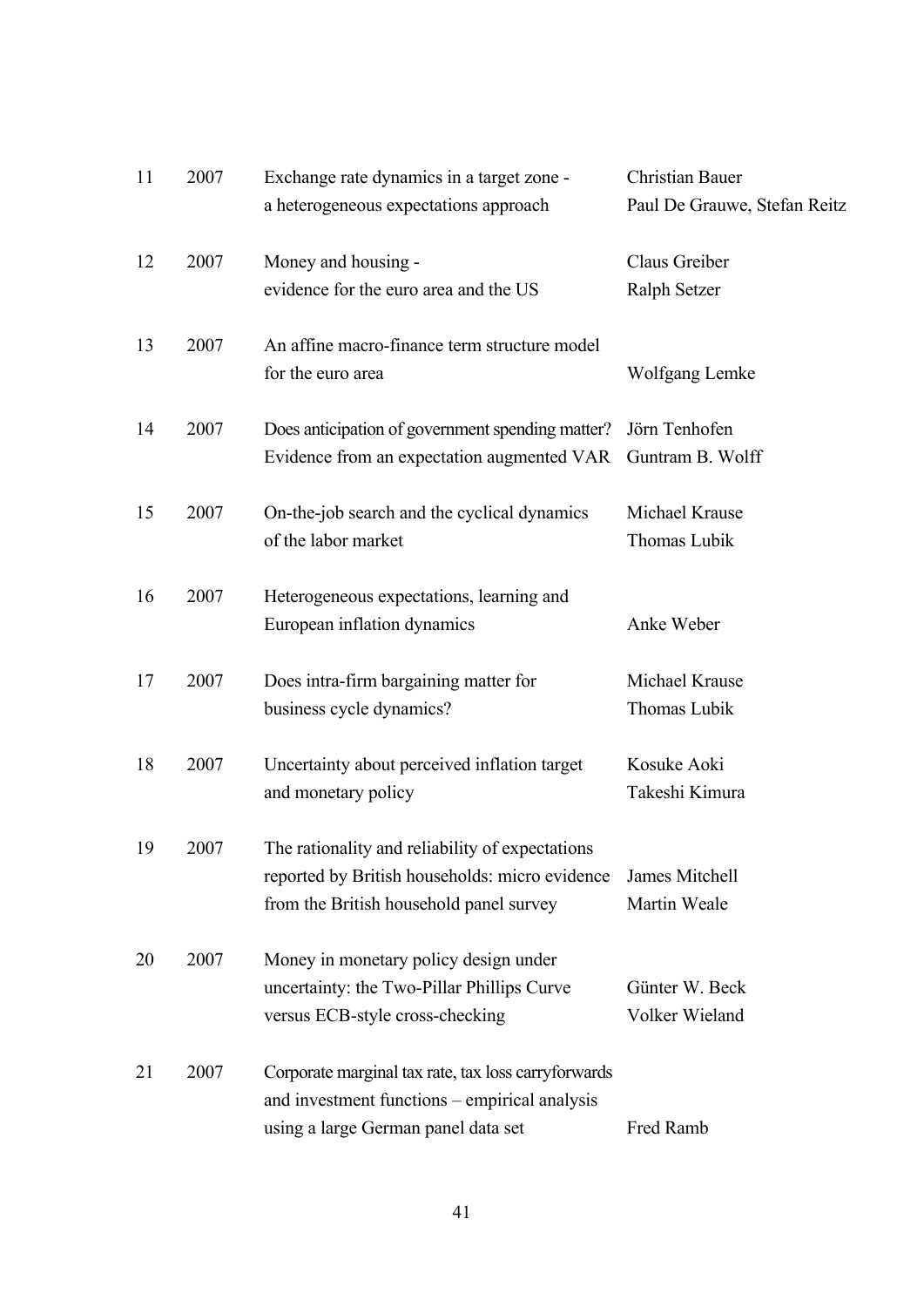| 22 | 2007 | Volatile multinationals? Evidence from the<br>labor demand of German firms                                                | Claudia M. Buch<br>Alexander Lipponer         |
|----|------|---------------------------------------------------------------------------------------------------------------------------|-----------------------------------------------|
| 23 | 2007 | International investment positions and<br>exchange rate dynamics: a dynamic panel analysis                                | Michael Binder<br>Christian J. Offermanns     |
| 24 | 2007 | Testing for contemporary fiscal policy discretion<br>with real time data                                                  | <b>Ulf von Kalckreuth</b><br>Guntram B. Wolff |
| 25 | 2007 | Quantifying risk and uncertainty<br>in macroeconomic forecasts                                                            | Malte Knüppel<br>Karl-Heinz Tödter            |
| 26 | 2007 | Taxing deficits to restrain government<br>spending and foster capital accumulation                                        | Nikolai Stähler                               |
| 27 | 2007 | Spill-over effects of monetary policy $-$ a progress<br>report on interest rate convergence in Europe                     | Michael Flad                                  |
| 28 | 2007 | The timing and magnitude of exchange rate<br>overshooting                                                                 | Hoffmann<br>Sondergaard, Westelius            |
| 29 | 2007 | The timeless perspective vs. discretion: theory and<br>monetary policy implications for an open economy Alfred V. Guender |                                               |
| 30 | 2007 | International cooperation on innovation: empirical Pedro Faria<br>evidence for German and Portuguese firms                | <b>Tobias Schmidt</b>                         |
| 31 | 2007 | Simple interest rate rules with a role for money                                                                          | M. Scharnagl<br>C. Gerberding, F. Seitz       |
| 32 | 2007 | Does Benford's law hold in economic<br>research and forecasting?                                                          | Stefan Günnel<br>Karl-Heinz Tödter            |
| 33 | 2007 | The welfare effects of inflation:<br>a cost-benefit perspective                                                           | Karl-Heinz Tödter<br><b>Bernhard Manzke</b>   |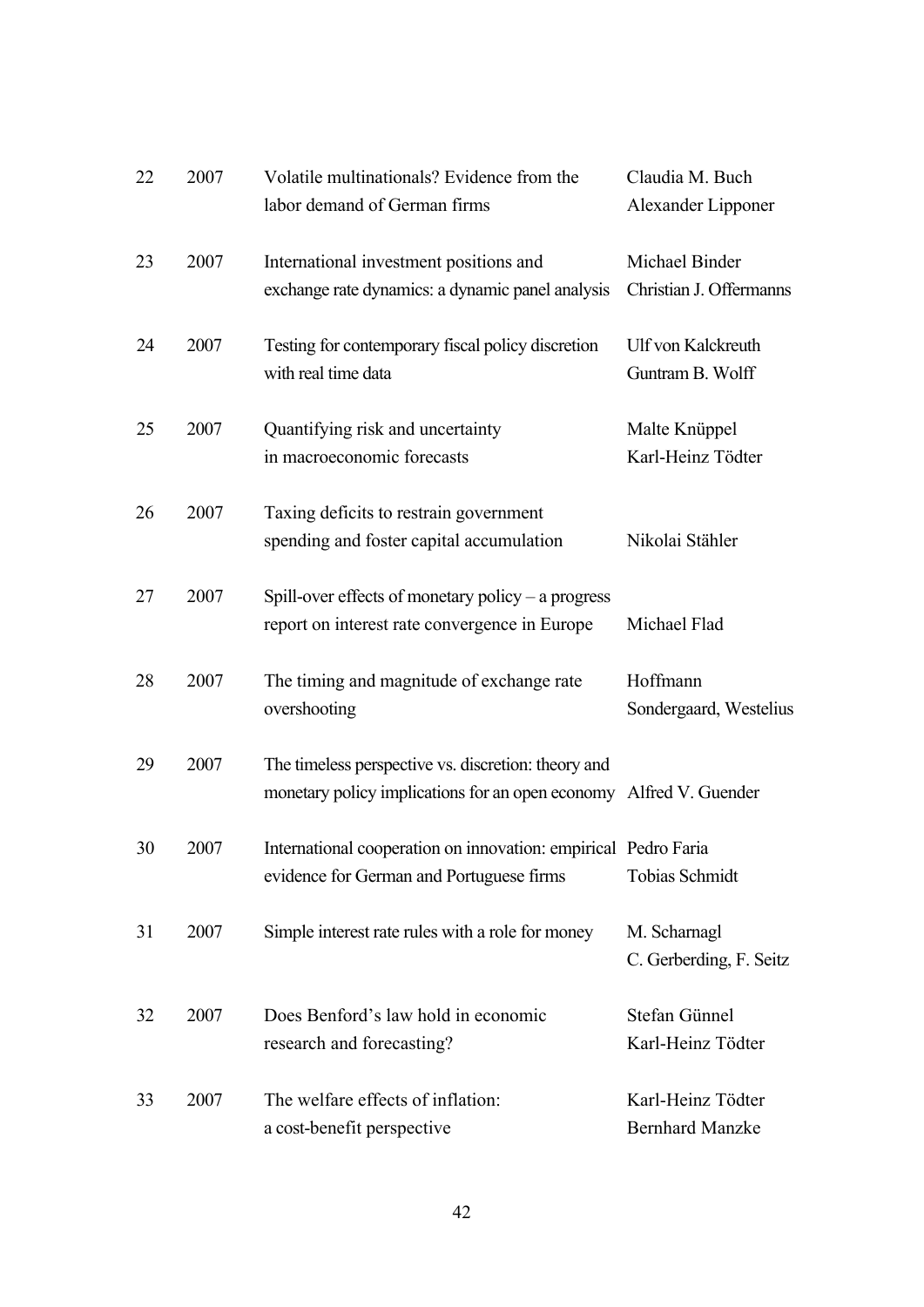| 34 | 2007 | Factor-MIDAS for now- and forecasting with                                                                         |                                                 |
|----|------|--------------------------------------------------------------------------------------------------------------------|-------------------------------------------------|
|    |      | ragged-edge data: a model comparison for<br>German GDP                                                             | Massimiliano Marcellino<br>Christian Schumacher |
| 35 | 2007 | Monetary policy and core inflation                                                                                 | Michele Lenza                                   |
| 01 | 2008 | Can capacity constraints explain<br>asymmetries of the business cycle?                                             | Malte Knüppel                                   |
| 02 | 2008 | Communication, decision-making and the<br>optimal degree of transparency of monetary<br>policy committees          | Anke Weber                                      |
| 03 | 2008 | The impact of thin-capitalization rules on<br>multinationals' financing and investment decisions Schreiber, Wamser | Buettner, Overesch                              |
| 04 | 2008 | Comparing the DSGE model with the factor model:<br>an out-of-sample forecasting experiment                         | Mu-Chun Wang                                    |
| 05 | 2008 | Financial markets and the current account -<br>emerging Europe versus emerging Asia                                | Sabine Herrmann<br><b>Adalbert Winkler</b>      |
| 06 | 2008 | The German sub-national government bond<br>market: evolution, yields and liquidity                                 | Alexander Schulz<br>Guntram B. Wolff            |
| 07 | 2008 | Integration of financial markets and national<br>price levels: the role of exchange rate volatility                | Mathias Hoffmann<br>Peter Tillmann              |
| 08 | 2008 | Business cycle evidence on firm entry                                                                              | Vivien Lewis                                    |
| 09 | 2008 | Panel estimation of state dependent adjustment<br>when the target is unobserved                                    | Ulf von Kalckreuth                              |
| 10 | 2008 | Nonlinear oil price dynamics -<br>a tale of heterogeneous speculators?                                             | <b>Stefan Reitz</b><br><b>Ulf Slopek</b>        |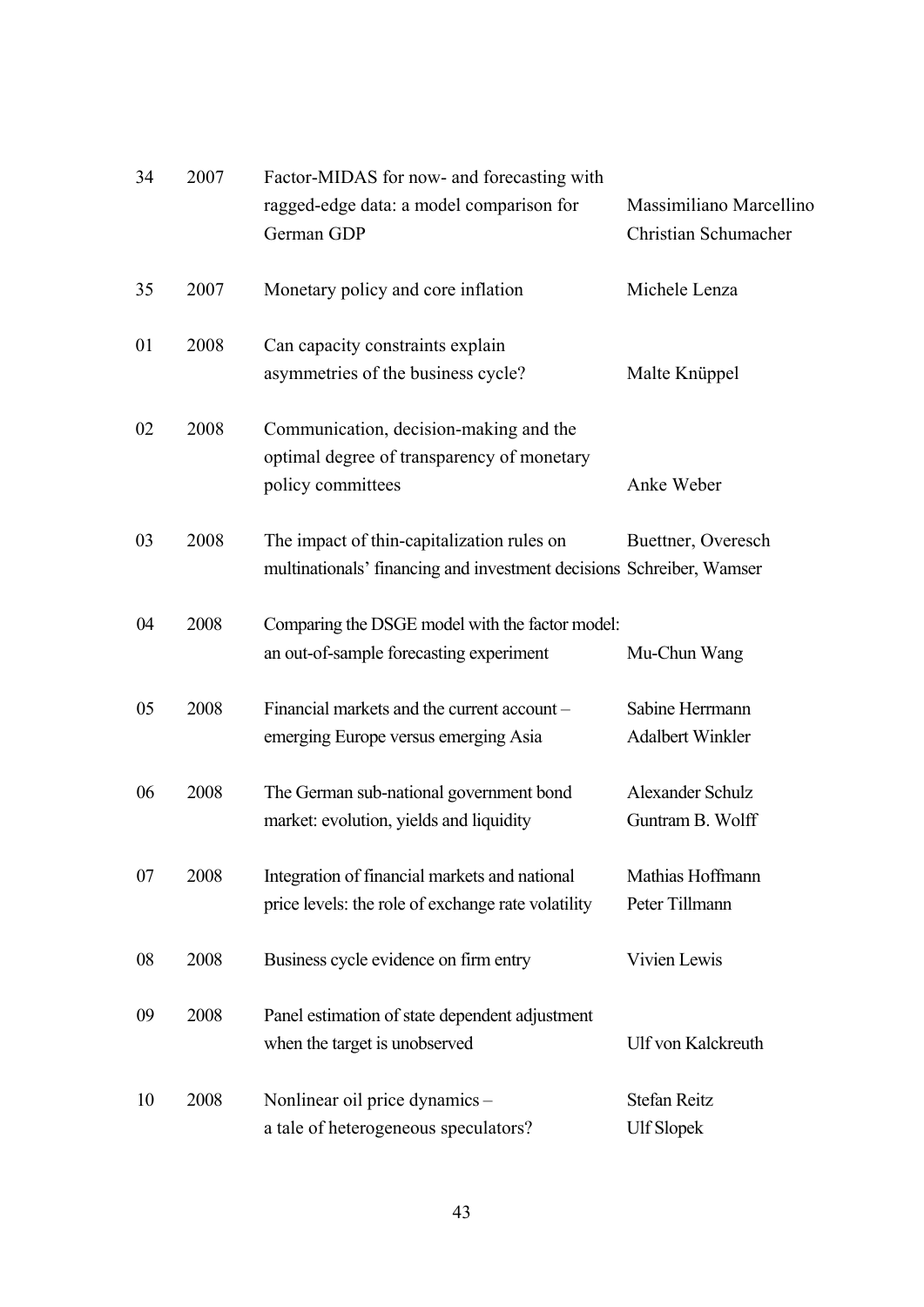| 11 | 2008 | Financing constraints, firm level adjustment<br>of capital and aggregate implications                               | <b>Ulf von Kalckreuth</b>                                 |
|----|------|---------------------------------------------------------------------------------------------------------------------|-----------------------------------------------------------|
| 12 | 2008 | Sovereign bond market integration:<br>the euro, trading platforms and globalization                                 | Alexander Schulz<br>Guntram B. Wolff                      |
| 13 | 2008 | Great moderation at the firm level?<br>Unconditional versus conditional output<br>volatility                        | Claudia M. Buch<br>Jörg Döpke<br>Kerstin Stahn            |
| 14 | 2008 | How informative are macroeconomic<br>risk forecasts? An examination of the<br>Bank of England's inflation forecasts | Malte Knüppel<br>Guido Schultefrankenfeld                 |
| 15 | 2008 | Foreign (in)direct investment and<br>corporate taxation                                                             | Georg Wamser                                              |
| 16 | 2008 | The global dimension of inflation – evidence<br>from factor-augmented Phillips curves                               | Sandra Eickmeier<br>Katharina Moll                        |
| 17 | 2008 | Global business cycles:<br>convergence or decoupling?                                                               | M. Ayhan Kose<br>Christopher Otrok, Ewar Prasad           |
| 18 | 2008 | Restrictive immigration policy<br>in Germany: pains and gains<br>foregone?                                          | Gabriel Felbermayr<br>Wido Geis<br>Wilhelm Kohler         |
| 19 | 2008 | International portfolios, capital<br>accumulation and foreign assets<br>dynamics                                    | Nicolas Coeurdacier<br>Robert Kollmann<br>Philippe Martin |
| 20 | 2008 | Financial globalization and<br>monetary policy                                                                      | Michael B. Devereux<br>Alan Sutherland                    |
| 21 | 2008 | Banking globalization, monetary<br>transmission and the lending channel                                             | Nicola Cetorelli<br>Linda S. Goldberg                     |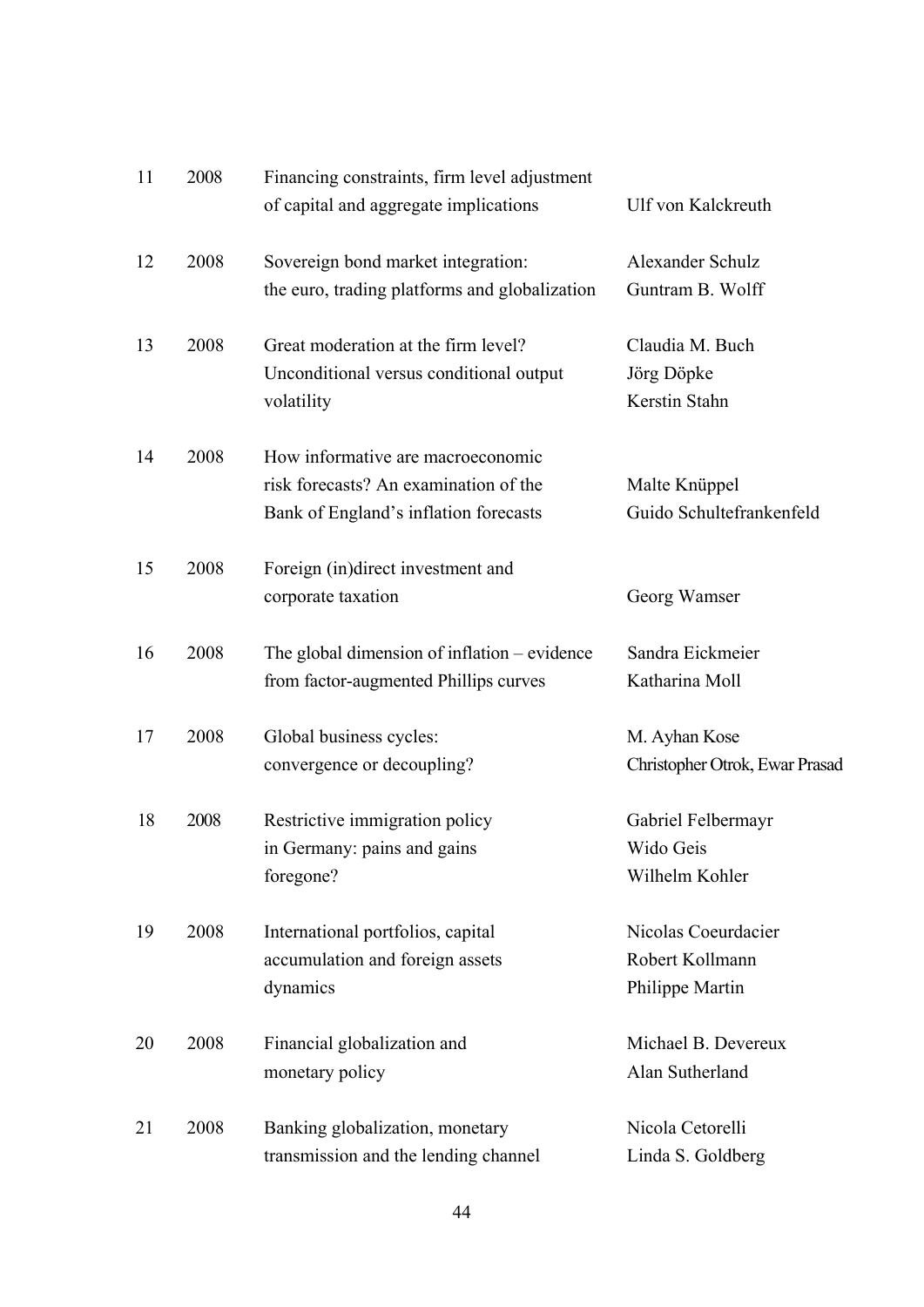| 22 | 2008 | Financial exchange rates and international | Philip R. Lane   |
|----|------|--------------------------------------------|------------------|
|    |      | currency exposures                         | Jay C. Shambaugh |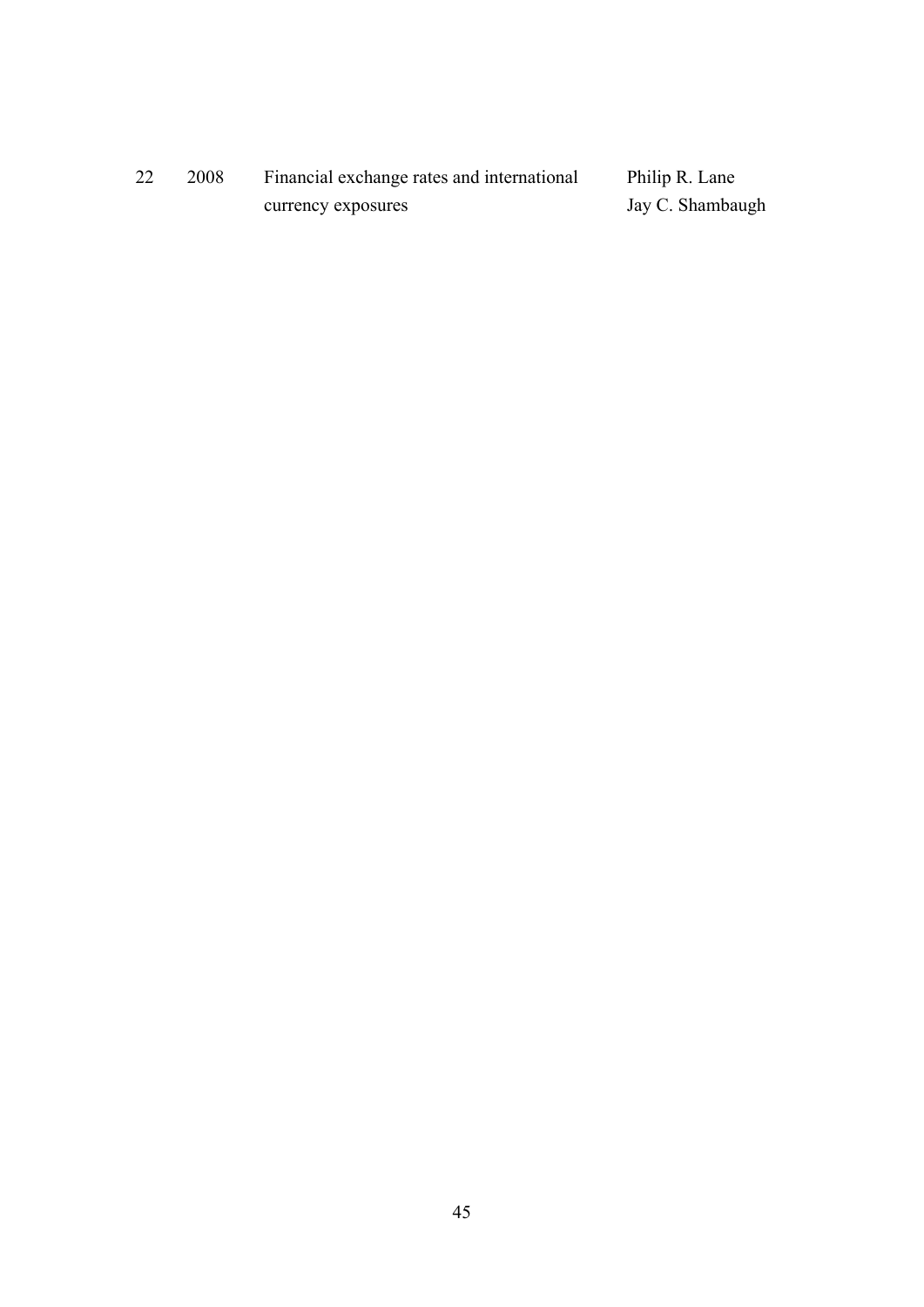## **Series 2: Banking and Financial Studies**

| 01 | 2007 | Granularity adjustment for Basel II                                                                              | Michael B. Gordy<br>Eva Lütkebohmert              |
|----|------|------------------------------------------------------------------------------------------------------------------|---------------------------------------------------|
| 02 | 2007 | Efficient, profitable and safe banking:<br>an oxymoron? Evidence from a panel<br>VAR approach                    | Michael Koetter<br>Daniel Porath                  |
| 03 | 2007 | Slippery slopes of stress: ordered failure<br>events in German banking                                           | Thomas Kick<br>Michael Koetter                    |
| 04 | 2007 | Open-end real estate funds in Germany –<br>genesis and crisis                                                    | C. E. Bannier<br>F. Fecht, M. Tyrell              |
| 05 | 2007 | Diversification and the banks'<br>risk-return-characteristics – evidence from<br>loan portfolios of German banks | A. Behr, A. Kamp<br>C. Memmel, A. Pfingsten       |
| 06 | 2007 | How do banks adjust their capital ratios?<br><b>Evidence from Germany</b>                                        | Christoph Memmel<br>Peter Raupach                 |
| 07 | 2007 | Modelling dynamic portfolio risk using<br>risk drivers of elliptical processes                                   | Rafael Schmidt<br>Christian Schmieder             |
| 08 | 2007 | Time-varying contributions by the corporate bond<br>and CDS markets to credit risk price discovery               | Niko Dötz                                         |
| 09 | 2007 | Banking consolidation and small business<br>finance – empirical evidence for Germany                             | K. Marsch, C. Schmieder<br>K. Forster-van Aerssen |
| 10 | 2007 | The quality of banking and regional growth                                                                       | Hasan, Koetter, Wedow                             |
| 11 | 2007 | Welfare effects of financial integration                                                                         | Fecht, Grüner, Hartmann                           |
| 12 | 2007 | The marketability of bank assets and managerial<br>rents: implications for financial stability                   | Falko Fecht<br>Wolf Wagner                        |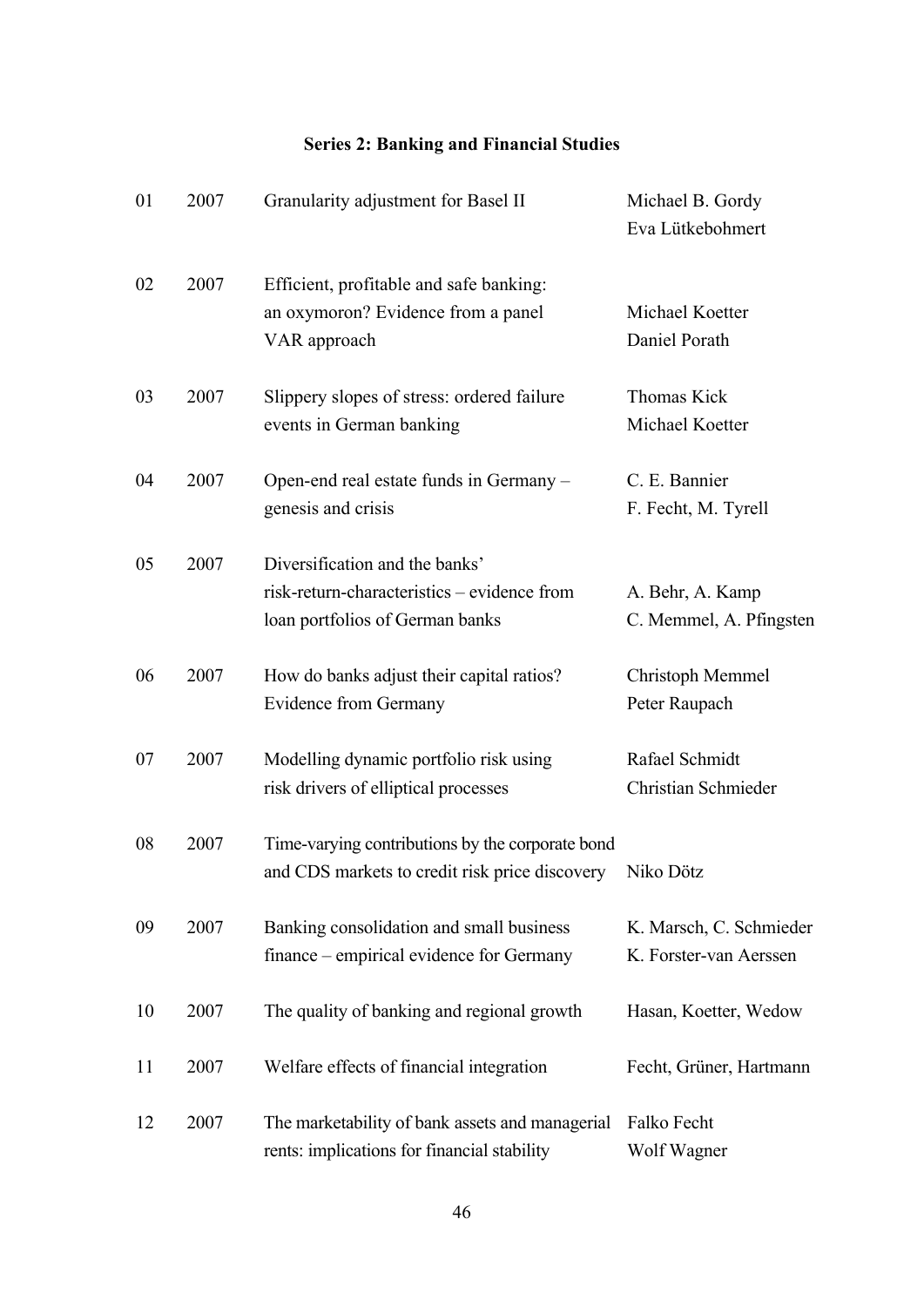| 13 | 2007 | Asset correlations and credit portfolio risk –<br>an empirical analysis                                           | K. Düllmann, M. Scheicher<br>C. Schmieder        |
|----|------|-------------------------------------------------------------------------------------------------------------------|--------------------------------------------------|
| 14 | 2007 | Relationship lending – empirical evidence<br>for Germany                                                          | C. Memmel<br>C. Schmieder, I. Stein              |
| 15 | 2007 | Creditor concentration: an empirical investigation                                                                | S. Ongena, G. Tümer-Alkan<br>N. von Westernhagen |
| 16 | 2007 | Endogenous credit derivatives and bank behaviour                                                                  | Thilo Pausch                                     |
| 17 | 2007 | Profitability of Western European banking<br>systems: panel evidence on structural and<br>cyclical determinants   | Rainer Beckmann                                  |
| 18 | 2007 | Estimating probabilities of default with<br>support vector machines                                               | W. K. Härdle<br>R. A. Moro, D. Schäfer           |
| 01 | 2008 | Analyzing the interest rate risk of banks<br>using time series of accounting-based data:<br>evidence from Germany | O. Entrop, C. Memmel<br>M. Wilkens, A. Zeisler   |
| 02 | 2008 | Bank mergers and the dynamics of<br>deposit interest rates                                                        | Ben R. Craig<br>Valeriya Dinger                  |
| 03 | 2008 | Monetary policy and bank distress:<br>an integrated micro-macro approach                                          | F. de Graeve<br>T. Kick, M. Koetter              |
| 04 | 2008 | Estimating asset correlations from stock prices<br>or default rates – which method is superior?                   | K. Düllmann<br>J. Küll, M. Kunisch               |
| 05 | 2008 | Rollover risk in commercial paper markets<br>and firms' debt maturity choice                                      | Felix Thierfelder                                |
| 06 | 2008 | The success of bank mergers revisited –<br>an assessment based on a matching strategy                             | Andreas Behr<br>Frank Heid                       |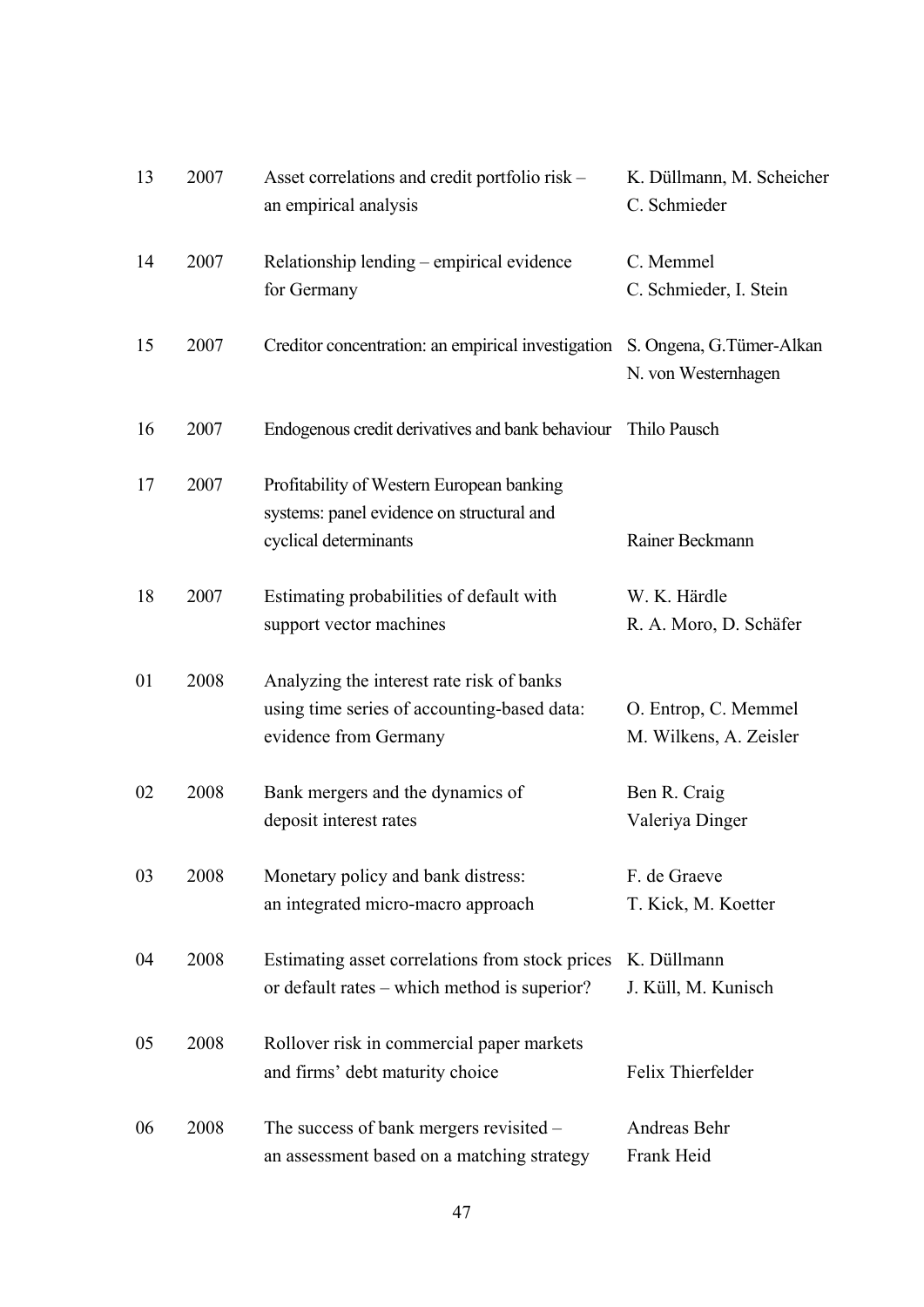| 07 | 2008 | Which interest rate scenario is the worst one for<br>a bank? Evidence from a tracking bank approach                                                                               |                                                  |
|----|------|-----------------------------------------------------------------------------------------------------------------------------------------------------------------------------------|--------------------------------------------------|
|    |      | for German savings and cooperative banks                                                                                                                                          | Christoph Memmel                                 |
| 08 | 2008 | Market conditions, default risk and<br>credit spreads                                                                                                                             | Dragon Yongjun Tang<br>Hong Yan                  |
| 09 | 2008 | The pricing of correlated default risk:<br>evidence from the credit derivatives market                                                                                            | Nikola Tarashev<br>Haibin Zhu                    |
| 10 | 2008 | Determinants of European banks'<br>engagement in loan securitization                                                                                                              | Christina E. Bannier<br>Dennis N. Hänsel         |
| 11 | 2008 | Interaction of market and credit risk: an analysis Klaus Böcker<br>of inter-risk correlation and risk aggregation                                                                 | Martin Hillebrand                                |
| 12 | 2008 | A value at risk analysis of credit default swaps B. Raunig, M. Scheicher                                                                                                          |                                                  |
| 13 | 2008 | Systemic bank risk in Brazil: an assessment of<br>correlated market, credit, sovereign and inter-<br>bank risk in an environment with stochastic<br>volatilities and correlations | Theodore M. Barnhill, Jr.<br>Marcos Rietti Souto |
| 14 | 2008 | Regulatory capital for market and credit risk inter- T. Breuer, M. Jandačka<br>action: is current regulation always conservative? K. Rheinberger, M. Summer                       |                                                  |
| 15 | 2008 | The implications of latent technology regimes<br>for competition and efficiency in banking                                                                                        | Michael Koetter<br>Tigran Poghosyan              |
| 16 | 2008 | The impact of downward rating momentum<br>on credit portfolio risk                                                                                                                | André Güttler<br>Peter Raupach                   |
| 17 | 2008 | Stress testing of real credit portfolios                                                                                                                                          | F. Mager, C. Schmieder                           |
| 18 | 2008 | Real estate markets and bank distress                                                                                                                                             | M. Koetter, T. Poghosyan                         |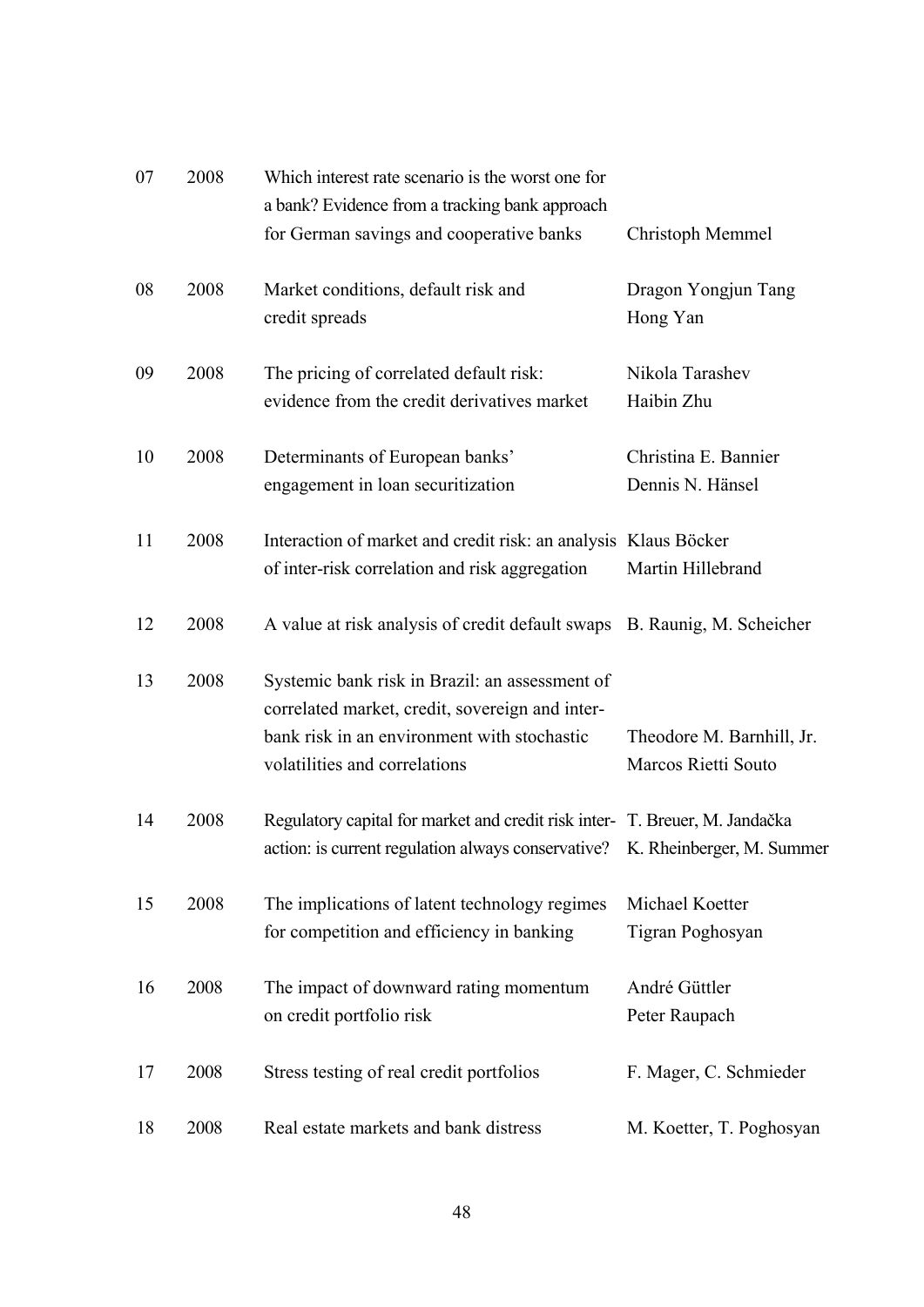## **Visiting researcher at the Deutsche Bundesbank**

The Deutsche Bundesbank in Frankfurt is looking for a visiting researcher. Among others under certain conditions visiting researchers have access to a wide range of data in the Bundesbank. They include micro data on firms and banks not available in the public. Visitors should prepare a research project during their stay at the Bundesbank. Candidates must hold a PhD and be engaged in the field of either macroeconomics and monetary economics, financial markets or international economics. Proposed research projects should be from these fields. The visiting term will be from 3 to 6 months. Salary is commensurate with experience.

Applicants are requested to send a CV, copies of recent papers, letters of reference and a proposal for a research project to:

Deutsche Bundesbank Personalabteilung Wilhelm-Epstein-Str. 14

60431 Frankfurt GERMANY